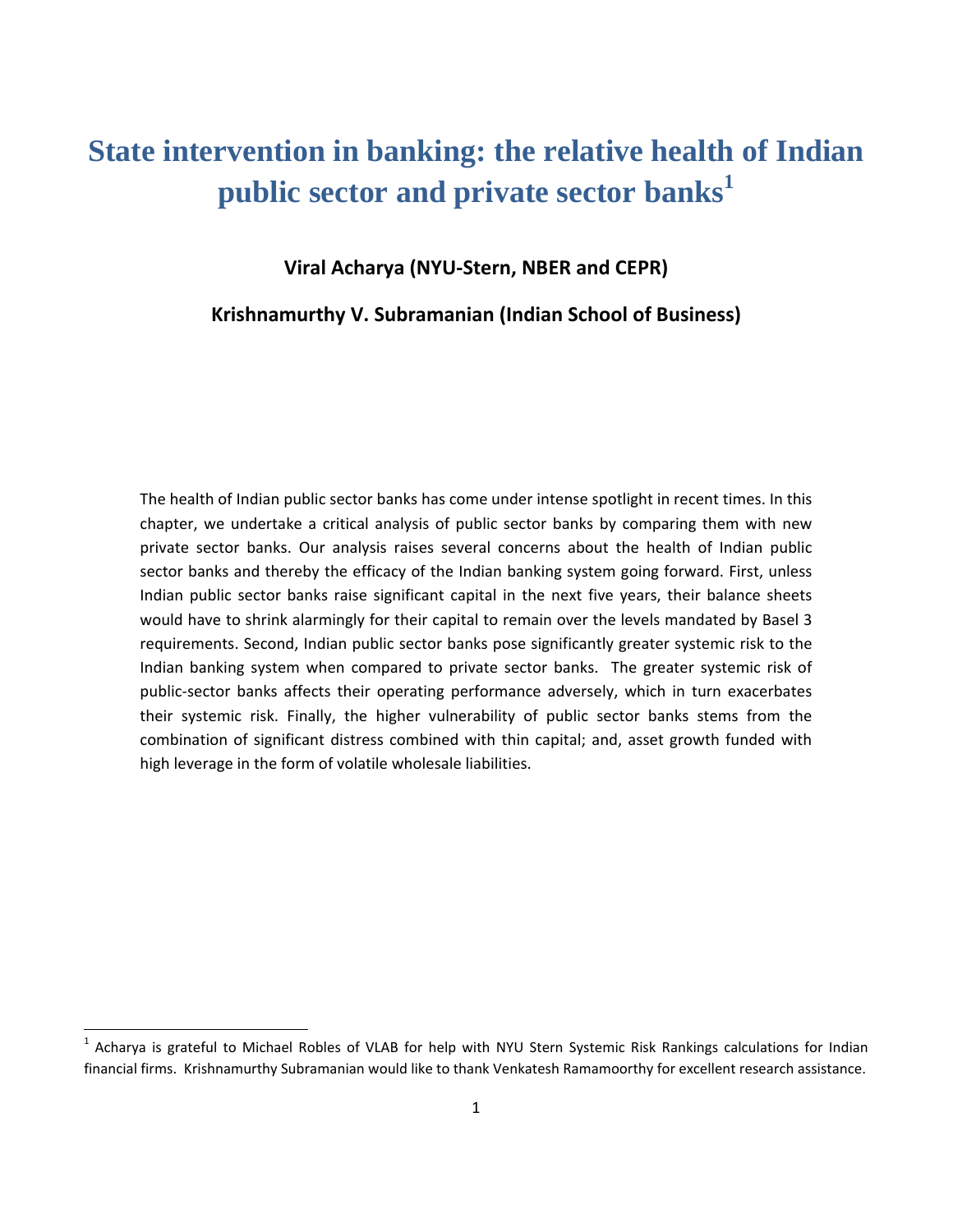# **1. Introduction**

The blow-up of United Bank of India and the subsequent resignation by its chairman, which is unprecedented in the history of public sector banks (PSBs), has turned the spotlight on the health of PSBs. Though the distress of the PSBs has aggravated significantly over the last couple of years, the inherent competitiveness of PSBs has been a cause for concern for some time now. Even when the PSBs were relatively healthier in 2008, the Rajan committee report had opined "those who argue that PSBs are in good health simply do not understand that they are condemning them to oblivion. Indeed, it seems to me that there are interest groups that want PSBs to remain the way they are only because they can continue to be a cash cow, to be milked dry" (*The Economic Times*, 26th Fed 2014, page 16). The key question that arises therefore in the context of the Indian banking sector is whether state intervention in banking has worked.

To study this question, in this chapter, we undertake a critical analysis of PSBs. As part of this exercise, we use private sector banks — especially the new private sector banks — to serve as a useful benchmark for comparison. To focus attention on the perilous state of Indian PSBs, we provide evidence based on a wideranging set of data that examine (1) the capital position of public sector banks vis-à-vis private sector banks, especially given the upcoming adoption of Basel 3 capital standards; (2) the systemic risk posed by public sector banks vis-à-vis private sector banks and how this risk is related to their operating performance; and, finally, (3) their relative profitability.

We then discuss the likely causes relating to the divergent measures of capital, systemic risk and profitability between public sector banks and private sector banks, focusing on asset growth and funding risk from liabilities.

We conclude the chapter with some policy conclusions based on our analysis.

# **2. Capital position of public sector banks vis-a-vis private sector banks**

Transition arrangements to meet the capital adequacy norms stipulated by Basel 3 have been kick-started by the Reserve bank of India. Therefore, it is important to understand the current capital position of PSBs vis-a-vis the regulatory mandated levels. Table 1 shows the capital adequacy position of the public sector and private sector banks as on March 2014. As Table 2 shows, as at end-March 2014, RBI required a minimum tier-I capital as a proportion of risk assets of at least 6.5 per cent and requires a higher 7.0 per cent as at end-March 2015. As seen in column 1 of Table 1, as of March 2014, all public sector banks were in compliance with the tier-I capital requirements. However, the capital position for public sector banks is likely to be overstated because of the regulatory forbearance which RBI provides on restructured assets. Without forbearance these assets would be categorized as non-performing assets (NPAs), the restructuring being a response to likely imminent default. As a consequence, provisioning would rise and tier-I capital would fall. To examine the tier 1 capital ratios if the regulatory forbearance were not provided, we follow the methodology adopted by the P J Nayak committee on governance of bank boards and examine the impaired capital ratios under three different scenarios. These scenarios are as follows: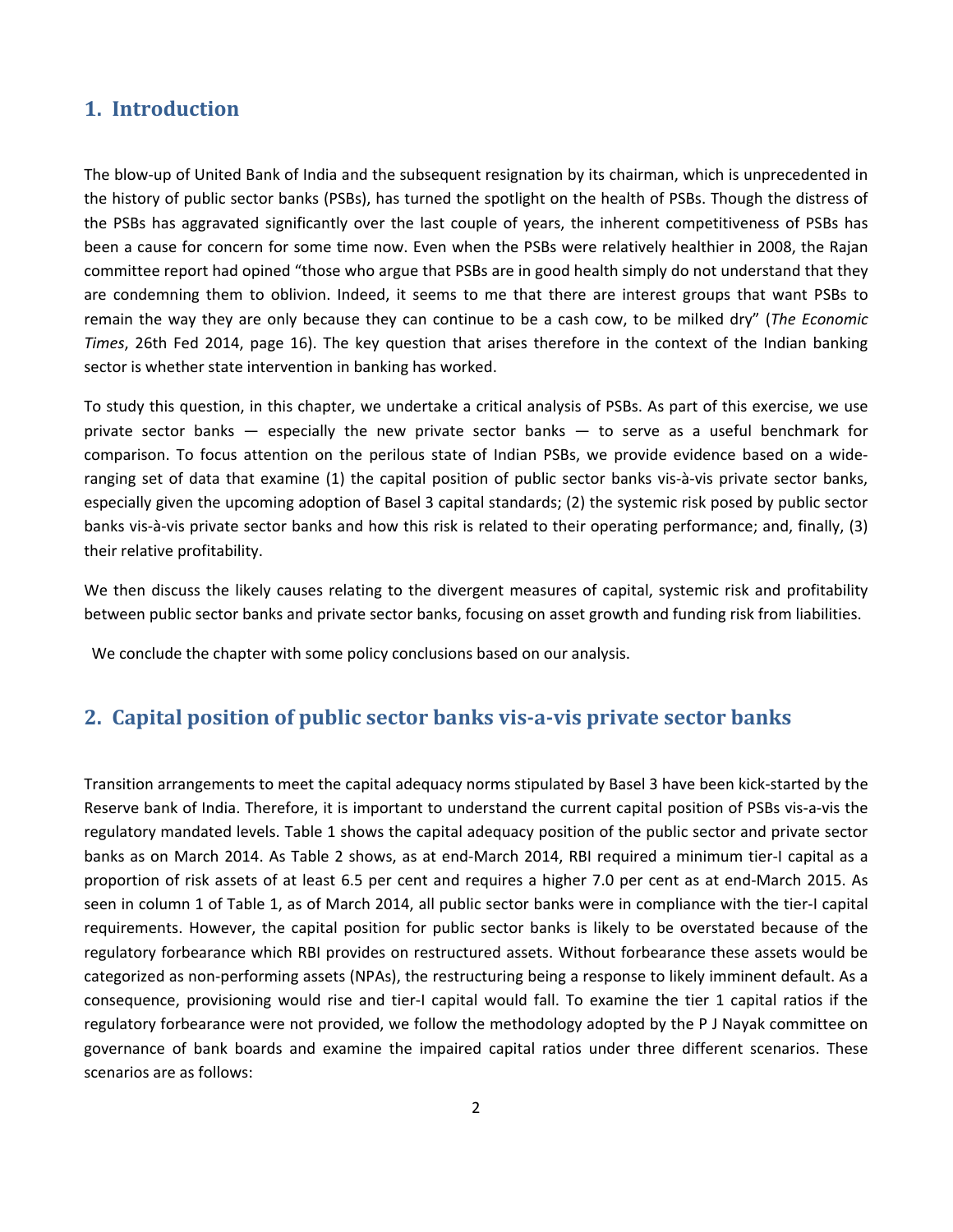**Scenario 1**: No regulatory forbearance on restructured assets is available and a 70 per cent provision cover is required. This is an extremely prudent scenario.

**Scenario 2**: Regulatory forbearance is available in terms of RBI's present norms for restructured assets, together with the need to maintain a 70 per cent provision cover. Further, a 4.25 per cent provision cover is maintained for restructured assets. We also project in this scenario that 30% of outstanding restructured assets would convert each year into NPAs. This scenario is less prudent than Scenario 1.

**Scenario 3**: Regulatory forbearance is available as before, and the provision cover is lowered to 50 per cent. As in Scenario 2, a 4.25 per cent provision cover is maintained for restructured assets and 30% of restructured assets are projected to be converted into NPAs. This is a weaker discipline imposed on banks.

As Table 1 shows, in scenario 1, the tier 1 capital ratios of all public sector banks would be significantly lower than the regulatory mandated levels of 6.5% with 4 public sector banks (Andhra bank, Central bank of India, Punjab and Sind bank, United bank of India) becoming insolvent. In the less prudent scenario 2, 70% (=15 of the 21) of the public sector banks would have tier 1 capital ratios that are lower than the regulatory mandated levels of 6.5%. Even in the least prudent scenario 3, about 40% (=8 of the 21) of the public sector banks would have tier 1 capital ratios that are lower than the regulatory mandated levels of 6.5%. In contrast, all the private sector banks would have tier 1 capital ratios that are significantly higher than the regulatory mandated levels 6.5% even in the most prudent scenario 1.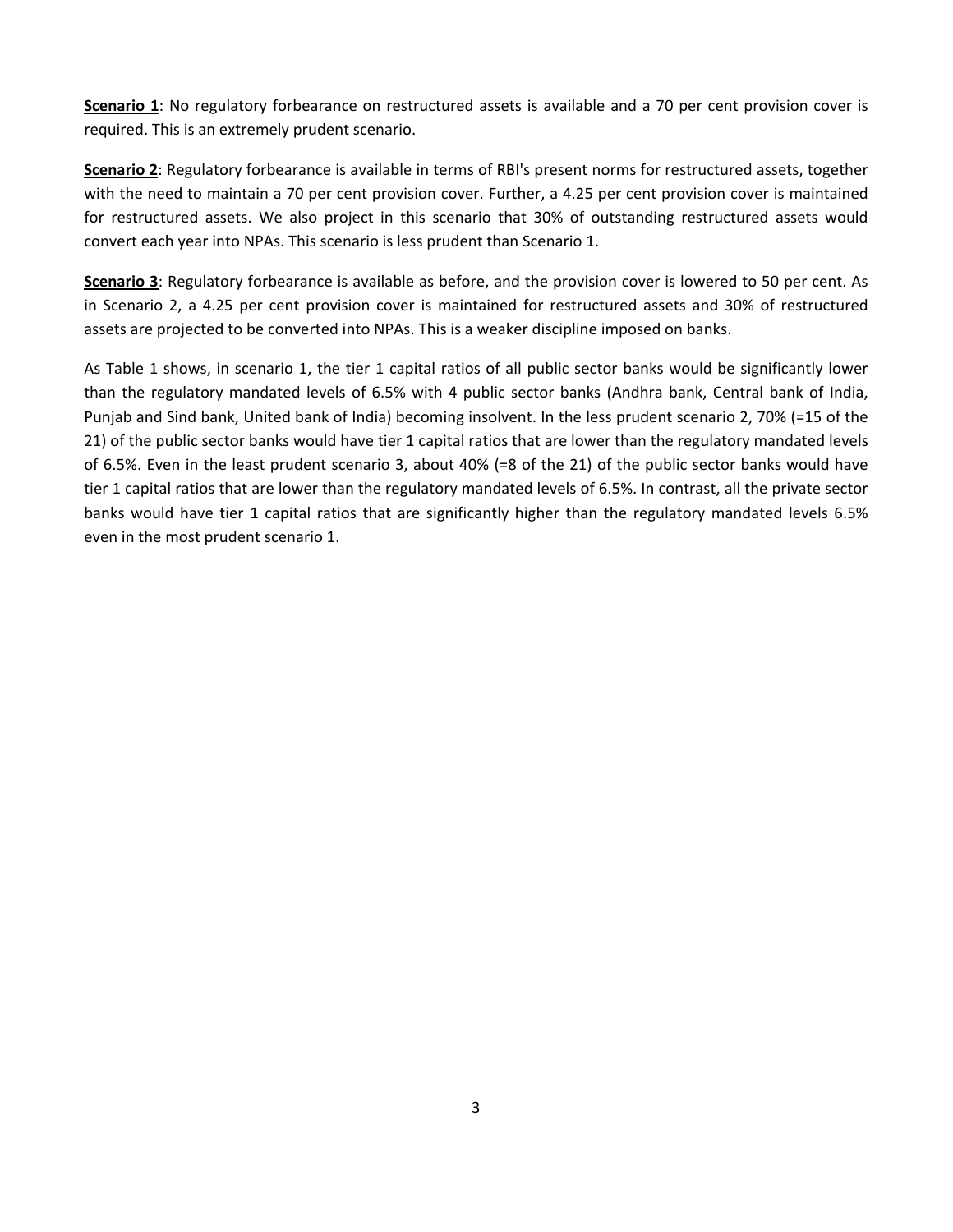| <b>Bank Name</b>             | <b>Tier-I CAR</b> | <b>Impaired</b><br><b>Impaired</b><br><b>Tier-1 CAR</b><br>Tier-1 CAR<br>(Scenario 1) (Scenario 2) (Scenario 3) |       | <b>Impaired</b><br><b>Tier-1 CAR</b> |  |
|------------------------------|-------------------|-----------------------------------------------------------------------------------------------------------------|-------|--------------------------------------|--|
| <b>Public sector banks</b>   |                   |                                                                                                                 |       |                                      |  |
| <b>STATE BANK OF INDIA</b>   | 9.72              | 4.09                                                                                                            | 7.36  | 9.10                                 |  |
| ALLAHABAD BANK               | 7.51              | 0.32                                                                                                            | 4.31  | 5.86                                 |  |
| ANDHRA BANK                  | 8.09              | (0.10)                                                                                                          | 4.49  | 6.18                                 |  |
| <b>BANK OF BARODA</b>        | 9.28              | 4.72                                                                                                            | 7.87  | 8.90                                 |  |
| <b>BANK OF INDIA</b>         | 7.24              | 3.79                                                                                                            | 5.70  | 6.52                                 |  |
| <b>BANK OF MAHARASHTRA</b>   | 7.44              | 3.54                                                                                                            | 6.35  | 7.30                                 |  |
| CANARA BANK                  | 7.68              | 2.46                                                                                                            | 5.63  | 6.44                                 |  |
| <b>CENTRAL BANK OF INDIA</b> | 7.37              | (3.15)                                                                                                          | 2.73  | 4.57                                 |  |
| <b>CORPORATION BANK</b>      | 8.14              | 0.90                                                                                                            | 5.02  | 6.32                                 |  |
| <b>DENA BANK</b>             | 7.43              | 2.09                                                                                                            | 5.54  | 6.54                                 |  |
| <b>IDBI BANK LIMITED</b>     | 7.79              | 4.05                                                                                                            | 6.40  | 7.36                                 |  |
| <b>INDIAN BANK</b>           | 10.24             | 4.59                                                                                                            | 7.87  | 8.97                                 |  |
| <b>INDIAN OVERSEAS BANK</b>  | 7.47              | 1.86                                                                                                            | 4.87  | 6.10                                 |  |
| ORIENTAL BANK OF COMMERCE    | 8.86              | 0.10                                                                                                            | 5.25  | 6.66                                 |  |
| PUNJAB AND SIND BANK         | 7.62              | (0.29)                                                                                                          | 4.20  | 5.56                                 |  |
| PUNJAB NATIONAL BANK         | 8.87              | 2.00                                                                                                            | 6.16  | 7.64                                 |  |
| <b>SYNDICATE BANK</b>        | 8.68              | 3.08                                                                                                            | 6.83  | 8.00                                 |  |
| <b>UCO BANK</b>              | 8.71              | 2.71                                                                                                            | 6.87  | 8.44                                 |  |
| UNION BANK OF INDIA          | 7.54              | 2.66                                                                                                            | 5.55  | 6.71                                 |  |
| UNITED BANK OF INDIA         | 6.54              | (1.46)                                                                                                          | 2.16  | 4.39                                 |  |
| VIJAYA BANK                  | 8.12              | 4.14                                                                                                            | 6.69  | 7.57                                 |  |
| <b>Private sector banks</b>  |                   |                                                                                                                 |       |                                      |  |
| <b>AXIS BANK</b>             | 12.62             | 12.60                                                                                                           | 13.86 | 14.22                                |  |
| <b>DCB BANK LIMITED</b>      | 12.86             | 14.21                                                                                                           | 14.55 | 14.55                                |  |
| <b>HDFC BANK</b>             | 11.77             | 14.01                                                                                                           | 14.07 | 14.07                                |  |
| <b>ICICI BANK</b>            | 12.78             | 12.75                                                                                                           | 13.83 | 14.34                                |  |
| <b>INDUSIND BANK</b>         | 12.71             | 14.58                                                                                                           | 14.69 | 14.69                                |  |
| KOTAK MAHINDRA BANK LTD.     | 17.77             | 19.48                                                                                                           | 19.56 | 19.88                                |  |
| YES BANK LTD.                | 9.80              | 12.00                                                                                                           | 12.03 | 12.03                                |  |

# **Table 1: Capital position of public sector and private sector banks**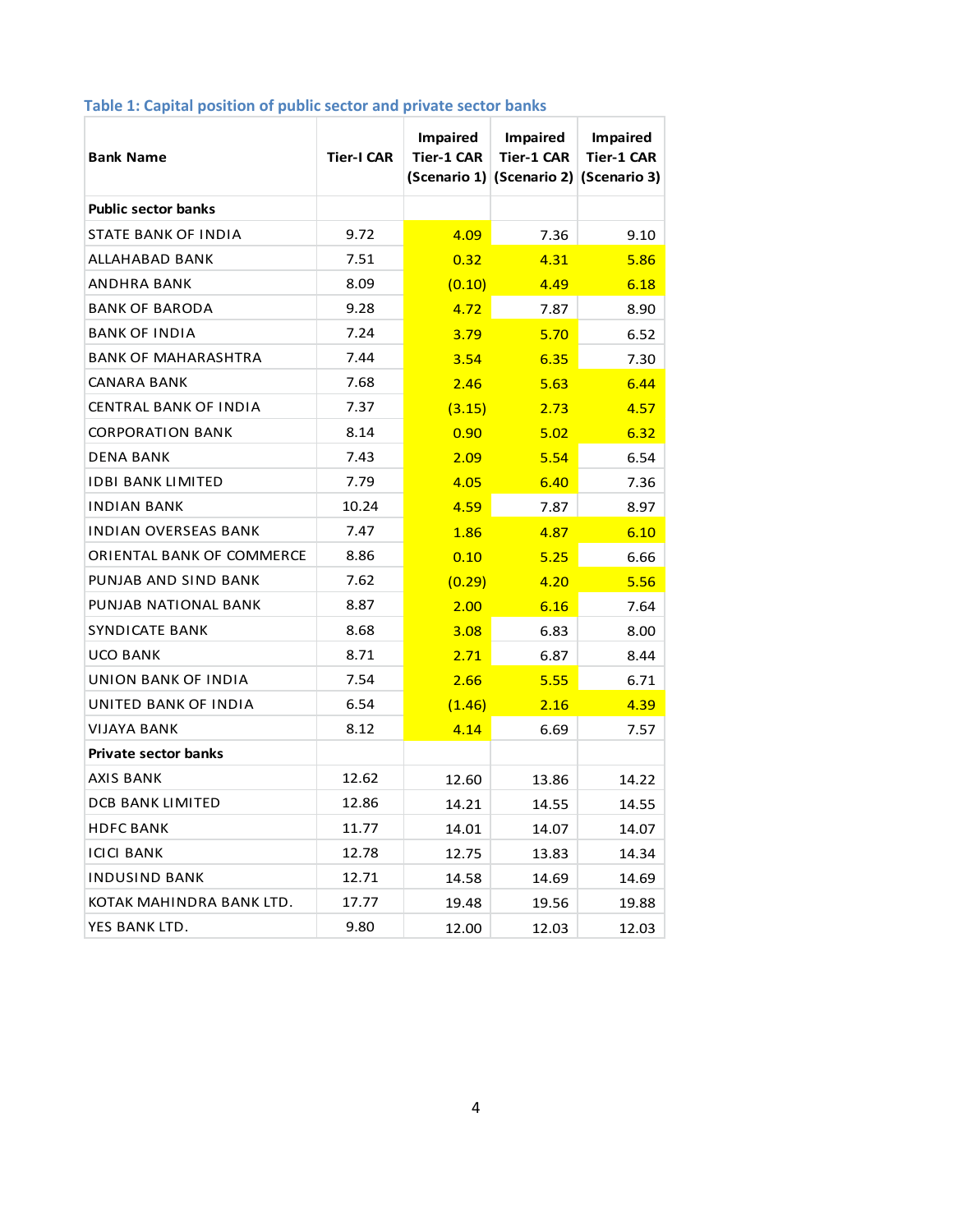| Minimum capital ratios                                  | 31-Mar-14 | 31-Mar-15 | 31-Mar-16 | 31-Mar-17 | 31-Mar-18 | 31-Mar-19 |
|---------------------------------------------------------|-----------|-----------|-----------|-----------|-----------|-----------|
| Common<br>Minimum<br>Equity<br>Tier 1 (CET1)            | 5.000%    | 5.500%    | 5.500%    | 5.500%    | 5.500%    | 5.500%    |
| Capital<br>buffer<br>conservation<br>(CCB)              |           |           | 0.625%    | 1.250%    | 1.875%    | 2.500%    |
| Minimum CET1+ CCB                                       | 5.000%    | 5.500%    | 6.125%    | 6.750%    | 7.375%    | 8.000%    |
| Minimum Tier 1 capital (Min.<br>CET1+Additional Tier 1) | 6.500%    | 7.000%    | 7.000%    | 7.000%    | 7.000%    | 7.000%    |
| Minimum Total Capital (Tier<br>$1 +$ Tier 2)            | 9.000%    | 9.000%    | 9.000%    | 9.000%    | 9.000%    | 9.000%    |
| Minimum Total Capital + CCB                             | 9.000%    | 9.000%    | 9.625%    | 10.250%   | 10.875%   | 11.500%   |

#### **Table 2: Basel 3 capital requirements – transitional arrangements for Indian banks**

Figure 1 below shows that on an average, over the past 6 years, new private banks have 3.5 percentage points more tier 1 capital than PSBs.





As Table 2 shows, the capital requirements mandated by Basel 3 ramp up significantly in the forthcoming years with the minimum total capital plus the capital conservation buffer increasing from 9% as of March 2014 to 11.5% by March 2019. As we saw in Table 1, devoid of the cushion provided by regulatory forbearance, a significant number of public sector banks are already weakly capitalized. Therefore, given the significant increase in regulatory capital requirements in the forthcoming years, it is quite useful to estimate the expected capital requirements for both PSBs and new private banks in the forthcoming years.

We estimate the capital requirements from Mar-14 to Mar-19. For this purpose, we assume that the risk weighted assets of banks to grow at a nominal growth rate of 16 per cent. Given the recent deterioration in the quality of assets, we assume that the ratio of gross NPAs to risk weighted assets, the ratio of restructured assets to risk weighted assets, and the ratio of provisions to risk weighted assets in the period up to March 2019 would equal their averages over the one year ended March 2014. These growth rates are computed separately for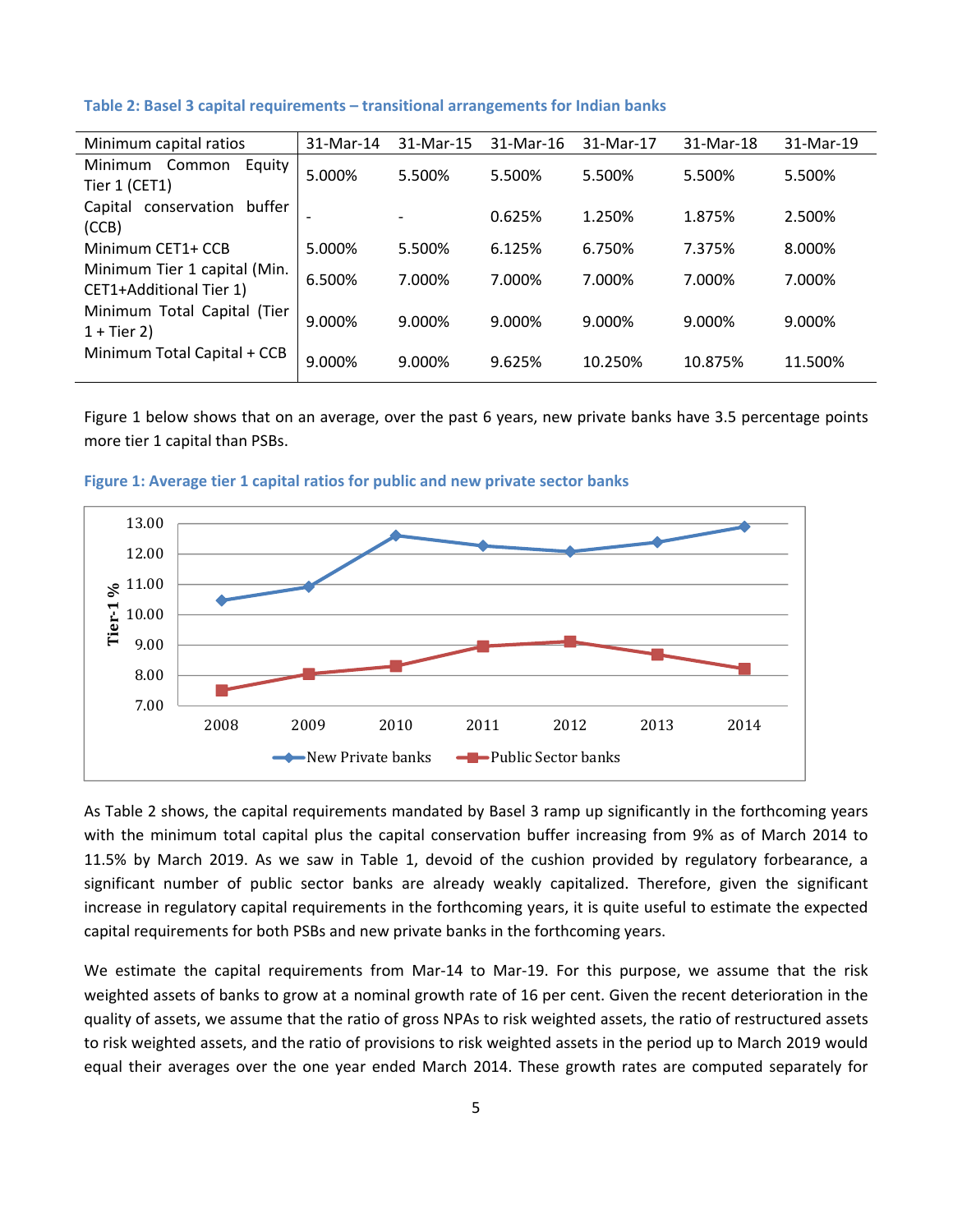PSBs and new private banks to reflect their distinct rate of growth. We also assume that the return on equity and the payout ratios would equal their historical averages estimated over the last five and three years respectively. Further, we assume that 30 per cent of outstanding restructured assets would convert into NPAs every year. Finally, we provide for a 4.25 per cent for FY 2014-15, and a 5 per cent cover for restructured assets thereafter. As seen in Table 3, the total capital required by public sector banks equals Rs. 9,97,400 crores under the extremely prudent Scenario 1, Rs. 6,53,300 crores under the less prudent Scenario 2, and Rs. 5,12,300 crores under the least prudent Scenario 3. These amounts translate into 2.6, 1.7 and 1.3 times the aggregate market capitalizations of public sector banks as of 7 May 2015.

|               |       |                                 |                                                                   | Capital shortfall as a multiple of<br>total equity market capitalization<br>(as of 7-May-2015) |     |     |  |
|---------------|-------|---------------------------------|-------------------------------------------------------------------|------------------------------------------------------------------------------------------------|-----|-----|--|
|               |       | Capital shortfall ('000 crores) |                                                                   |                                                                                                |     |     |  |
|               |       |                                 | Scenario 1 Scenario 2 Scenario 3 Scenario 1 Scenario 2 Scenario 3 |                                                                                                |     |     |  |
| Allahabad     | 28.3  | 18.4                            | 14.4                                                              | 5.0                                                                                            | 3.3 | 2.5 |  |
| Andhra        | 17.5  | 10.8                            | 8.0                                                               | 4.1                                                                                            | 2.5 | 1.9 |  |
| <b>BoB</b>    | 57.3  | 32.9                            | 22.9                                                              | 1.7                                                                                            | 1.0 | 0.7 |  |
| Bol           | 83.4  | 57.4                            | 46.8                                                              | 6.2                                                                                            | 4.3 | 3.5 |  |
| <b>BoMH</b>   | 21.8  | 15.5                            | 13.0                                                              | 5.7                                                                                            | 4.1 | 3.4 |  |
| Canara        | 78.0  | 53.7                            | 43.8                                                              | 4.6                                                                                            | 3.2 | 2.6 |  |
| CBol          | 45.7  | 32.3                            | 26.8                                                              | 2.5                                                                                            | 1.8 | 1.5 |  |
| Corporation   | 21.3  | 13.5                            | 10.3                                                              | 4.6                                                                                            | 2.9 | 2.2 |  |
| Dena          | 18.2  | 12.1                            | 9.7                                                               | 6.7                                                                                            | 4.5 | 3.6 |  |
| <b>IDBI</b>   | 63.2  | 44.1                            | 36.3                                                              | 5.8                                                                                            | 4.0 | 3.3 |  |
| Indian        | 20.9  | 12.4                            | 8.9                                                               | 3.0                                                                                            | 1.8 | 1.3 |  |
| <b>IOB</b>    | 47.2  | 33.6                            | 28.0                                                              | 9.3                                                                                            | 6.6 | 5.5 |  |
| OBC           | 28.8  | 19.3                            | 15.4                                                              | 5.1                                                                                            | 3.4 | 2.7 |  |
| Punjab & Sind | 13.5  | 9.4                             | 7.7                                                               | 7.1                                                                                            | 4.9 | 4.0 |  |
| <b>PNB</b>    | 59.9  | 34.4                            | 24.0                                                              | 2.1                                                                                            | 1.2 | 0.8 |  |
| <b>SBI</b>    | 264.2 | 166.8                           | 126.9                                                             | 1.3                                                                                            | 0.8 | 0.6 |  |
| Syndicate     | 23.4  | 14.8                            | 11.3                                                              | 3.6                                                                                            | 2.3 | 1.7 |  |
| <b>UCO</b>    | 22.2  | 14.1                            | 10.8                                                              | 3.5                                                                                            | 2.2 | 1.7 |  |
| Union         | 47.0  | 31.6                            | 25.3                                                              | 5.6                                                                                            | 3.8 | 3.0 |  |
| United        | 21.5  | 16.4                            | 14.3                                                              | 9.3                                                                                            | 7.1 | 6.2 |  |
| Vijaya        | 14.2  | 9.6                             | 7.7                                                               | 3.7                                                                                            | 2.5 | 2.0 |  |
| Total         | 997.4 | 653.3                           | 512.3                                                             | 2.6                                                                                            | 1.7 | 1.3 |  |
| Min           | 13.5  | 9.4                             | 7.7                                                               | 1.3                                                                                            | 0.8 | 0.6 |  |
| Max           | 264.2 | 166.8                           | 126.9                                                             | 9.3                                                                                            | 7.1 | 6.2 |  |
| Average       | 47.5  | 31.1                            | 24.4                                                              | 4.8                                                                                            | 3.2 | 2.6 |  |

#### **Table 3: Capital shortfall estimates of public sector banks**

A similar exercise conducted for the new private sector banks reveals that capital required equals Rs. 9,540 crores under Scenario 1, Rs. 4,980 crores under Scenario 2, and Rs. 1,350 crores under Scenario 3 (see Table 4).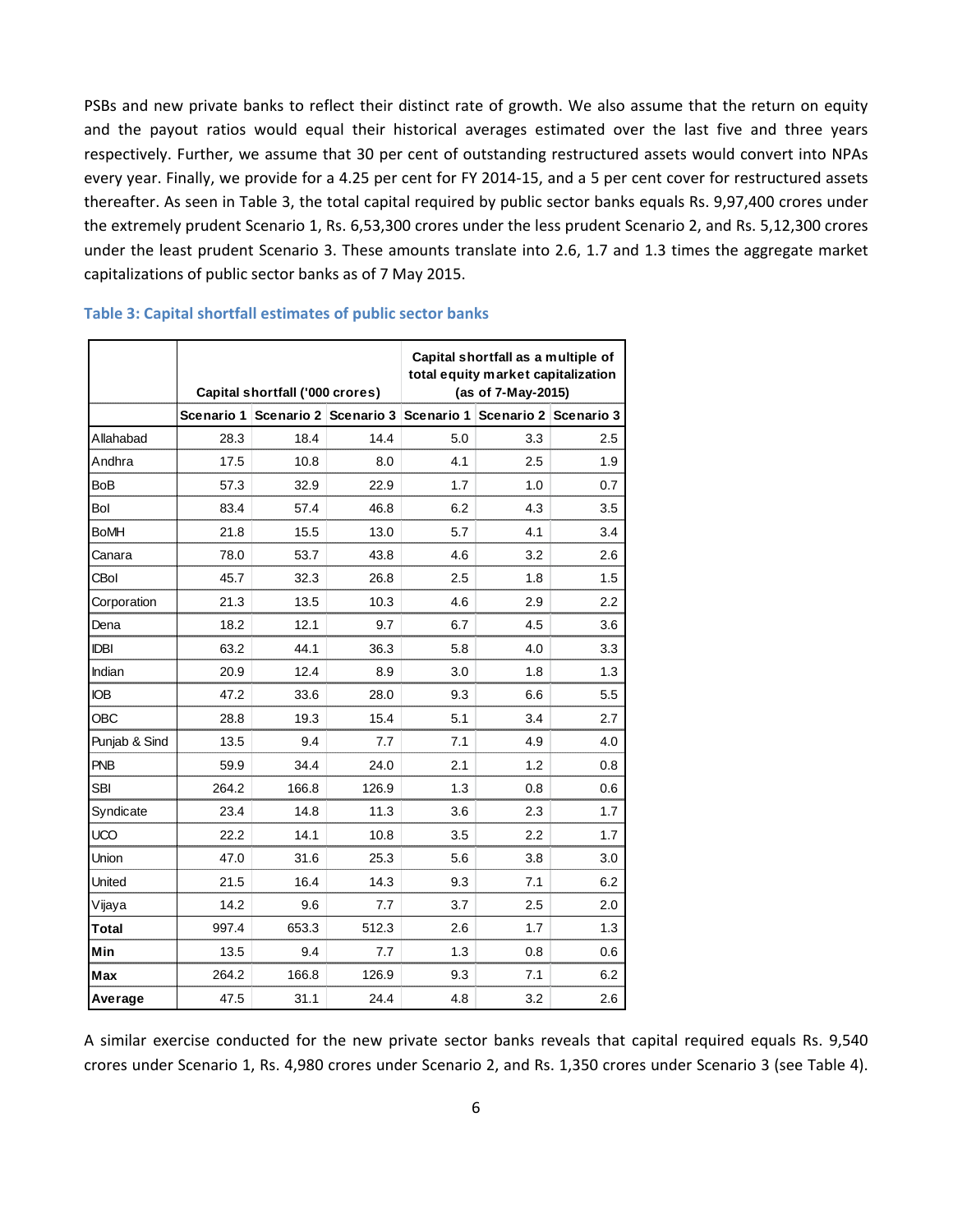Clearly, the new private sector banks are much more comfortably capitalized, and the variance between the three scenarios is very low. Moreover, only 2 banks among the 7 require capital infusion while others are not required to raise capital for their capital adequacy under these scenarios.

|                     |            | Capital shortfall ('000 crores) |                                                        | (as of 7-May-2015) |     | Capital shortfall as a multiple of<br>total equity market capitalization |  |  |  |
|---------------------|------------|---------------------------------|--------------------------------------------------------|--------------------|-----|--------------------------------------------------------------------------|--|--|--|
|                     | Scenario 1 |                                 | Scenario 2 Scenario 3 Scenario 1 Scenario 2 Scenario 3 |                    |     |                                                                          |  |  |  |
| Axis bank           | 0.0        | 0.0                             | 0.0                                                    | 0.0                | 0.0 | 0.0                                                                      |  |  |  |
| DCB bank            | 0.5        | 0.4                             | 0.4                                                    | 0.1                | 0.1 | 0.1                                                                      |  |  |  |
| <b>HDFC</b> bank    | 0.0        | 0.0                             | 0.0                                                    | 0.0                | 0.0 | 0.0                                                                      |  |  |  |
| <b>ICICI</b> bank   | 9.0        | 4.6                             | 1.0                                                    | 0.1                | 0.0 | 0.0                                                                      |  |  |  |
| Indusind bank       | 0.0        | 0.0                             | 0.0                                                    | 0.0                | 0.0 | 0.0                                                                      |  |  |  |
| Kotak Mahindra bank | 0.0        | 0.0                             | 0.0                                                    | 0.0                | 0.0 | 0.0                                                                      |  |  |  |
| Yes bank            | 0.0        | 0.0                             | 0.0                                                    | 0.0                | 0.0 | 0.0                                                                      |  |  |  |
| Total               | 9.5        | 5.0                             | 1.3                                                    | 0.0                | 0.0 | 0.0                                                                      |  |  |  |
| Min                 | 0.0        | 0.0                             | 0.0                                                    | 0.0                | 0.0 | 0.0                                                                      |  |  |  |
| Max                 | 9.0        | 4.6                             | 1.0                                                    | 0.1                | 0.1 | 0.1                                                                      |  |  |  |
| Average             | 1.4        | 0.7                             | 0.2                                                    | 0.0                | 0.0 | 0.0                                                                      |  |  |  |

#### **Table 4: Capital shortfall estimates of private sector banks**

In the light of the above scenario, the Government of India has explicitly stated that it would not be able to provide significant amounts to recapitalize the public sector banks.<sup>2</sup> During post-budget interview in March 2015, the Secretary of Department of Financial Services in the Ministry of Finance stated that the Government cannot afford to invest in the equity of banks whose value is getting eroded and the amount of capital infused will be strictly rationed and subject to performance of banks. Also, the Government on its part won't take the dividends from banks which can be further utilized for internal capital infusion. So, the Government will decide the quantum of capital taking into account the dividends retained by the banks as it happened last year. In the next financial year 2015-16, it plans to infuse Rs. 7,940 crore while Rs. 8,000 crore dividend will be retained by the banks.

Also, the Government is open to stake sale by PSBs, provided they retain 52 per cent ownership of PSBs. We use this scenario to observe how much capital will be raised by PSBs in case they went for stake sale with a threshold of 52 per cent. Table 5 below shows that the proceeds from the stake of PSBs may fetch only Rs. 42,000 crores.

<sup>1</sup> <sup>2</sup> http://www.livemint.com/Politics/QVSJN8z29MA4SJAYhjyOlO/Hasmukh-Adhia--Dividends-to-govt-will-be-returned-to-PSU-ba.html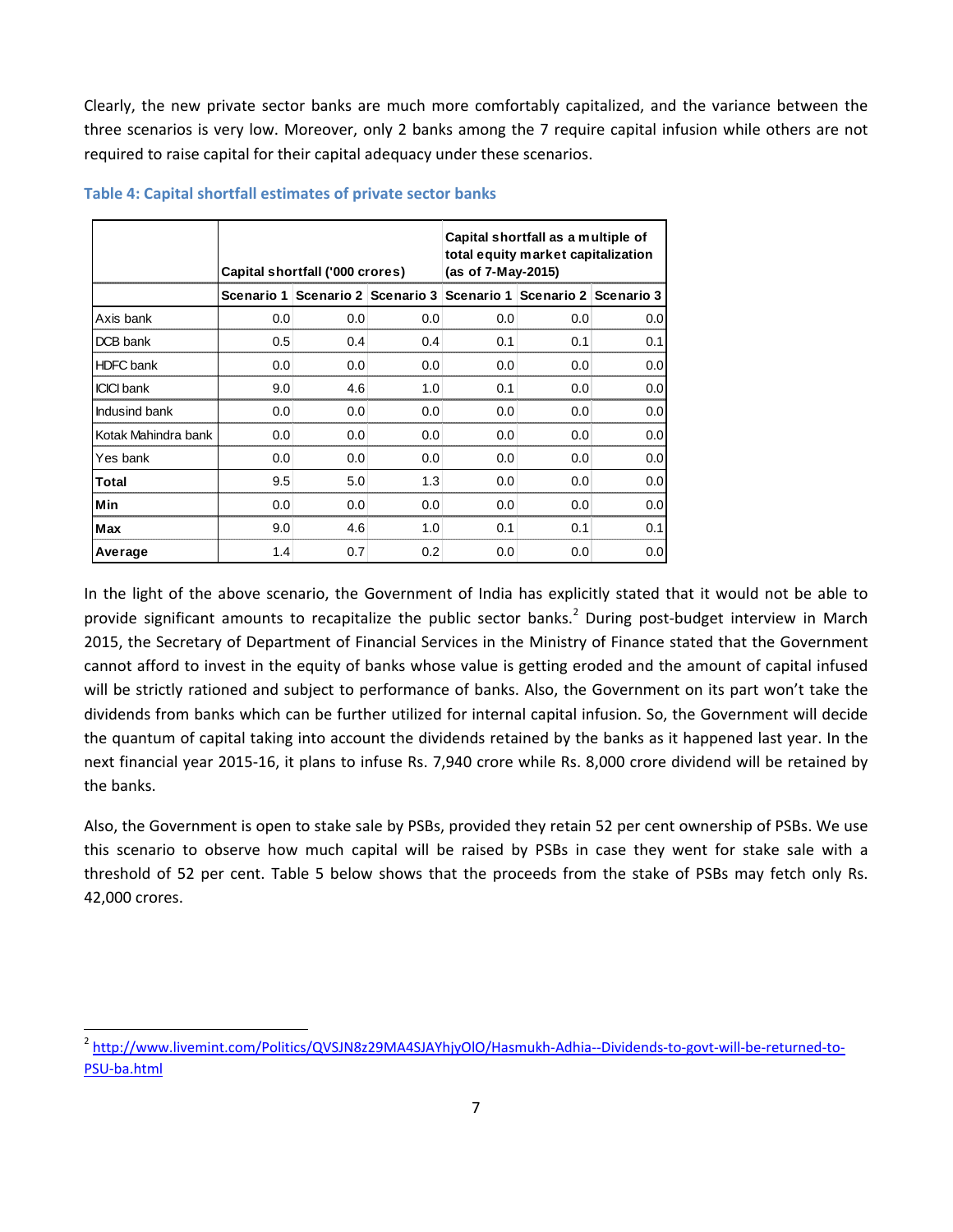|                           |            | <b>Mkt Cap</b> |                  | <b>Proceeds from stake</b> |
|---------------------------|------------|----------------|------------------|----------------------------|
|                           | Govt stake | $(May 7)$ in   | <b>Max stake</b> | sale based on mkt          |
|                           | (%)        | '000           | sale $(\%)$      | cap on May 7 in '000       |
|                           |            | crores         |                  | crores                     |
| Allahabad bank            | 58.9       | 5.7            | 6.9              | 0.4                        |
| Andhra bank               | 60.1       | 4.3            | 8.1              | 0.3                        |
| Bank of Baroda            | 56.3       | 34.0           | 4.3              | 1.5                        |
| Bank of India             | 66.7       | 13.4           | 14.7             | 2.0                        |
| Bank of Maharashtra       | 85.2       | 3.8            | 33.2             | 1.3                        |
| Canara bank               | 69.0       | 16.9           | 17.0             | 2.9                        |
| Central bank of india     | 88.6       | 18.1           | 36.6             | 6.6                        |
| Corporation bank          | 63.3       | 4.7            | 11.3             | 0.5                        |
| Dena bank                 | 58.0       | 2.7            | 6.0              | 0.2                        |
| <b>IDBI</b>               | 76.5       | 10.9           | 24.5             | 2.7                        |
| Indian bank               | 81.5       | 6.9            | 29.5             | 2.0                        |
| Indian overseas bank      | 73.8       | 5.1            | 21.8             | 1.1                        |
| Oriental bank of commerce | 59.1       | 5.7            | 7.1              | 0.4                        |
| Punjab national bank      | 58.9       | 29.0           | 6.9              | 2.0                        |
| Punjab and Sind bank      | 81.4       | 1.9            | 29.4             | 0.6                        |
| <b>SBI</b>                | 58.6       | 197.7          | 6.6              | 13.0                       |
| Syndicate bank            | 67.4       | 6.5            | 15.4             | 1.0                        |
| UCO bank                  | 77.2       | 6.3            | 25.2             | 1.6                        |
| Union bank of india       | 60.1       | 8.4            | 8.1              | 0.7                        |
| United bank of india      | 88.0       | 2.3            | 36.0             | 0.8                        |
| Vijaya bank               | 74.1       | 3.8            | 22.1             | 0.8                        |
|                           |            |                | Total            | 42.4                       |

#### **Table 5: Maximum proceeds from stake sales of public sector banks**

This situation has to be viewed from the background of low valuations of PSBs in the market. Though they are supposed to have a minimum of industry average market valuation (in the form of Market-to-Book ratio) mainly due to their implicit sovereign guarantee, they are trading well below their counterparts in the market. This reflects poorly in their market capitalization which in turn does not help to raise capital from the market. As we can see from Figure 2 below, over the last ten years, the average market-to-book ratio of new private banks has been three times more than that of PSBs indicating their weak market position.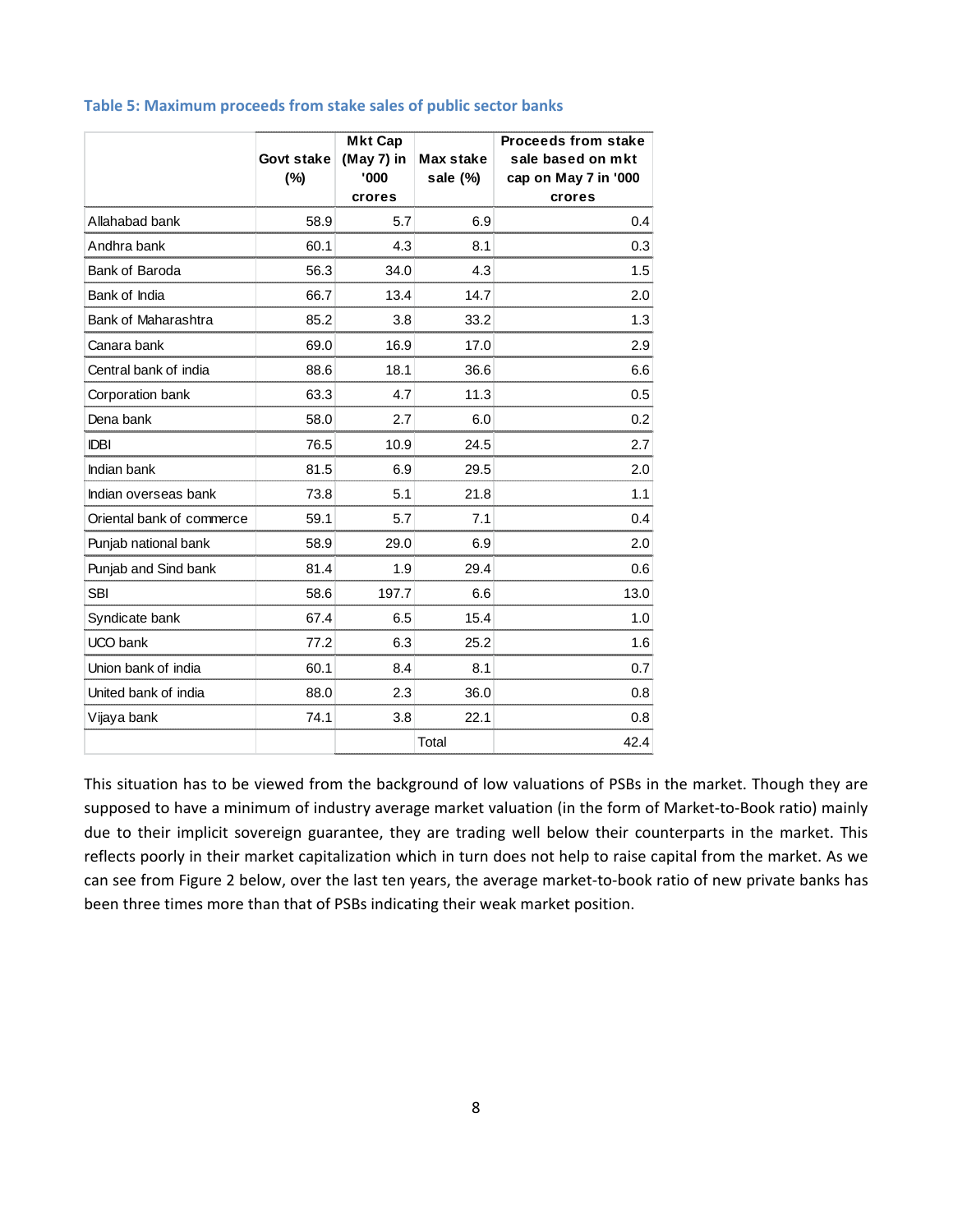

#### **Figure 2: Market to book ratios of public and new private sector banks**

Reflecting the unattractiveness of public sector banks to investors, State Bank of India—the bellwether for PSBs – could not raise the intended Rs. 9,600 crore via share sale to institutional investors in January 2014. It could raise only 80 per cent of that amount equating to Rs.8,032 crore; even that 80 per cent transpired only because 41.3 per cent of the issue was bought by the state-owned Life Insurance Corporation of India as foreign investors largely stayed away from the offering. If investors' confidence in the State Bank of India is feeble, then their conference in other PSBs can only be fragile, which raises significant concerns about PSBs' ability to raise capital from the external markets.

Indian banks have over the period of 2009-2014 raised equity of Rs. 61,734 crore, of which Life Insurance Corporation (LIC) has contributed significantly. As of September 2014, the average share of LIC in public sector banks has been 9.60 per cent which is a marginal increase compared to that of 9.07 per cent in September 2013. The share of LIC (Life Insurance Corporation of India) ranges from a maximum of 22.54 per cent in Corporation bank to a minimum of State Bank of Mysore of 1.47 per cent. Thus, we can observe that due to lower valuations of PSBs and the subsequent underpricing, another public sector enterprise namely, the LIC has to bear the investments. Though it may appear to be a case of round-tripping of funds in an imprudent way, it also leads to potential financial stability concerns in the market where a systemically important financial institution (LIC) holds substantial shares of major banks in the market. Table 6 below shows the shareholding of LIC in PSBs and their subsequent increase as of September 2014.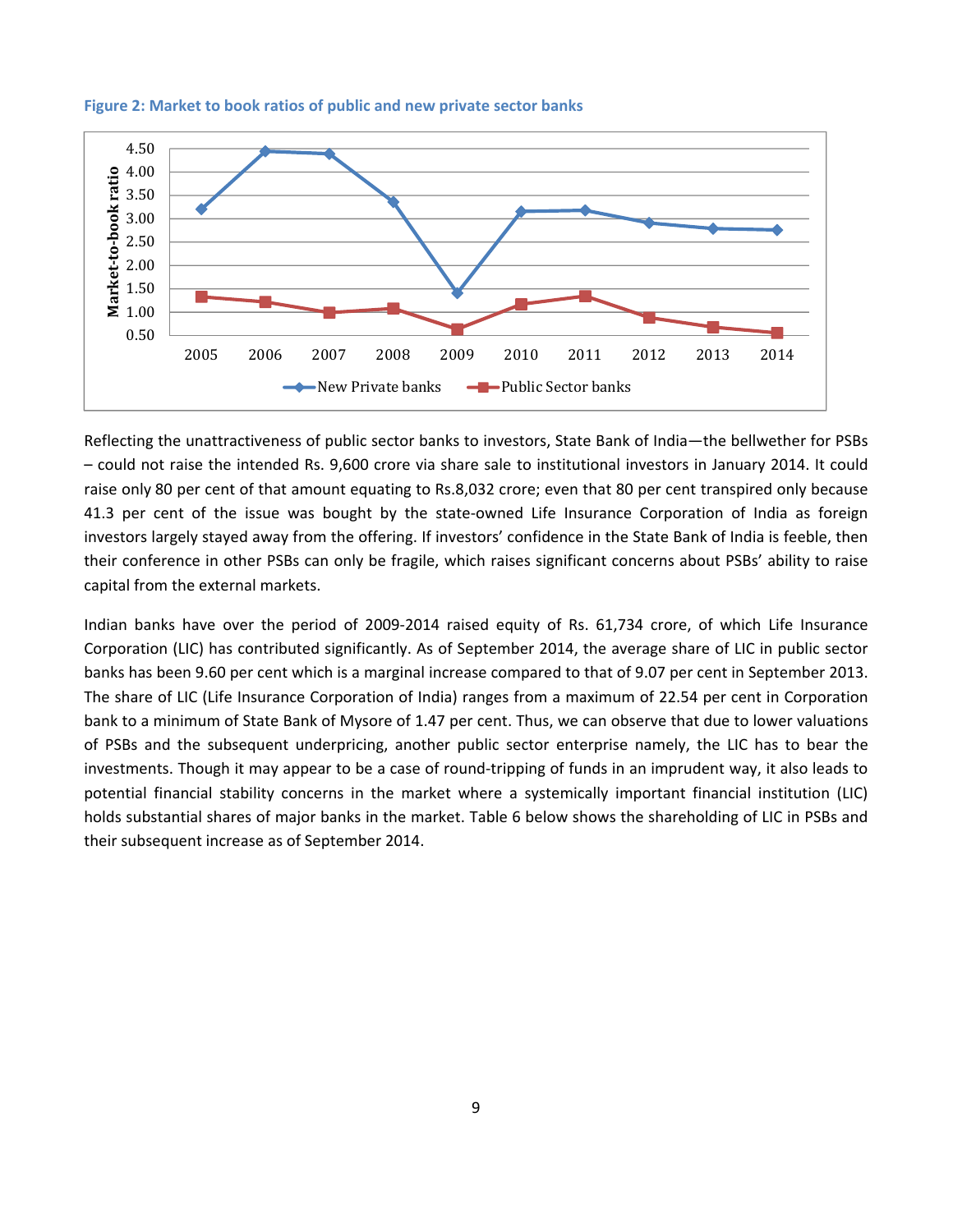|  | Table 6: Holding of LIC in PSBs (%) |  |  |  |
|--|-------------------------------------|--|--|--|
|  |                                     |  |  |  |

| <b>Bank name</b>            | Sep-13 | Sep-14 |
|-----------------------------|--------|--------|
| <b>Corporation Bank</b>     | 24.69  | 22.54  |
| Indian Overseas Bank        | 8.91   | 14.23  |
| <b>United Bank</b>          | 4.60   | 14.19  |
| SBI                         | 13.43  | 13.50  |
| <b>Bank of Maharashtra</b>  | 7.82   | 13.41  |
| Dena Bank                   | 5.92   | 13.12  |
| Bank of India               | 12.67  | 11.81  |
| Punjab National Bank        | 13.15  | 11.78  |
| Bank of Baroda              | 12.01  | 10.57  |
| Punjab & Sind Bank          | 4.56   | 10.49  |
| <b>Central Bank</b>         | 7.03   | 10.04  |
| Allahabad Bank              | 10.76  | 9.94   |
| <b>Union Bank</b>           | 10.85  | 8.78   |
| <b>Oriental Bank</b>        | 10.61  | 8.22   |
| Syndicate Bank              | 11.03  | 8.18   |
| UCO Bank                    | 10.20  | 7.91   |
| <b>IDBI Bank</b>            | 8.63   | 7.00   |
| Andhra Bank                 | 7.98   | 6.74   |
| Canara Bank                 | 5.48   | 6.04   |
| Vijaya Bank                 | 12.09  | 6.00   |
| Indian Bank                 | 2.42   | 2.60   |
| State Bank of Bikaner       | 2.22   | 2.02   |
| <b>State Bank of Mysore</b> | 1.47   | 1.47   |

Now considering the above, wherein we don't expect capital infusion from Government and PSBs cannot raise capital in the market themselves, we predict a deceleration in their growth. PSBs may have to shrink their balance sheets in order to maintain their capital over the regulatory mandated levels by 2019 as stipulated by Reserve Bank of India. We estimate the growth rate of risk weighted assets of PSBs in a scenario where there won't be any capital infusion. From Table 7 below, we can observe that the majority of PSBs may have to shrink their balance sheet in case of no external assistance in order to meet the minimum tier 1 capital requirements by 2019.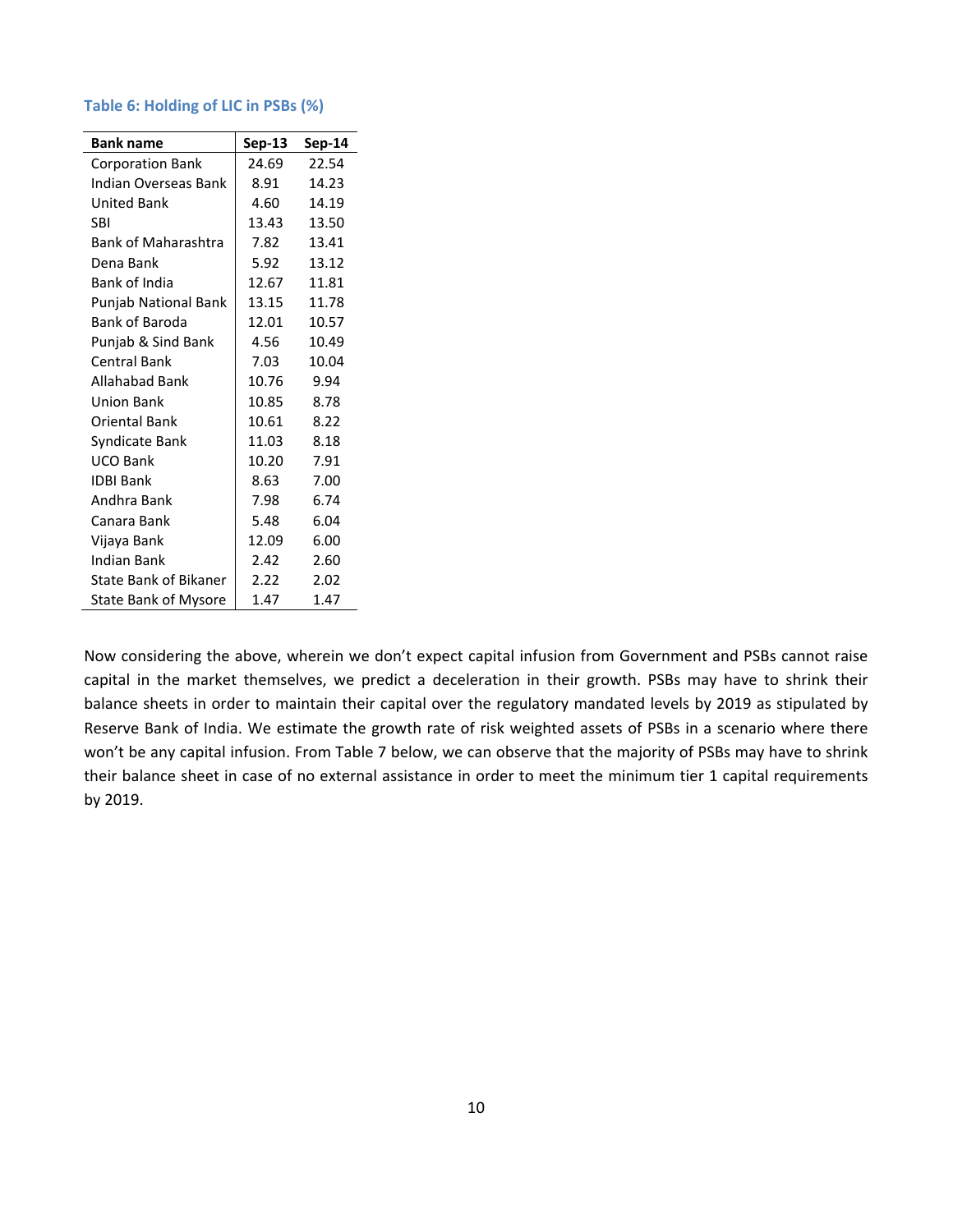| Projected growth rates of risk-weighted assets |                              |                   |            |  |  |  |  |
|------------------------------------------------|------------------------------|-------------------|------------|--|--|--|--|
|                                                | without any capital infusion |                   |            |  |  |  |  |
|                                                | Scenario 1                   | <b>Scenario 2</b> | Scenario 3 |  |  |  |  |
| Allahabad                                      | $-2.0%$                      | 2.0%              | 5.0%       |  |  |  |  |
| Andhra                                         | 0.0%                         | 5.0%              | 7.0%       |  |  |  |  |
| <b>BoB</b>                                     | 2.0%                         | 7.0%              | 9.0%       |  |  |  |  |
| Bol                                            | $-5.0%$                      | $-1.0%$           | 1.0%       |  |  |  |  |
| <b>BoMH</b>                                    | $-9.0%$                      | $-4.0%$           | $-2.0%$    |  |  |  |  |
| Canara                                         | $-6.0%$                      | $-1.0%$           | 1.0%       |  |  |  |  |
| CBol                                           | $-7.5%$                      | $-3.0%$           | $-1.0%$    |  |  |  |  |
| Corporation                                    | $-0.9%$                      | 3.6%              | 5.9%       |  |  |  |  |
| Dena                                           | $-3.4%$                      | 1.0%              | 3.2%       |  |  |  |  |
| <b>IDBI</b>                                    | $-6.6%$                      | $-2.3%$           | $-0.2%$    |  |  |  |  |
| Indian                                         | 1.4%                         | 6.0%              | 8.3%       |  |  |  |  |
| <b>IOB</b>                                     | $-8.3%$                      | $-4.2%$           | $-2.1%$    |  |  |  |  |
| <b>OBC</b>                                     | $-3.6%$                      | 0.8%              | 3.0%       |  |  |  |  |
| Punjab & Sind                                  | $-6.2%$                      | $-1.9%$           | 0.3%       |  |  |  |  |
| <b>PNB</b>                                     | 2.2%                         | 6.9%              | 9.2%       |  |  |  |  |
| <b>SBI</b>                                     | $-0.7%$                      | 3.8%              | 6.1%       |  |  |  |  |
| Syndicate                                      | $-0.8%$                      | 3.7%              | 6.0%       |  |  |  |  |
| UCO                                            | $-1.0%$                      | 3.5%              | 5.8%       |  |  |  |  |
| Union                                          | $-3.9%$                      | 0.5%              | 2.7%       |  |  |  |  |
| United                                         | $-19.9%$                     | $-16.3%$          | $-14.5%$   |  |  |  |  |
| Vijaya                                         | $-4.4%$                      | 0.0%              | 2.2%       |  |  |  |  |
| Min                                            | $-19.9%$                     | $-16.3%$          | $-14.5%$   |  |  |  |  |
| Max                                            | 2.2%                         | 7.0%              | 9.2%       |  |  |  |  |
| Average                                        | $-4.0%$                      | 0.5%              | 2.7%       |  |  |  |  |

# **Table 7: Projected growth rates of risk weighted assets of PSBs without any capital infusion**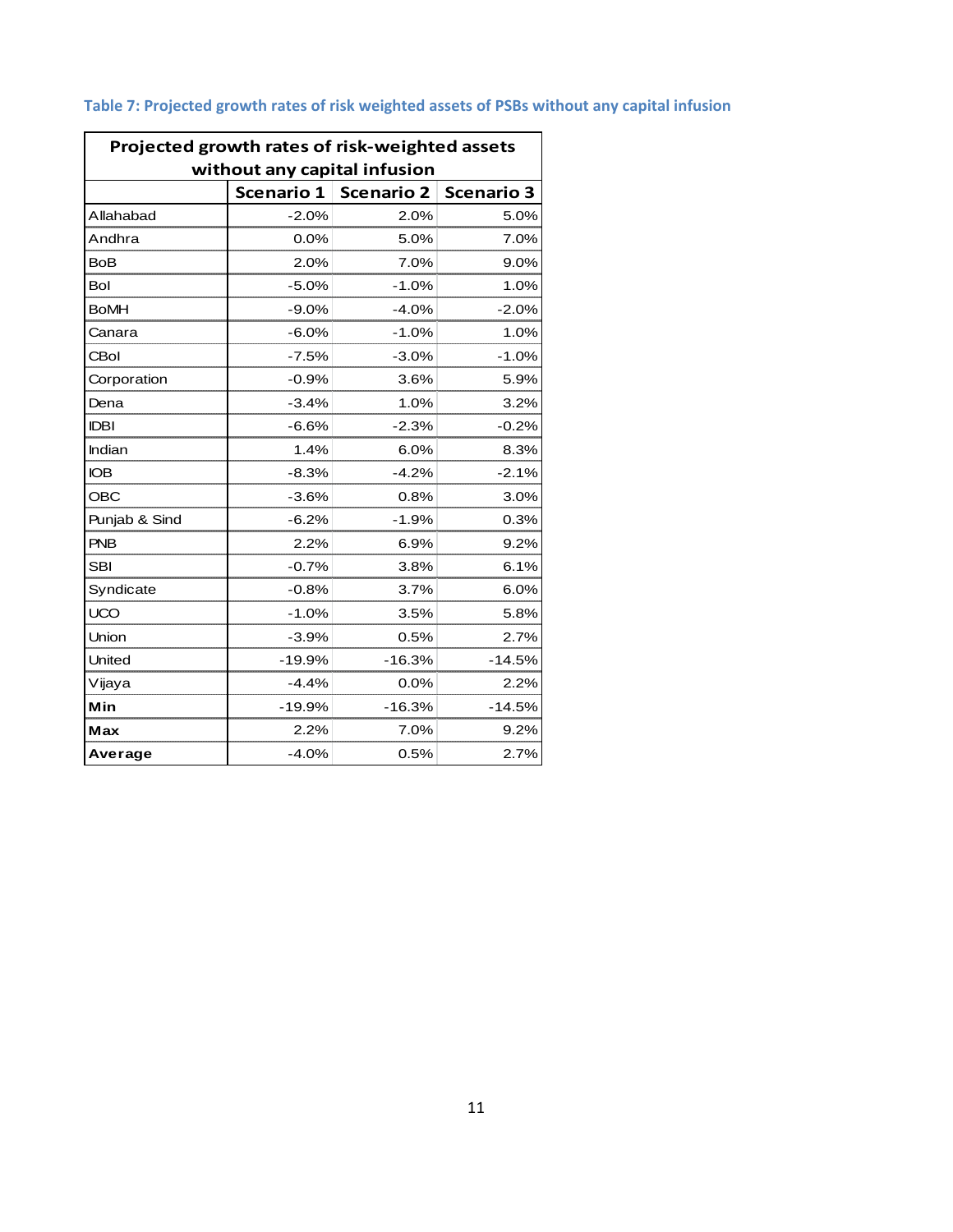# **3. Systemic risks faced by Indian public sector banks**

Market-based data can help assess the preparedness of Indian banks to deal with future losses. At NYU Stern V-LAB (vlab.stern.nyu.edu/welcome/risk), the capital needs of banks in future stress conditions are estimated relative to a prudential requirement once stress losses are written down against bank equity. In particular, the VLAB estimates use market data to assess the downside risk of banks and assess their "gearing" in a stress scenario by comparing their book liabilities to market value of equity after taking account of the downside market risk. The resulting measure of *expected capital shortfall* of each financial firm is called *SRISK* and it can be aggregated across financial firms in a country or types of banks to get an estimate of the aggregate or groupwide *SRISK,* respectively. We describe this measure in detail before using it to assess the systemic risks for Indian banks.

#### **3.1 The conceptualisation and implementation of systemic risk**

Acharya (2009) and Acharya, Pedersen, Philippon and Richardson (2010a, b, c) argue that systemic risk should not be described in terms of a financial firm's failure per se but in the context of a firm's overall contribution to system-wide failure. The intuition is that when *only* an individual financial firm gets distressed, i.e., its equity capital becomes low relative to its promised debt- or debt-like liabilities, there are minimal economic consequences because healthier financial firms can fill in for the failed firm's void in intermediation services. When capital is low in the aggregate, however, it is not possible for other financial firms to step into the breach. This breakdown in aggregate financial intermediation is the reason there are severe consequences for the broader economy such as credit crunch and fire sales of assets.

Acharya, Engle and Richardson (2012) implement this intuition by proposing a measure of systemic risk contribution of a financial firm, called *SRISK* and measured as the expected capital shortfall of a firm in a crisis. In particular, *SRISK*, of firm *i* at time *t* is defined as the capital that the firm is expected to need (conditional on available information up to time *t-1*) to operate "normally", i.e., not face a "run" of its creditors, if we have another financial crisis. Symbolically it can be defined as

$$
SRISK_{i,t} = E_{t-1} (Capital \ Shortfall_i | Crisis)
$$
 (0)

Brownlees and Engle (2011) (see also Engle, 2011) provides the econometrics of estimating *SRISK* by modeling the bivariate daily time series model of equity returns on firm *i* and on a broad market index using publicly available data. To calculate *SRISK*, we first need to evaluate the losses that an equity holder would face if there is a future crisis. To do this, volatilities and correlations of individual financial firm's equity return and the global market-wide return are allowed to change over time and simulated for six months into the future many times. Whenever the broad index falls by 40% over the next six months, a rather pessimistic scenario that captures the kind of market collapse witnessed during the Great Depression in 1930's and the Great Recession in 2007-09, this is viewed as a crisis. For these scenarios, the expected loss of equity value of firm *i* is called the Long Run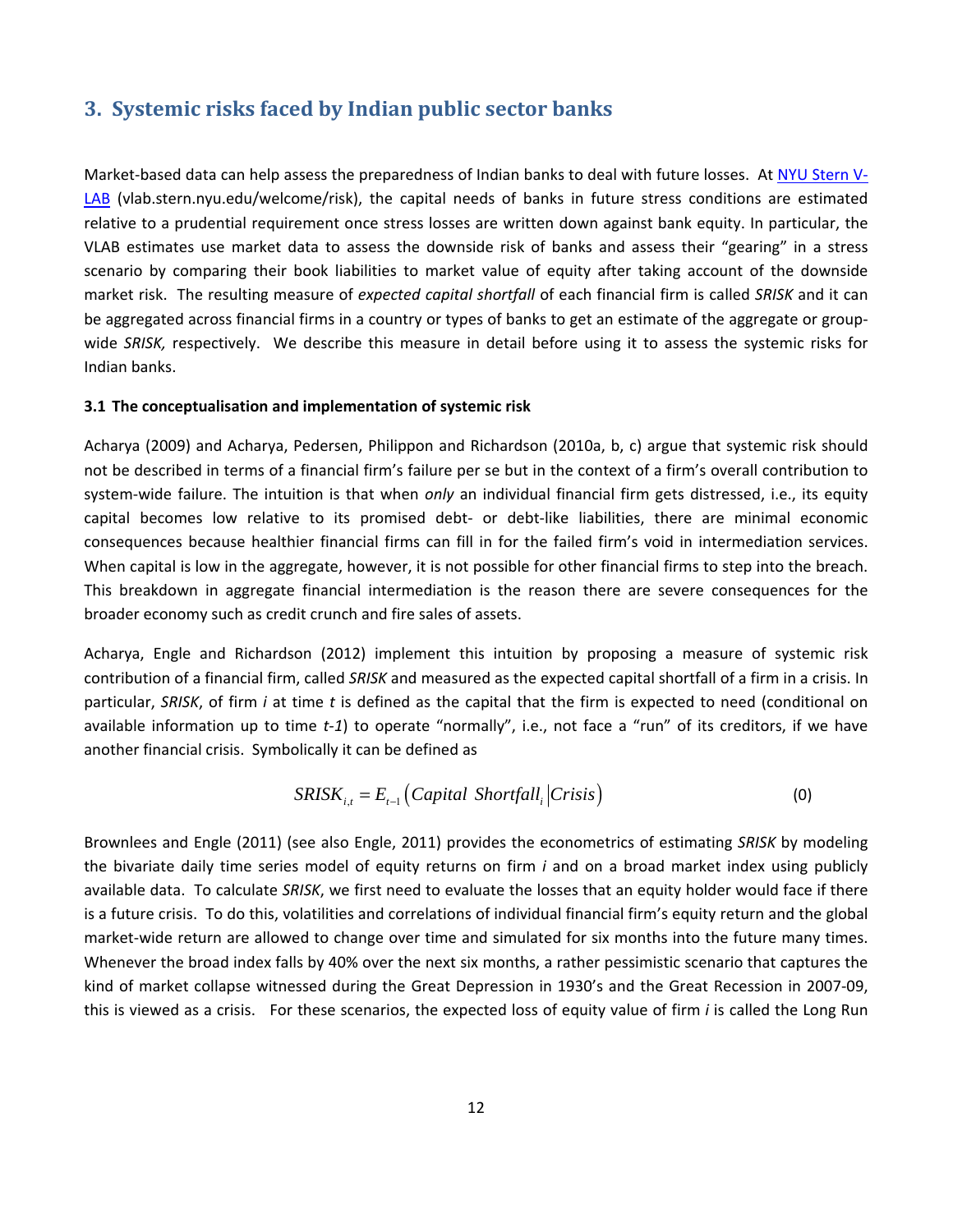Marginal Expected Shortfall or *LRMES*. This is just the average of the fractional returns of the firm's equity in the crisis scenarios.<sup>3</sup>

The capital shortfall can be directly calculated by recognizing that the book value of debt will be relatively unchanged during this six-month period while equity values fall by *LRMES*. Assume a prudential capital ratio is considered to be *k* which we take as 8% (and 5.5% for Europe to adjust for the differences between the European IFRS and US GAAP accounting standards in the treatment of netting of derivatives). Then we can define *SRISK*, of firm *i* at time *t* as:

$$
SRISK_{i,t} = E_{t-1} \left( \left( k \left( Debt + Equity \right) - Equity \right) \middle| Crisis \right)
$$
  
=  $k \left( Debt_{i,t} \right) - (1 - k) \left( 1 - LRMES_{i,t} \right) Equity_{i,t}$  (0)

where *Equity<sub>it</sub>* is the market value of equity today, *Debt<sub>it</sub>* is the notional value of non-equity liabilities today, and  $LRMES_{i,t}$  is the long-run marginal expected shortfall of equity return estimated using available information today. This measure of the expected capital shortfall captures many of the characteristics considered important for systemic risk such as size and leverage. These characteristics tend to increase a firm's capital shortfall when there are widespread losses in the financial sector. But a firm's expected capital shortfall also provides an important addition, most notably the *co-movement* of the financial firm's assets with the aggregate market in a crisis. $4$ 

Before we employ estimates of *SRISK* to provide a comparative analysis of the global financial sector health, few points are in order.

First, *SRISK* can be considered as the capital shortfall estimate for a financial firm based on a market-data based "stress test". Stress tests have now become a standard device used by regulators to determine the capital that an institution will need to raise if there is a macroeconomic shock.<sup>5</sup> Regulatory stress tests employ book value of

 $\overline{a}$ 

<sup>&</sup>lt;sup>3</sup> In versions of the model where the simulation is not yet implemented on VLAB, LRMES is approximated as 1exp(-18\*MES) where MES is the one day loss expected if market returns are less than -2%. MES in related to other standard measures of financial risk also reported on VLAB, such as Corr, which is the correlation between a stock's return and the aggregate market, and VOL, which is the annualized volatility of a stock's return. Note that VLAB also reports the Beta of a stock which is the %change in a stock's price for a %change in the aggregate market price; however, Beta is symmetric and does not give the %change in a stock's price for a downward movement in aggregate market.

<sup>4</sup> In this sense, SRISK is based on a notion of systemic risk in which a "tsunami"-type shock hits the global economy rather than a "contagion"-type shock in which an individual financial firm's interconnectedness causes losses elsewhere in the financial system. The latter would, however, also be statistically picked up in a comovement of a financial firm's assets with the aggregate market providing that the contagion does have marketwide impact.

<sup>&</sup>lt;sup>5</sup> Acharya, Engle and Pierret (2014) summarize the adoption of stress tests by regulators in the United States and the Europe: "An annual supervisory stress test of the financial sector in the United States has become a requirement with the implementation of Dodd-Frank Wall Street Reform and Consumer Protection Act (Pub.L. 111–203, H.R. 4173) of 2010. Macroprudential stress tests have also been used by U.S. and European regulators to restore market confidence in financial sectors during an economic crisis. As a response to the recent financial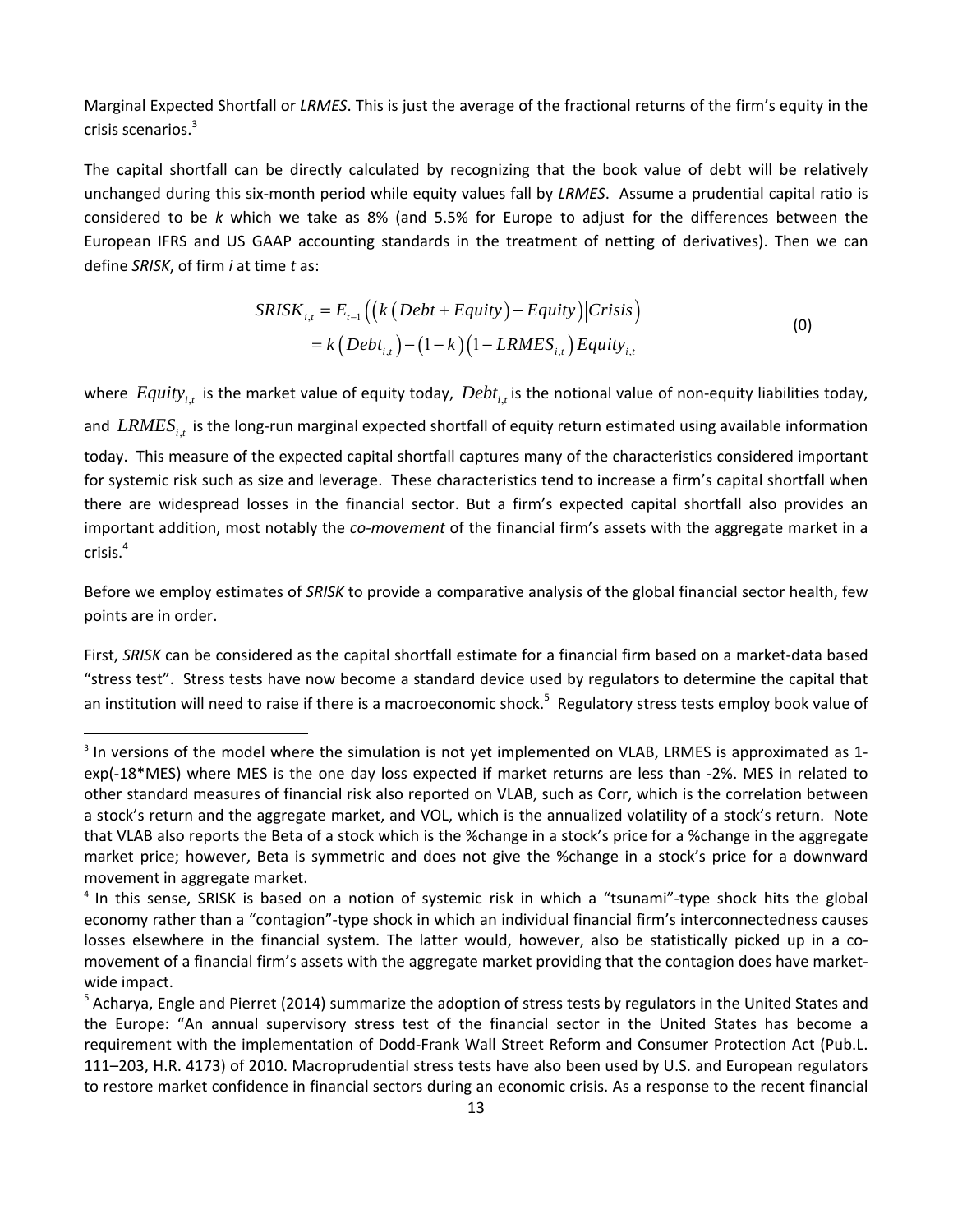equity capital, estimate losses using models that map macroeconomic stress into asset losses, and require book values of capital to be sufficiently high based on regulatory *risk-weighted assets*. 6 In contrast to regulatory stress tests, *SRISK* is based on the market value of equity capital, estimates losses using market-data based estimate of downside risk of market equity or its vulnerability to a crisis, and requires market values of capital to be sufficiently high relative to *quasi-market value of assets* (measured as market value of equity plus the book value of non-equity liabilities). As a result, while the regulatory notion of leverage corresponds to risk-weighted assets divided by a measure of book value of equity of a financial firm, the notion of leverage captured in *SRISK*  is *quasi-market leverage,* which is quasi-market value of assets divided by the market value of equity.

Second, as argued by Calomiris and Herring (2013) (see their Figures 3 and 4, in particular), an important advantage of using the market value of equity and its exposure to a crisis or aggregate downturn is that marketbased signals of financial sector distress have been found to be much better as early-warning signals than regulatory measures of financial sector risk (risk-weighted assets to total assets) and book values of equity.

Third, and related to the second point, regulatory risk weights for asset classes are inherently static in nature whereas the true economic risk of asset classes fluctuates over time. Indeed, combined with shifts in financial leverage, the "change that risk will change" can be considered an essential cause of financial crises. Acharya, Engle and Pierret (2014) demonstrate that market-based risk assessments of financial firm balance-sheets, in particular, using the *SRISK* measure and its components, captured better the actual stress of financial firms in Europe during 2011, relative to the regulatory risk assessments, which relied on static risk weights, notably zero risk-weights for risky sovereign bonds of countries in the southern European periphery.

Fourth, since it is based on market data, one limitation of *SRISK* is that it can be computed only for financial firms whose equity is publicly traded. In other words, it cannot be computed readily for privately held financial firms. Hence, all assessment of global financial sector health and comparative analysis across countries that follows is subject to this important caveat.

Finally, given the simple formulaic structure for *SRISK*, we can also understand changes in *SRISK* over time as coming from changes in its components, the book value of non-equity liabilities, the market value of equity, and the market value of equity times the *LRMES*, as follows:

 $\overline{\phantom{a}}$ 

crisis, the 2009 U.S. stress test led to a substantial recapitalization of the financial sector in the U.S. In Europe, the 2011 stress test also served as a crisis management tool during the European sovereign debt crisis. The European exercise lacked credibility in this role, however, due largely to the absence of a clear recapitalization plan for banks failing the stress test."

 $6$  Again quoting Acharya, Engle and Pierret (2014): "The current approach to assessing capital requirements is strongly dependent on the regulatory capital ratios defined under Basel Accords. The capital ratio of a bank is usually defined as the ratio of a measure of its equity to a measure of its assets. A regulatory capital ratio usually employs book value of equity and risk-weighted assets, where individual asset holdings are multiplied by corresponding regulatory 'risk weights'. The regulatory capital ratios in stress tests help regulators determine which banks fail the test under the stress scenario and what supervisory or recapitalization actions should be undertaken to address this failure."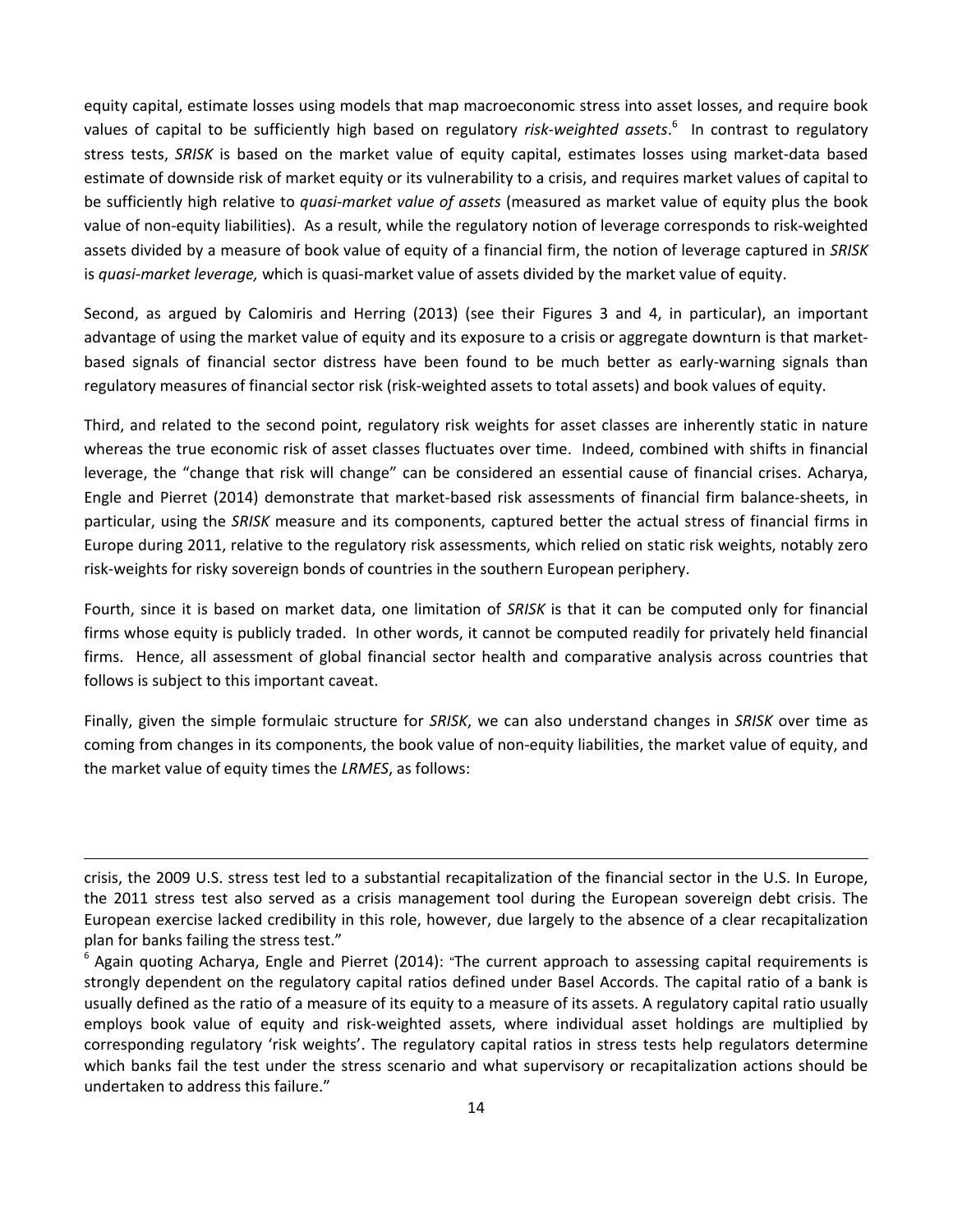$$
\Delta SRISK_i = SRISK_{i,t} - SRISK_{i,t-1}
$$
  
=  $\Delta Debt_i + \Delta Equity_i + \Delta Risk_i$ , where  

$$
\Delta Debt_i = k \left( Debt_{i,t} - Debt_{i,t-1} \right),
$$
  

$$
\Delta Equity_i = -(1-k) \left( Equity_{i,t} - Equity_{i,t-1} \right), and
$$
  

$$
\Delta Risk_i = (1-k) \left( LRMES_{i,t} Equity_{i,t} - LRMES_{i,t-1} Equity_{i,t-1} \right)
$$
 (0)

where the changes in *Debt, Equity* and *Risk* are measured over the period from *t-1* to *t,* and together with the appropriate weights from the *SRISK* formula in (2), these changes combine to explain the change in *SRISK* over the period from *t-1* to *t.*

This decomposition highlights that increases in non-equity liabilities and expected losses in a crisis increase *SRISK* over time whereas increases in market value of equity decrease *SRISK* over time.

#### **3.2 SRISK Measures for the Indian financial sector**

VLAB estimates of aggregate *SRISK* for the Indian financial sector are shown in Figure 3. The estimates suggest that as of May 2015, in the event of a -40% correction to the global market over a six-month period (as seen in the Great Depression and the Great Recession), the Indian banking sector would require about \$55 billion in market value of equity to maintain a 8% capital ratio (of market equity to market equity plus book-value of nonequity liabilities). As Figure 3 also shows, the estimated *SRISK* was also around this level in the Fall of 2008 and 1Q of 2009, reaching a peak of over \$90 billion following the Federal Reserve "taper" announcement in May 2013. Overall, the estimates highlight that the vulnerability of the Indian financial sector to a global downturn has increased since 2008-09, even though it has reduced somewhat since its peak in 2013.

To put this number in perspective, let us benchmark it. The required capital need as of May 2015 would be over 3% of India's current GDP and over 25% of the market value of equity of these firms, the numbers in May 2013 being 6% and 60%, respectively. As another benchmark, the *SRISK* for China is about \$300 billion, so 5% of Chinese GDP, but only about 15% of the market value of equity of the financial sector.

While a -40% correction to the global market is arguably a rather stressed scenario, these numbers suggest that the Indian financial sector's capacity to recapitalize itself in future stress is worth a careful scrutiny.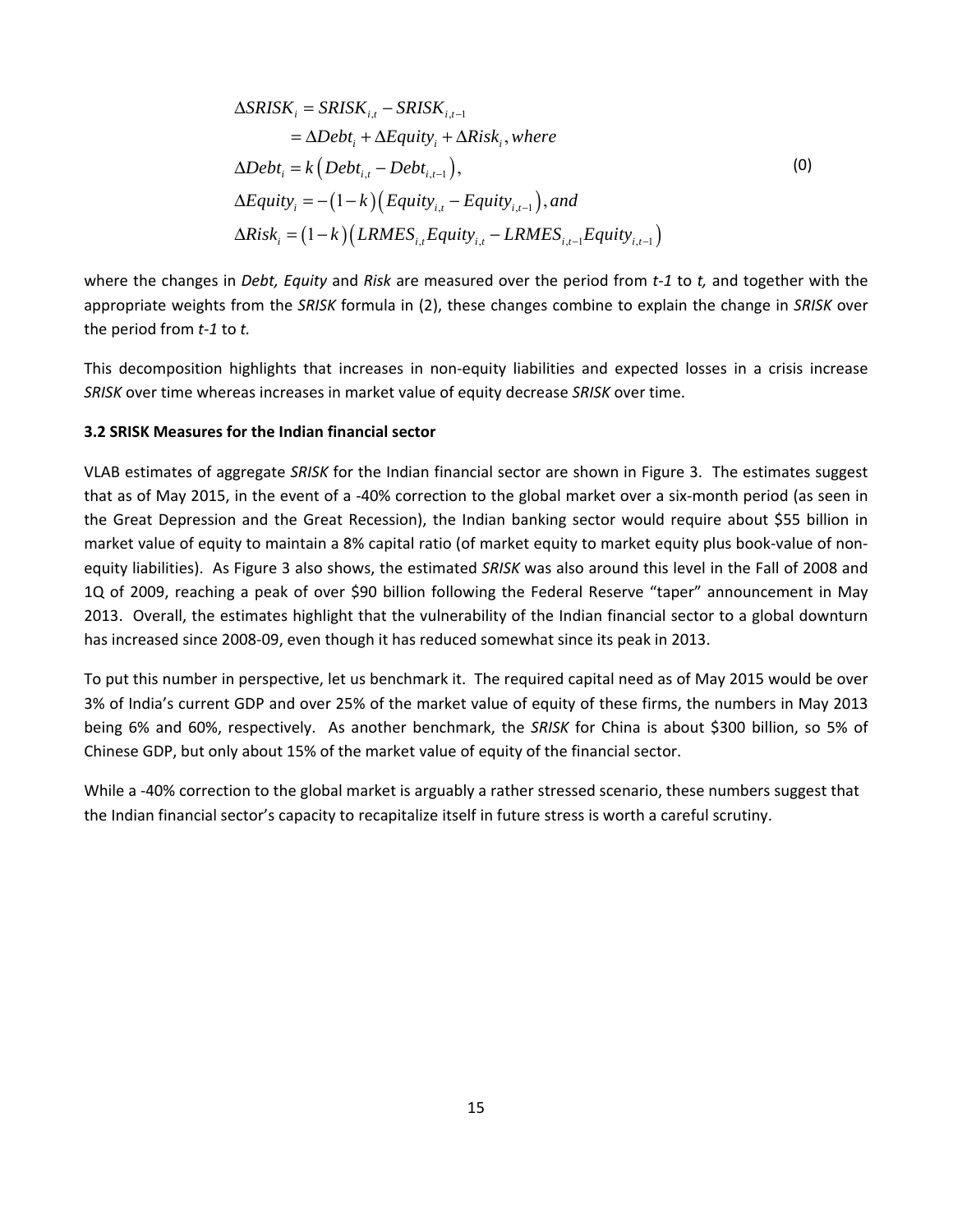Figure 4 shows how much of the *SRISK* for India comes from public-sector banks versus private banks. Not surprisingly, both given their large share of Indian banking as well as poorer quality of assets, most of the Indian *SRISK* is composed of the capital needs of public sector banks, with close to \$50 billion of the estimated total of \$55 billion coming from these banks. Indeed, this has historically been the case too, though the share of private sector banks to overall *SRISK* rose somewhat during the "taper" episode.

What is further disturbing is the concentration of this capital need within the public sector banks.

Table **9** shows that close to \$40 billion of the estimated capital need as of May 2015 comes from ten large public sector banks. In contrast, the four largest private sector banks (represented by the line at the bottom in

**Figure 4**) have negative SRISK of total of \$45 billion, i.e., they are substantially capital surplus. Note that if the private sector banks were expected to be able to move in readily to acquire assets, branches and franchises of public sector banks, then it would be reasonable from an economic standpoint to offset the positive SRISK of public sector banks with the negative SRISK of private sector banks. However, the Indian public sector banks were created during nationalisation in the 1960s and 1970s as an act of law with the State bank of India Act and the Bank nationalisation Act governing these entities. In other words, unlike other Indian corporations that are governed by the companies act, the public sector banks remain outside the ambit of the companies act. As a result, acquisition of public sector banks by private sector banks presents significant hurdles. Given these hurdles, mobility of assets, branches or franchises of public sector banks remains a big question mark. Hence, the aggregate SRISK numbers for India shown in Figure 3 and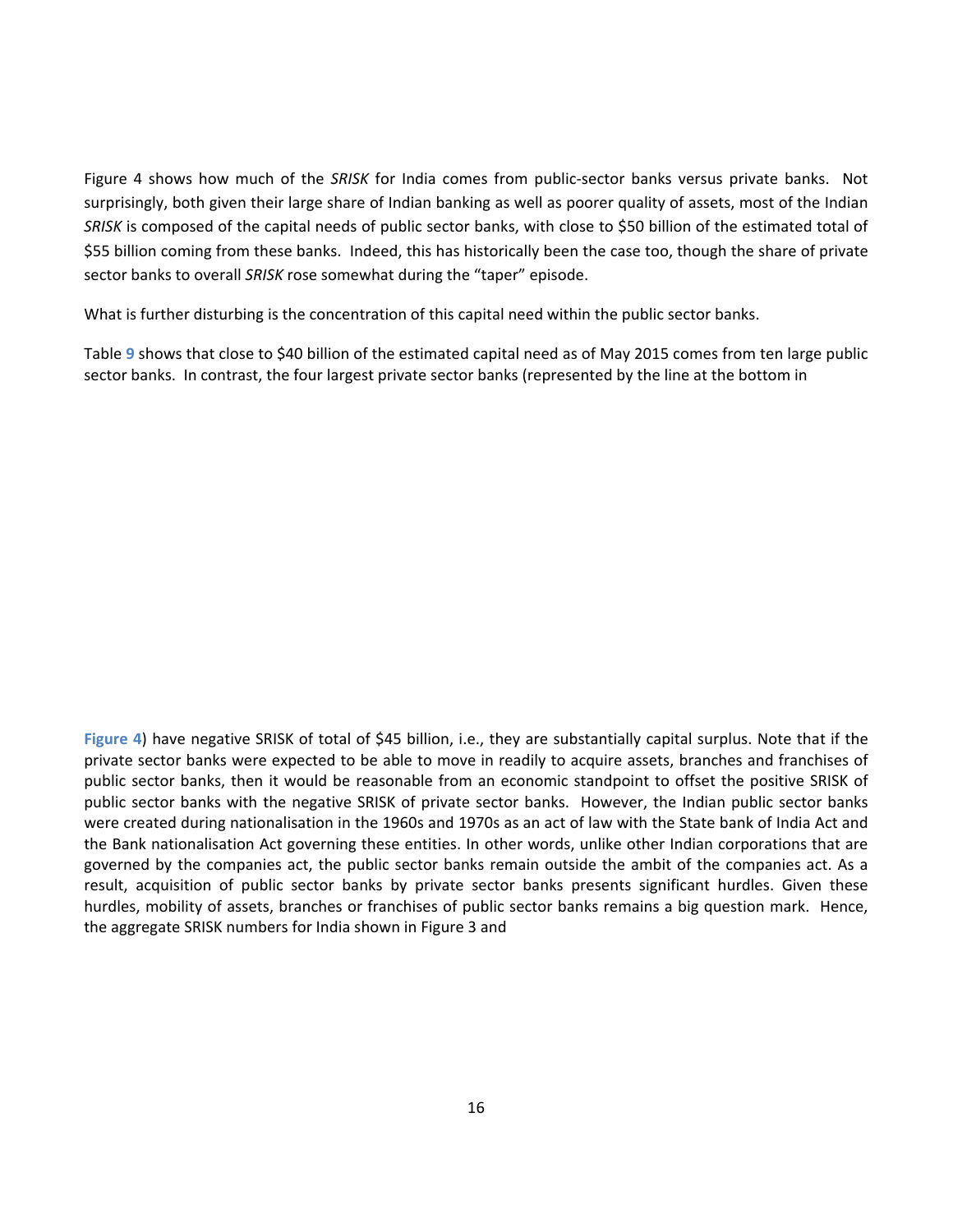Figure 4 only add up the positive SRISK estimates for Indian financial firms.

### **F Figure 3:** *SRIS K* **for the Ind ian Financial Sector**

Risk Analysis Overview - India Financials Total SRISK (US\$ billion)

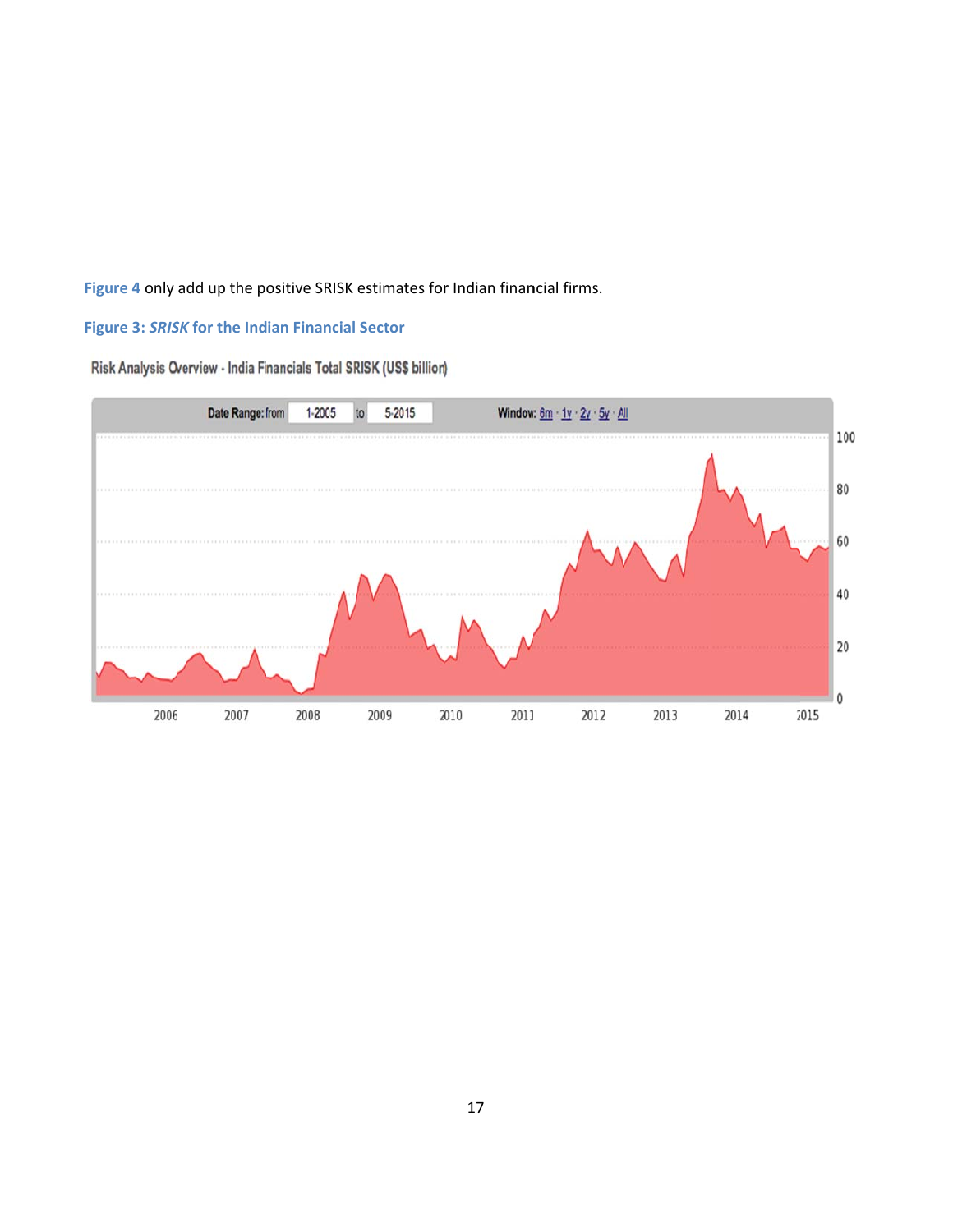#### **Figure 4: SRISK for the Public Sector and Private Sector Indian Banks**



Table 8: SRISK, SRISK ranking (RNK) and SRISK% (SRISK of a firm divided by total SRISK across positive SRISK firms) using bank by bank estimates for the Indian financial sector (other reported variables are explained in **f footnote 4), M May 2015** 

| Institution                 | SRISK% | <b>RNK</b>     | $SRISK($ $$m)$ | <b>MES</b> | <b>B</b> eta | Cor  | $\underline{\mathrm{Vol}}$ | Lvg   |
|-----------------------------|--------|----------------|----------------|------------|--------------|------|----------------------------|-------|
| <b>State Bank of India</b>  | 13.85  | $\mathbf{1}$   | 8,095          | 2.06       | 0.81         | 0.22 | 32.8                       | 12.01 |
| <b>Bank of India</b>        | 10.84  | $\overline{2}$ | 6,334          | 2.18       | 0.86         | 0.16 | 52.0                       | 47.32 |
| <b>Bank of Baroda</b>       | 8.37   | 3              | 4,890          | 2.68       | 1.05         | 0.18 | 43.5                       | 18.96 |
| Canara Bank                 | 7.28   | $\overline{4}$ | 4,257          | 2.21       | 0.87         | 0.14 | 40.4                       | 27.94 |
| <b>Punjab National Bank</b> | 6.58   | 5              | 3,848          | 1.84       | 0.73         | 0.16 | 35.9                       | 20.04 |
| Union Bank of India         | 6.07   | 6              | 3,546          | 1.93       | 0.77         | 0.19 | 38.6                       | 34.81 |
| <b>IDBI</b> Bank Ltd        | 4.75   | 7              | 2,778          | 2.42       | 0.95         | 0.21 | 45.2                       | 27.84 |
| <b>Indian Overseas Bank</b> | 4.66   | $\,8\,$        | 2,726          | 1.83       | 0.72         | 0.17 | 34.1                       | 50.05 |
| Corp Bank                   | 4.02   | 9              | 2,350          | 1.98       | 0.78         | 0.22 | 36.7                       | 48.41 |
| <b>Syndicate Bank</b>       | 3.92   | 10             | 2,292          | 2.18       | 0.88         | 0.21 | 40.7                       | 32.48 |
| <b>UCO</b> Bank             | 3.78   | 11             | 2,211          | 2.12       | 0.83         | 0.19 | 47.9                       | 34.58 |
| <b>Allahabad Bank</b>       | 3.49   | 12             | 2,041          | 2.05       | 0.80         | 0.18 | 38.3                       | 35.69 |
| Oriental Bank of Commerce   | 3.48   | 13             | 2,032          | 2.51       | 0.99         | 0.17 | 43.6                       | 33.57 |
| <b>Andhra Bank</b>          | 2.64   | 14             | 1,546          | 1.95       | 0.77         | 0.18 | 37.8                       | 34.66 |
| <b>Indian Bank</b>          | 2.35   | 15             | 1,373          | 1.87       | 0.75         | 0.18 | 33.3                       | 22.90 |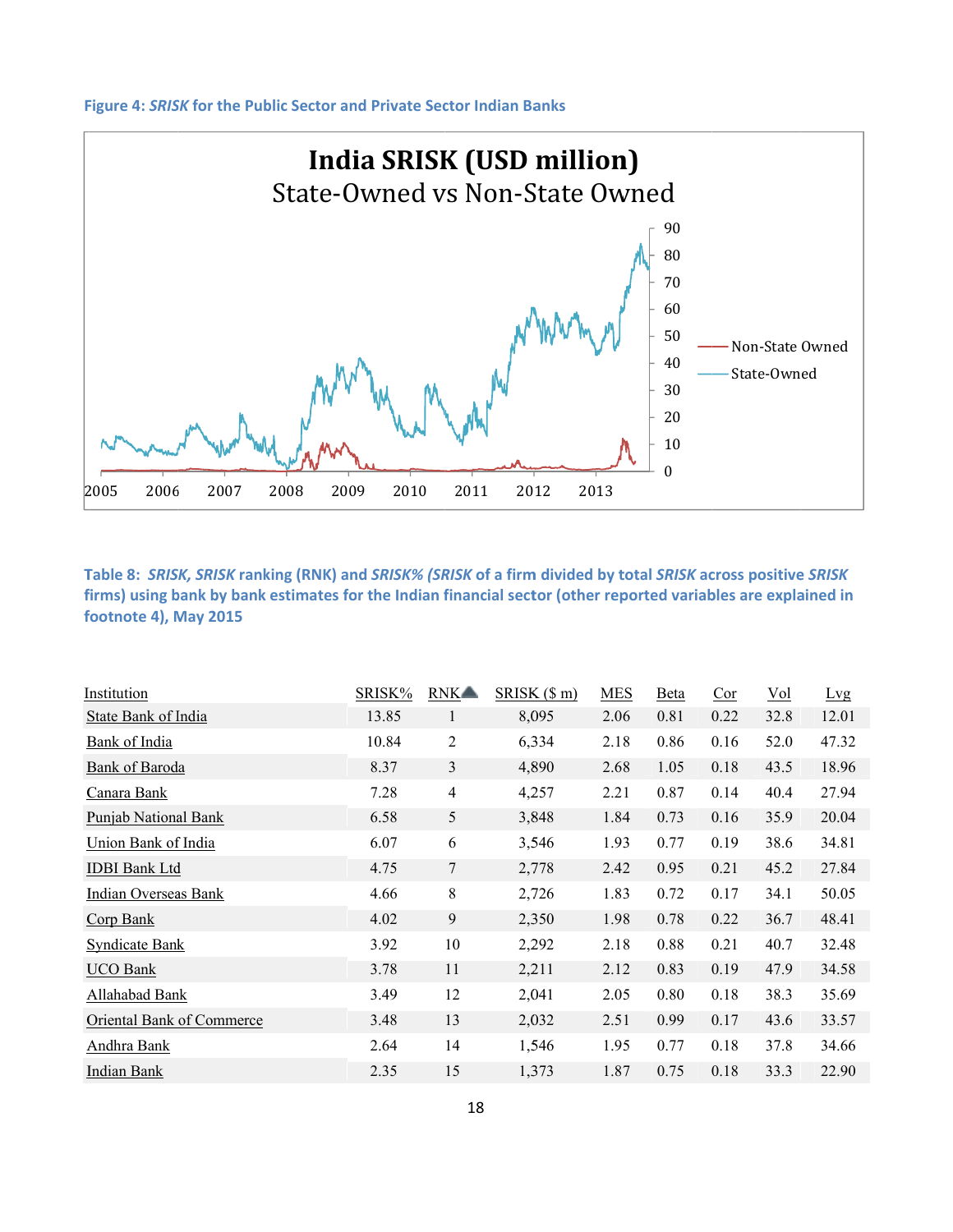| Vijaya Bank                     | 2.28 | 16     | 1,331     | 1.71 | 0.67 | 0.18 | 31.0 | 36.13 |
|---------------------------------|------|--------|-----------|------|------|------|------|-------|
| <b>Bank of Maharashtra</b>      | 2.24 | 17     | 1,307     | 2.04 | 0.80 | 0.20 | 35.6 | 34.08 |
| Dena Bank                       | 2.07 | $18\,$ | 1,208     | 1.90 | 0.75 | 0.16 | 33.8 | 44.66 |
| Punjab & Sind Bank              | 1.69 | 19     | 988       | 1.74 | 0.66 | 0.16 | 30.3 | 52.03 |
| <b>State Bank of Travancore</b> | 1.57 | 20     | 917       | 1.36 | 0.54 | 0.16 | 25.7 | 33.33 |
| State Bank of Bikaner & Jaipur  | 1.13 | 21     | 658       | 1.58 | 0.62 | 0.18 | 30.9 | 23.05 |
| <b>State Bank of Mysore</b>     | 1.09 | 22     | 637       | 1.68 | 0.66 | 0.21 | 30.9 | 31.90 |
| Jammu & Kashmir Bank Ltd/The    | 0.57 | 23     | 333       | 1.34 | 0.54 | 0.15 | 30.2 | 15.14 |
| South Indian Bank Ltd/The       | 0.51 | 24     | 295       | 1.62 | 0.64 | 0.18 | 30.4 | 16.70 |
| Karnataka Bank Ltd/The          | 0.50 | 25     | 293       | 2.07 | 0.82 | 0.17 | 45.9 | 17.70 |
| Dhanlaxmi Bank Ltd              | 0.19 | 26     | 112       | 1.79 | 0.71 | 0.16 | 54.4 | 23.67 |
| Lakshmi Vilas Bank Ltd/The      | 0.09 | 27     | 51        | 1.52 | 0.60 | 0.17 | 31.1 | 12.01 |
| Karur Vysya Bank Ltd/The        | 0.00 | 28     | $-45$     | 1.16 | 0.46 | 0.11 | 23.5 | 9.69  |
| <b>DCB</b> Bank Ltd             | 0.00 | 31     | $-213$    | 2.24 | 0.87 | 0.24 | 36.3 | 4.17  |
| Federal Bank Ltd                | 0.00 | 32     | $-392$    | 1.91 | 0.75 | 0.20 | 34.7 | 6.60  |
| <b>City Union Bank Ltd</b>      | 0.00 | 33     | $-436$    | 1.08 | 0.42 | 0.13 | 32.7 | 4.79  |
| Yes Bank Ltd                    | 0.00 | 47     | $-2,130$  | 2.48 | 0.97 | 0.20 | 35.3 | 3.75  |
| <b>IndusInd Bank Ltd</b>        | 0.00 | 48     | $-3,209$  | 2.47 | 1.01 | 0.23 | 33.2 | 2.74  |
| <b>ICICI Bank Ltd</b>           | 0.00 | 49     | $-5,680$  | 3.44 | 1.40 | 0.21 | 39.9 | 4.71  |
| Axis Bank Ltd                   | 0.00 | 50     | $-7,138$  | 2.94 | 1.22 | 0.23 | 39.2 | 3.58  |
| Kotak Mahindra Bank Ltd         | 0.00 | 51     | $-11,836$ | 1.85 | 0.75 | 0.15 | 35.6 | 1.82  |
| HDFC Bank Ltd                   | 0.00 | 52     | $-17,293$ | 2.37 | 0.94 | 0.31 | 25.5 | 3.16  |

It is also interesting to ask the question how the *SRISK* of Indian banks has evolved over the past five years and what has contributed to this evolution (changes in liabilities, changes in market values of equity, or changes in downside risk, as explained formally above).

Table 9 provides such an evolution as well as its decomposition. As the figure shows, barring a few exceptions, the estimated capital needs have risen over the past five years for Indian public sector banks, with the primary contributor to this rise being the increase in debt liabilities that have far outpaced any improvements in market value of equity (with downside risk having also risen in many cases). In contrast, for private sector banks, the estimated capital needs have substantially declined, with any growth in debt liabilities more than offset by the gains in market values of equity (with downside risk having declined in most cases).

Overall, the VLAB estimates of capital needs of Indian banking sector in case of aggregate stress suggest that the Indian public sector banks are substantially under-capitalized relative to private sector banks, and the gap has widened substantially too over the recent past. This is consistent with the other estimates we have shown so far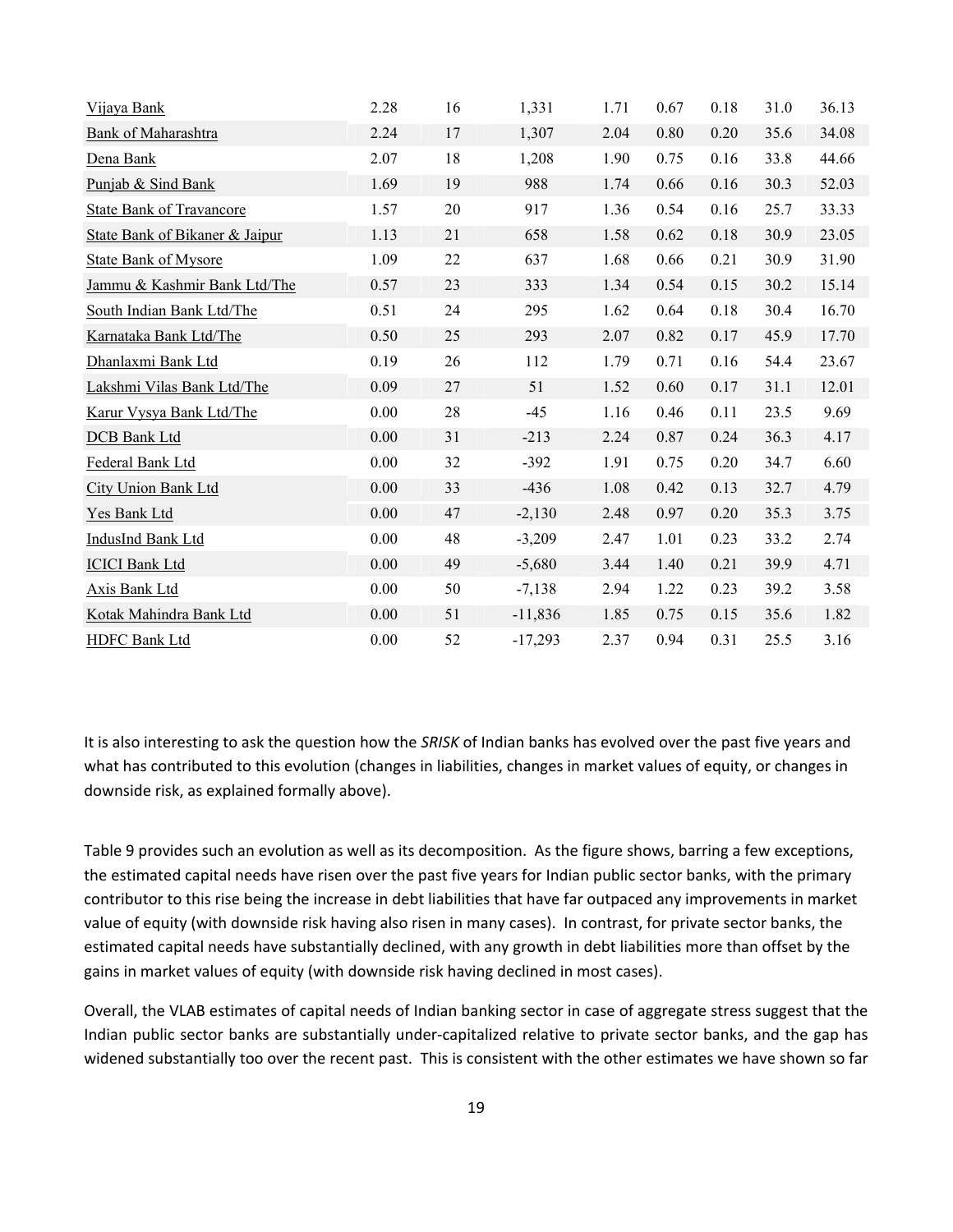based on calculations for estimated capital needs to meet Basel III norms. The rest of the chapter explores the various reasons that have contributed to this rising gap with the goal of understanding possible remedies.

### Table 9: Changes in *SRISK* estimates bank by bank for the Indian financial sector (other reported variables are explained in equation (3) in the Appendix), between May 2010 (t-1) and May 2015 (t)

| Institution                      | SRISK(t)   | SRISK $(t - 1)$ | $\Delta$ SRISK | $\Delta$ (DEBT) | $\Delta$ (EQUITY) | $\Delta$ (RISK) |
|----------------------------------|------------|-----------------|----------------|-----------------|-------------------|-----------------|
| <b>State Bank of India</b>       | 8,094.5    | 2,713.2         | 5,381.4        | 4,749.9         | $-14.6$           | 646.1           |
| <b>Bank of India</b>             | 6,333.8    | 2,049.6         | 4,284.2        | 2,944.3         | 1,474.3           | $-134.3$        |
| <b>Bank of Baroda</b>            | 4,889.5    | 1,398.0         | 3,491.5        | 3,310.4         | 31.4              | 149.7           |
| Canara Bank                      | 4,257.5    | 2,132.6         | 2,124.8        | 1,494.5         | 725.2             | $-94.9$         |
| <b>Punjab National Bank</b>      | 3,848.4    | $-153.4$        | 4,001.8        | 1,729.2         | 2,000.5           | 272.1           |
| Union Bank of India              | 3,546.4    | $-500.7$        | 4,047.1        | 2,875.1         | 1,178.5           | $-6.5$          |
| <b>IDBI Bank Ltd</b>             | 2,777.9    | 2,821.6         | $-43.8$        | $-174.6$        | 158.4             | $-27.6$         |
| <b>Indian Overseas Bank</b>      | 2,726.1    | 1,521.6         | 1,204.5        | 1,080.0         | 212.4             | $-87.8$         |
| Corp Bank                        | 2,350.3    | 767.7           | 1,582.6        | 946.5           | 647.1             | $-11.0$         |
| <b>Syndicate Bank</b>            | 2,291.8    | 1,679.2         | 612.5          | 667.3           | $-69.2$           | 14.5            |
| <b>UCO</b> Bank                  | 2,211.2    | 1,794.8         | 416.4          | 534.9           | $-138.9$          | 20.4            |
| <b>Allahabad Bank</b>            | 2,041.2    | 1,010.3         | 1,030.9        | 601.1           | 443.4             | $-13.6$         |
| <b>Oriental Bank of Commerce</b> | 2,032.4    | 980.5           | 1,051.9        | 322.5           | 617.8             | 111.6           |
| <b>Andhra Bank</b>               | 1,545.9    | 665.8           | 880.1          | 506.1           | 430.2             | $-56.2$         |
| <b>Indian Bank</b>               | 1,372.7    | 474.1           | 898.7          | 539.5           | 557.2             | $-198.1$        |
| Vijaya Bank                      | 1,330.7    | 179.0           | 1,151.8        | 1,243.8         | $-64.7$           | $-27.4$         |
| Bank of Maharashtra              | 1,307.4    | 877.0           | 430.3          | 508.7           | $-71.5$           | $-6.8$          |
| Dena Bank                        | 1,207.7    | 617.4           | 590.2          | 506.8           | 95.1              | $-11.6$         |
| <b>State Bank of Travancore</b>  | 917.1      | 517.7           | 399.4          | 263.1           | 162.4             | $-26.1$         |
| State Bank of Bikaner & Jaipur   | 658.4      | 530.1           | 128.3          | 163.3           | $-45.2$           | 10.2            |
| <b>State Bank of Mysore</b>      | 636.6      | 386.4           | 250.2          | 117.2           | 127.3             | 5.8             |
| Jammu & Kashmir Bank Ltd/The     | 333.3      | 163.9           | 169.3          | 220.2           | 6.7               | $-57.6$         |
| South Indian Bank Ltd/The        | 295.3      | 138.2           | 157.1          | 225.0           | $-49.9$           | $-18.0$         |
| Karnataka Bank Ltd/The           | 293.1      | 174.5           | 118.6          | 109.1           | $-0.5$            | 10.0            |
| Dhanlaxmi Bank Ltd               | 111.6      | $-29.7$         | 141.3          | 40.3            | 87.7              | 13.4            |
| Lakshmi Vilas Bank Ltd/The       | 50.7       | 53.9            | $-3.2$         | 73.9            | $-68.0$           | $-9.1$          |
| Karur Vysya Bank Ltd/The         | $-44.8$    | $-53.3$         | 8.5            | 249.5           | $-208.5$          | $-32.5$         |
| <b>DCB</b> Bank Ltd              | $-212.6$   | $-13.4$         | $-199.3$       | 50.6            | $-225.6$          | $-24.3$         |
| Federal Bank Ltd                 | $-391.8$   | $-64.7$         | $-327.1$       | 165.4           | $-524.3$          | 31.8            |
| City Union Bank Ltd              | $-436.2$   | $-39.0$         | $-397.2$       | 100.1           | $-497.4$          | 0.1             |
| Yes Bank Ltd                     | $-2,129.7$ | $-601.7$        | $-1,528.0$     | 678.3           | $-2,035.7$        | $-170.6$        |
| <b>IndusInd Bank Ltd</b>         | $-3,208.8$ | $-586.5$        | $-2,622.3$     | 400.4           | $-3,304.4$        | 281.7           |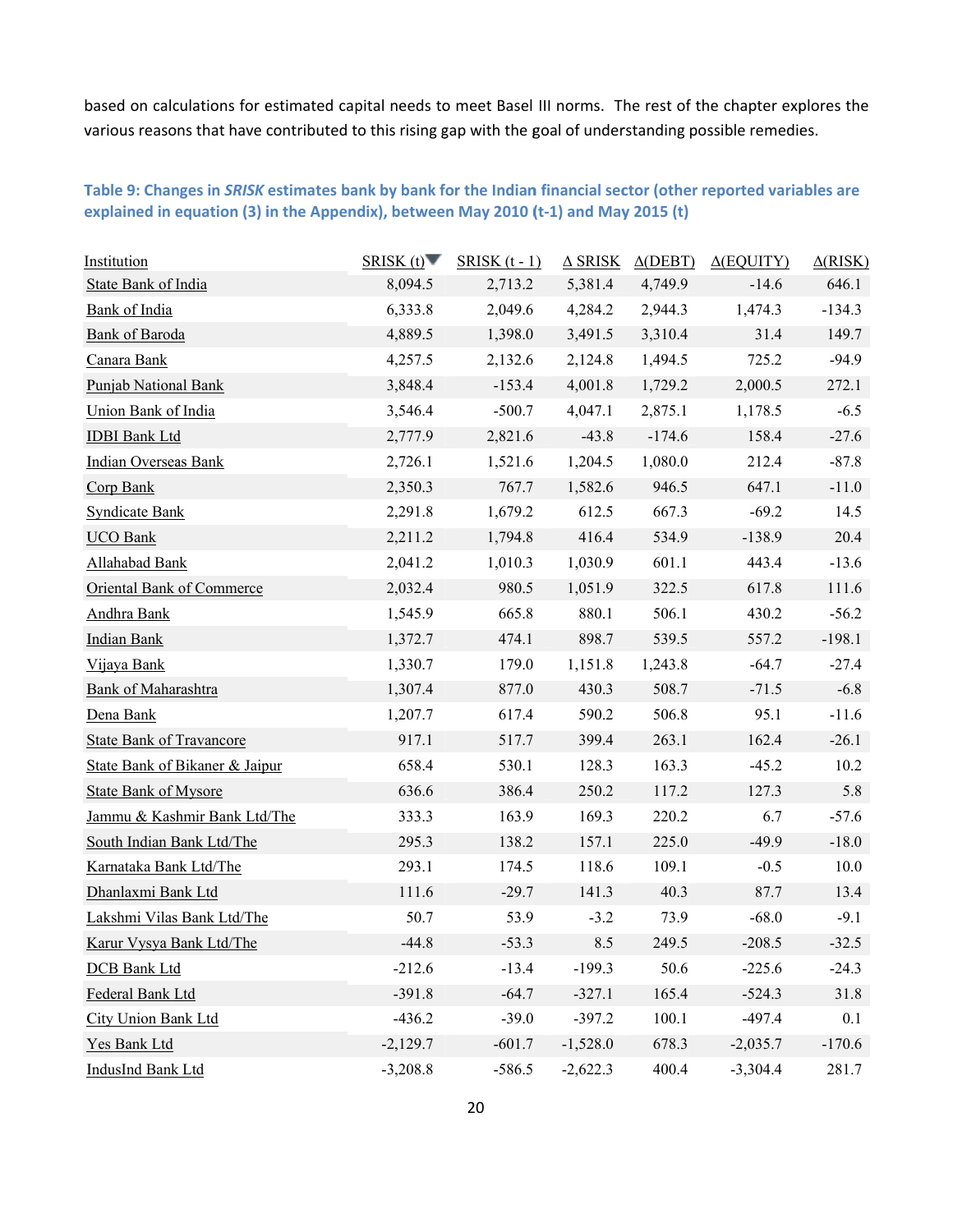| <b>ICICI Bank Ltd</b>   | $-5,680.3$  | $-5.051.7$ | $-628.5$   | 726.1   | $-2.429.0$  | 1.074.4    |
|-------------------------|-------------|------------|------------|---------|-------------|------------|
| Axis Bank Ltd           | $-7.138.3$  | $-2.984.4$ | $-4.154.0$ | 1.458.4 | $-5.077.5$  | -534.9     |
| Kotak Mahindra Bank Ltd | $-11,835.7$ | $-2.662.8$ | $-9.172.9$ | 466.7   | $-8.922.1$  | $-717.5$   |
| HDFC Bank Ltd           | $-17.293.1$ | $-7.365.9$ | -9.927.2   | 3.399.9 | $-11.187.8$ | $-2.139.4$ |

#### **3.3 Credit concentration of Indian banks**

Another kind of systemic risk that affects the banking industry is the credit concentration risk. Credit concentration risk is exacerbated when banks are exposed to a few borrowers with huge exposures. When such a borrower defaults, banks run the risk of significant capital erosion due to their high exposures to them. Reserve Bank of India conducts bi-annual stress tests on the banking system based on their credit concentration in their Financial Stability Report (2015). For the data as of September 2015 obtained from this report, three stress scenarios were assumed with top one, two and three individual borrowers defaulting respectively in each case. As shown in figure 5, inferences from the financial stability report suggest that of the select sixty scheduled commercial banks, seven banks fail to maintain the mandated 9 percent CRAR (capital to risk weighted assets ratio) under these three stress scenarios. Also, at the level of the banking system, the impact on CRAR for the above three scenarios are 54, 94 and 262 basis points. Similarly, there will be a loss of 41, 71 and 112 percent on profit before tax for the three scenarios on the banking system as a whole.



#### **Figure 5: Credit concentration risk: Individual borrowers**

\* System of select 60 SCBs.

With the impact of group borrowers being high on the banking system, the financial stability report also considered different scenarios of default by group borrowers. As Table 10 suggests, 27 banks fail to maintain 9 p percent CRAR R when top te n group borr owers defaul t.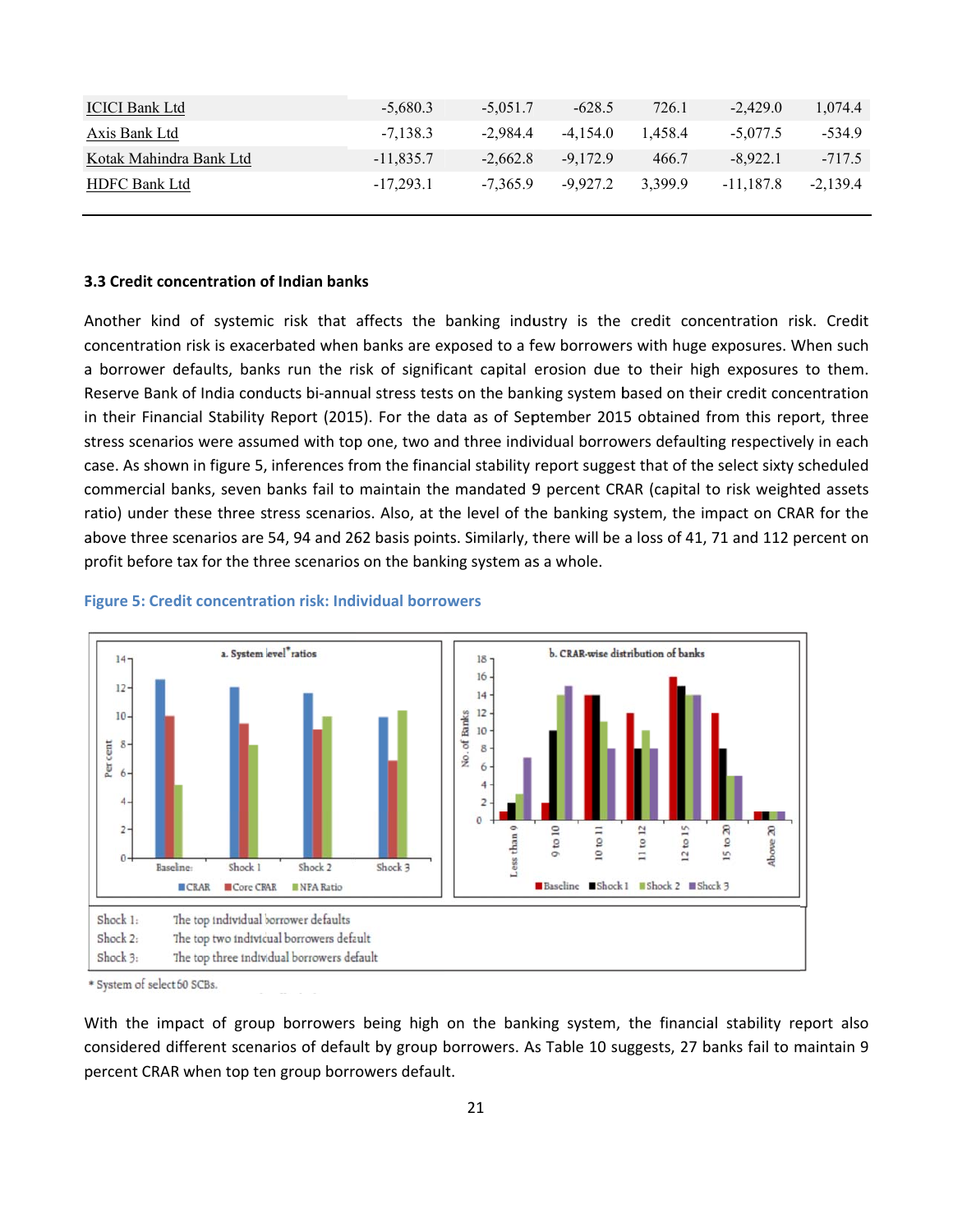#### **Table 10: Credit concentration risk: Group borrowers**

| <b>Shocks</b> |                                 |             | <b>System level</b> | <b>Bank level</b>   |                                     |                 |                                                       |
|---------------|---------------------------------|-------------|---------------------|---------------------|-------------------------------------|-----------------|-------------------------------------------------------|
|               |                                 | <b>CRAR</b> | Core<br><b>CRAR</b> | <b>NPA</b><br>ratio | <b>Losses</b><br>as % of<br>capital |                 | <b>Impacted banks</b><br>(CRAR < 9%)                  |
|               | <b>Baseline case</b>            | 12.6        | 10.0                | 5.2                 |                                     | No. of<br>banks | % share<br>in total<br>assets of<br>banking<br>system |
| Shock 1       | Top 1 group borrower defaults   | 11.9        | 9.3                 | 8.6                 | 6                                   | $\mathbf{1}$    | 0.1                                                   |
| Shock 2       | Top 2 group borrowers defaults  | 11.4        | 8.8                 | 11.1                | 10                                  | 5               | 4.8                                                   |
| Shock 3       | Top 3 group borrowers defaults  | 11.1        | 8.4                 | 13.0                | 14                                  | 8               | 10.4                                                  |
| Shock 4       | Top 4 group borrowers defaults  | 10.7        | 8.1                 | 14.7                | 17                                  | 13              | 16.9                                                  |
| Shock 5       | Top 5 group borrowers defaults  | 10.4        | 7.8                 | 16.2                | 19                                  | 15              | 34.2                                                  |
| Shock 6       | Top 6 group borrowers defaults  | 10.1        | 7.5                 | 17.6                | 22                                  | 20              | 43.3                                                  |
| Shock 7       | Top 7 group borrowers defaults  | 9.9         | 7.2                 | 18.9                | 24                                  | 22              | 46.2                                                  |
| Shock 8       | Top 8 group borrowers defaults  | 9.6         | 7.0                 | 20.1                | 26                                  | 26              | 50.7                                                  |
| Shock 9       | Top 9 group borrowers defaults  | 9.4         | 6.7                 | 21.3                | 28                                  | 26              | 50.7                                                  |
| Shock 10      | Top 10 group borrowers defaults | 9.1         | 6.5                 | 22.4                | 30                                  | 27              | 52.0                                                  |

Apart from borrower level credit concentration, the financial stability report also looks at sector-wise credit concentration that can give rise to stress scenarios. The report considered the industrial sector as it constituted a large portion of advances in the banking system. Various stress scenarios such as increase in the share of restructured advances and NPAs were considered. As table 11 demonstrates, the results of the analysis revealed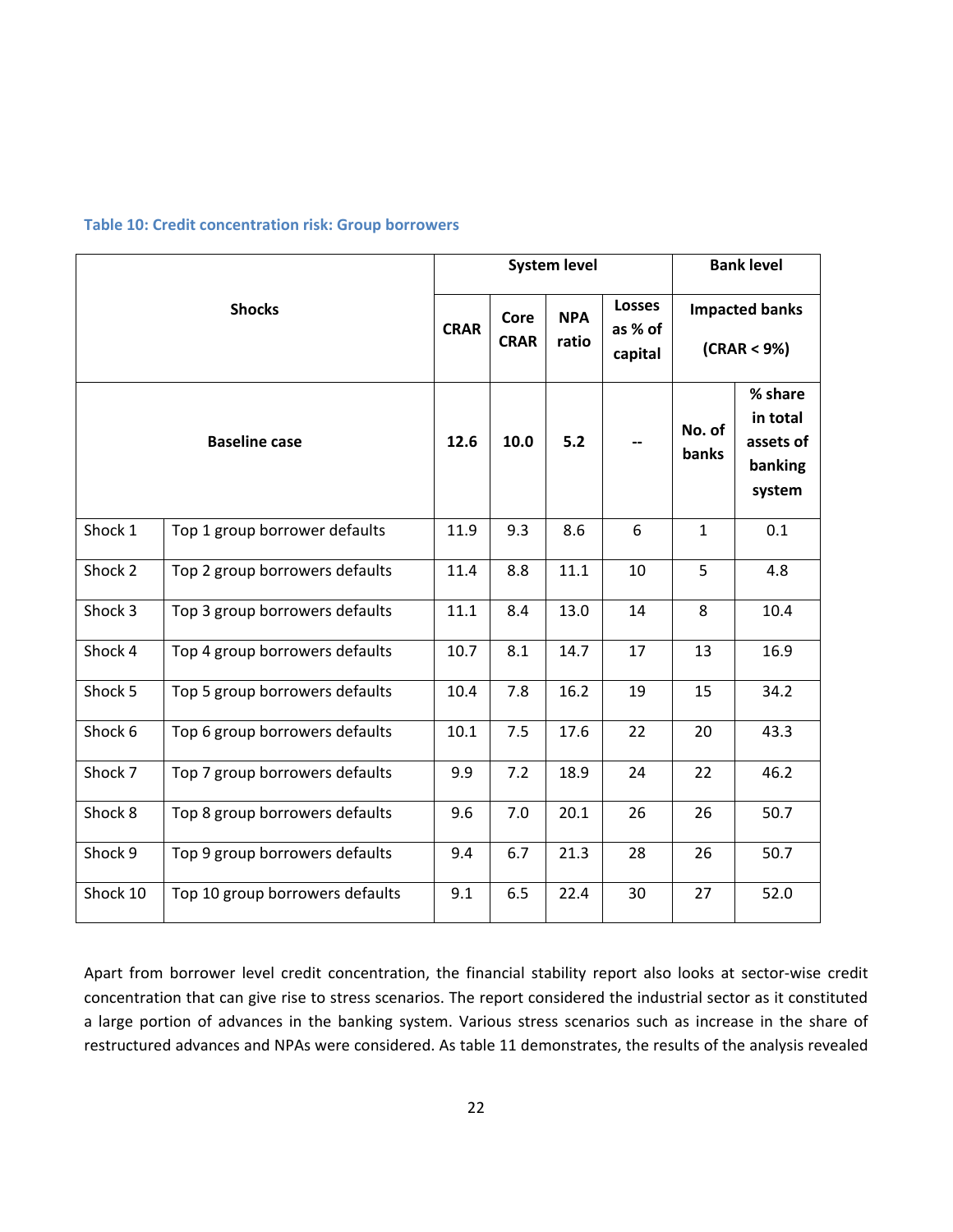that Iron and steel sector, the micro, small and medium enterprises sector and the textile sector pose the greatest credit concentration risks to the banking system.

| <b>Sector</b>                                            | Industry | a) of which:<br><b>MSME</b> | b) of which:<br><b>Textile</b> | c) of which:<br>Iron & steel |
|----------------------------------------------------------|----------|-----------------------------|--------------------------------|------------------------------|
| Share in total advances                                  | 40.78    | 7.91                        | 3.18                           | 4.67                         |
| Share in restructured standard assets                    | 82.42    | 4.74                        | 6.18                           | 14.01                        |
| Share in total NPAs                                      | 54.05    | 9.32                        | 7.05                           | 6.88                         |
| standard<br>restructured<br>Sectoral<br>advances ratio   | 13.20    | 3.92                        | 12.67                          | 19.58                        |
| Banking system's restructured standard<br>advances ratio | 6.53     | 6.53                        | 6.53                           | 6.53                         |

### **Table 11: Sectoral profile: Industry**

Another important segment for concentrated lending is the infrastructure sector, which accounts for almost 16 percent of all the advances in the banking system. Among them, as table 12 shows, power and transport segments have the most impact accounting for almost 50 percent loss in profit at the banking system level in the worst case scenario.

### **Table 12: Sectoral profile: Infrastructure**

| <b>Sector</b>                                    | <b>Infrastructure</b> | a) of which:<br><b>Power</b> | b) of which:<br><b>Transport</b> | c) of which:<br><b>Telecom</b> |
|--------------------------------------------------|-----------------------|------------------------------|----------------------------------|--------------------------------|
| Share in total advances                          | 15.49                 | 9.24                         | 3.24                             | 1.54                           |
| Share in restructured standard<br>assets         | 45.66                 | 29.31                        | 14.64                            | 1.71                           |
| Share in total NPAs                              | 12.69                 | 4.99                         | 3.78                             | 1.76                           |
| Sectoral restructured standard<br>advances ratio | 19.25                 | 20.71                        | 29.50                            | 7.24                           |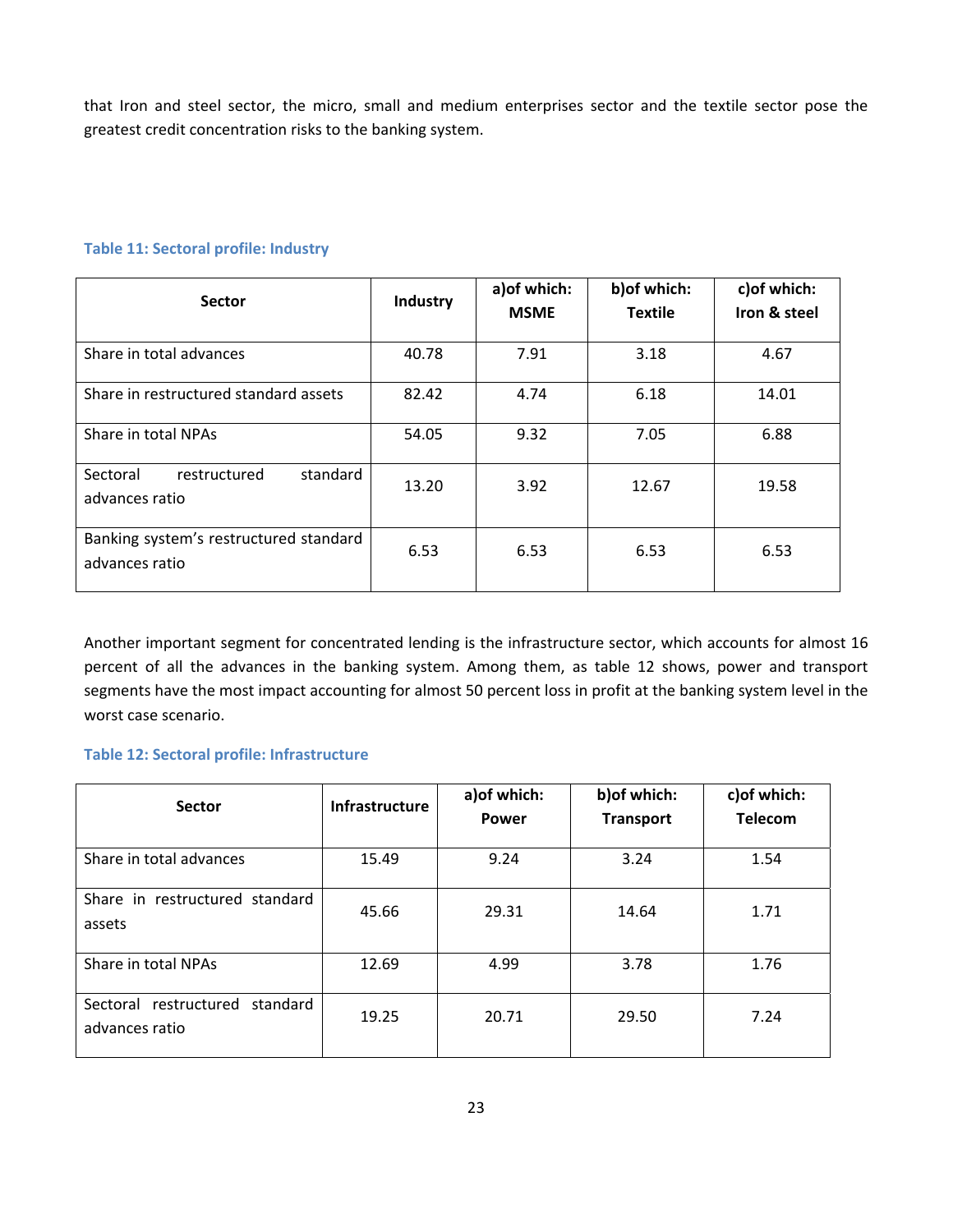| Banking system's restructured | 6.53 | 6.53 | 6.53 | 6.53 |
|-------------------------------|------|------|------|------|
| standard advances ratio       |      |      |      |      |

Credit concentration risk can prove to be potentially debilitating to the banking system when considered in the context of the weak position of public sector banks as explained in Section 2 earlier. Therefore, we now examine the impact of systemic risk of banks on their performance measures and vice-versa.

# **4. Systemic risk and Performance – an empirical analysis**

Compared to the studies on the origin, impact and mitigation of systemic risk, its impact on bank performance and vice-versa remains largely unexplored. Though market based measures have been widely employed as leading indicators of systemic risk, accounting measures have been largely neglected. However, taken in entirety, we believe these measures can provide some valuable inputs in the run up to their contribution towards systemic risk.

For this purpose, we use the daily values of the ratio of SRISK to market capitalization for each bank and average the same over each quarter to analyse its effect on bank performance as proxied using accounting measures such as Earnings per share, NPA ratios, Net Interest Margin, Return on Assets and Provisions coverage ratio. We undertake regressions of the following form:

$$
(SRISK/MCap)_{it} = \alpha_0 + \beta_1 * Performance_{it-1} + \beta_2 * Public_i * Performance_{it-1} + \alpha_i + \alpha_t + \varepsilon_{it}
$$
 (4)

where  $(SRISK/MCap)_{it-1}$  denotes the ratio of SRISK to market capitalization for bank i average over quarter t-1, *Public<sub>i</sub>* also denotes a dummy to capture the bank i is a public sector bank or not introduce a dummy and the interaction term captures the differential impact of systemic risk on the performance of public sector banks visa-vis the private sector banks:

$$
\beta_2 = \left. \left| \frac{\partial (SRISK/MCap)}{\partial Performance} \right|_{public Sector Banks} - \left. \left| \frac{\partial (SRISK/MCap)}{\partial Performance} \right|_{private Sector Banks} \right. \tag{5}
$$

 $\alpha_i$  and  $\alpha_t$  denote bank and your fixed effects respectively. The bank fixed effects enable us to control for the effects of any observed or unobserved factors that affect bank performance on average. In contrast, the year fixed effects control for average effects observed across all the banks in a particular year. Therefore, the year fixed effects enable us to control for any secular time trends that may influence the correlation between SRISK and bank performance.

Table 13 presents the results of the above analysis, where we use quarterly ratios of 39 Indian banks from 2000 to 2015. Given the bank fixed effects employed in these regressions, the coefficient for the public sector bank dummy is not identified separately from the coefficients on the fixed effects. Therefore, we use the coefficients of these bank fixed effects to estimate the average for the public sector banks and the average for the private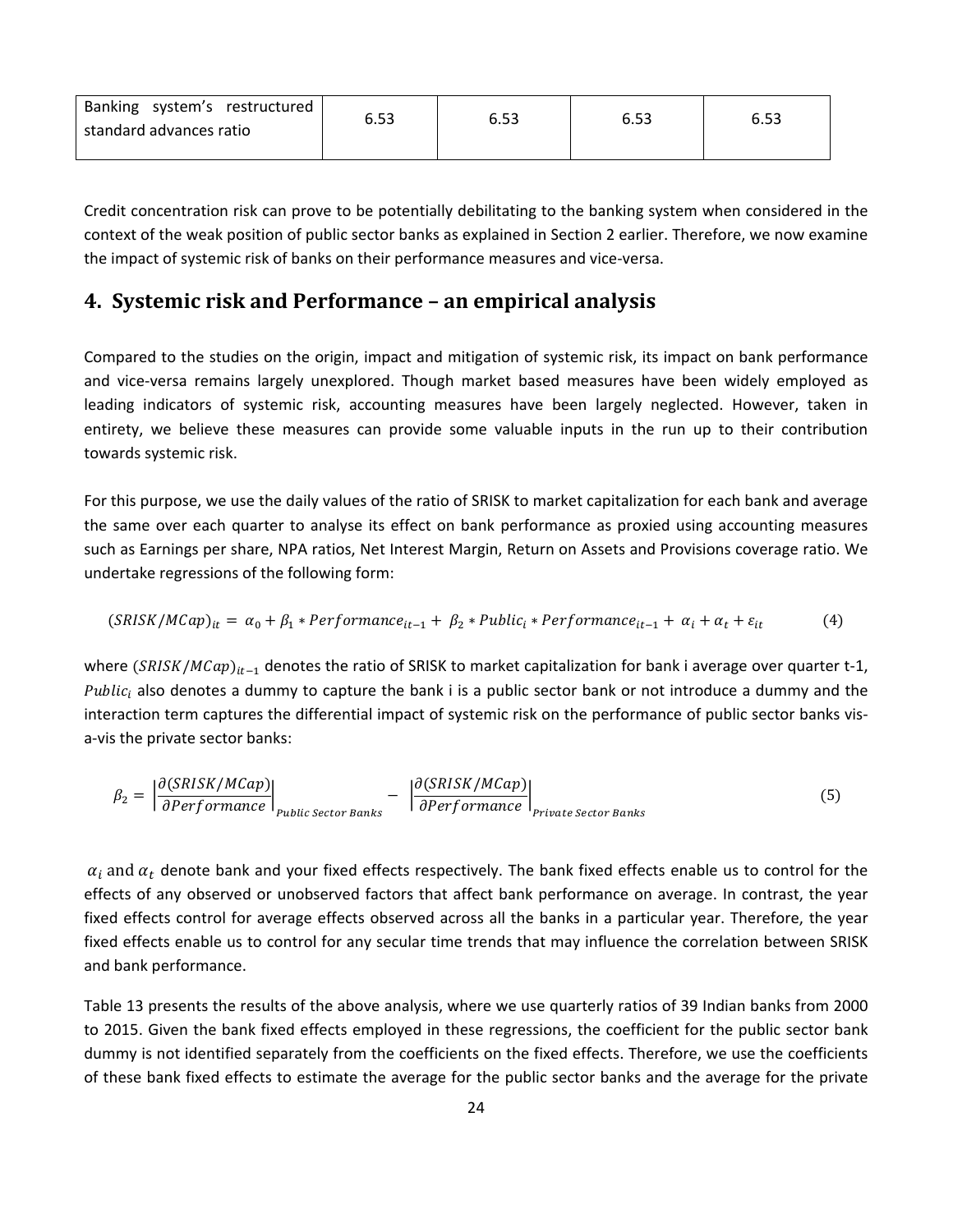sector banks. The coefficient of the public sector bank dummy thus reports the difference between these two averages.

The correlation of the lagged performance measure with systemic risk is along expected lines for each of the performance measure. On average, for the Indian financial system, systemic risk appears to be lower for a bank with higher EPS, high return on assets, high net interest margin, high provisions coverage ratio.

Crucially, however, there are two important findings in the context of public sector banks. First, the systemic risk of public sector banks is systematically higher than that of the private sector banks as seen in the positive and statistically significant coefficient for the public sector bank dummy. Economically, the public sector banks face SRISK that is greater than that for the private sector banks by about 1.2-1.7 times their market capitalisation.

Second, the correlation of live performance measures with systemic risk seems to be significantly higher for the public sector banks than for the private sector banks as seen in the positive and statistically significant coefficients for the interaction of the public sector bank dummy with EPS, net interest margin and the provisions to coverage ratio.

**Table 13: Multi-variate analysis of the difference between public sector and private sector banks in the impact of performance on systemic risk using SRISK as the dependent variable** 

| <b>Performance</b><br>measure as<br>the<br>independent<br>variable | <b>Public sector</b><br><b>bank</b><br><b>dummy</b><br><b>interacted</b><br>with lagged<br>performance<br>measure | <b>Public</b><br>sector<br>bank<br>dummy | Lagged<br><b>Performance</b><br>measure | <b>Number of</b><br>observations | R-<br>squared | <b>Bank</b><br>fixed<br>effects<br>and<br>year<br>fixed<br>effects |
|--------------------------------------------------------------------|-------------------------------------------------------------------------------------------------------------------|------------------------------------------|-----------------------------------------|----------------------------------|---------------|--------------------------------------------------------------------|
| <b>EPS</b>                                                         | $0.030***$                                                                                                        | $1.395***$                               | $-0.048$ ***                            | 1,618                            | 0.783         | <b>Yes</b>                                                         |
| Return on<br>Assets                                                | 9.032                                                                                                             | $1.387***$                               | $-26.025***$                            | 1,618                            | 0.783         | Yes                                                                |
| Net Interest<br>Margin                                             | $15.494***$                                                                                                       | $1.274***$                               | $-13.061***$                            | 1,618                            | 0.783         | <b>Yes</b>                                                         |
| Provisions<br>coverage ratio                                       | $0.607***$                                                                                                        | $1.301***$                               | $-0.356***$                             | 1,618                            | 0.780         | <b>Yes</b>                                                         |
| <b>Gross NPA</b>                                                   | $-3.200$                                                                                                          | $1.677***$                               | $-0.568$                                | 1,618                            | 0.778         | <b>Yes</b>                                                         |
| <b>Net NPA</b>                                                     | 0.240                                                                                                             | $1.528***$                               | 0.614                                   | 1,618                            | 0.777         | Yes                                                                |

We now examine how systemic risk contributes to bank performance and how this effect varies between public sector banks and private sector banks. For this purpose, we undertake regressions of the following form:

$$
Performance_{it} = \alpha_0 + \beta_1 * (SRISK/MCap)_{it-1} + \beta_2 * Public_i * SRISK_{it-1} + \alpha_i + \alpha_t + \varepsilon_{it}
$$
 (6)

where  $(SRISK/MCap)_{it-1}$  denotes the ratio of SRISK to market capitalization for bank i average over quarter t-1, *Public<sub>i</sub>* also denotes a dummy to capture the bank i is a public sector bank or not introduce a dummy and the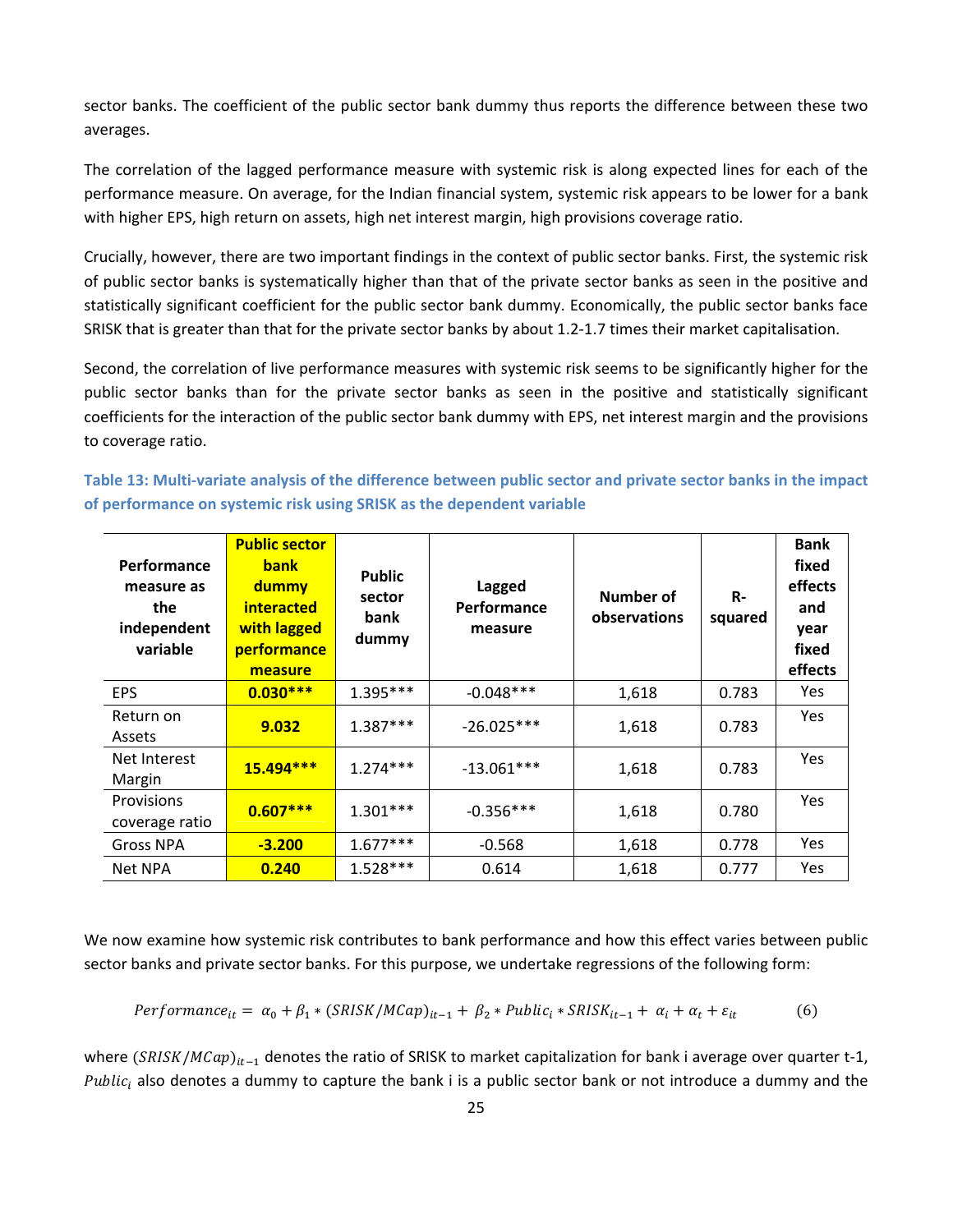interaction term captures the differential impact of systemic risk on the performance of public sector banks visa-vis the private sector banks:

$$
\beta_2 = \left. \left| \frac{\partial \text{Performance}}{\partial (\text{SRISK}/\text{MCap})} \right|_{\text{public Sector Banks}} - \left. \left| \frac{\partial \text{Performance}}{\partial (\text{SRISK}/\text{MCap})} \right|_{\text{private Sector Banks}} \right. \right. \tag{7}
$$

 $\alpha_i$  and  $\alpha_t$  denote bank and your fixed effects respectively. The bank fixed effects enable us to control for the effects of any observed or unobserved factors that affect bank performance on average. In contrast, the year fixed effects control for average effects observed across all the banks in a particular year. Therefore, the year fixed effects enable us to control for any secular time trends that may influence the correlation between bank performance and SRISK.

From Table 14, we observe that for the Indian banking system as a whole systemic risk correlates negatively with return on assets and gross NPA as seen in the negative and statistically significant coefficients of these variables. Crucially, however, we note that public sector banks have systematically lower return on assets, low provision coverage ratio, higher gross NPA and higher net NPA as seen in the statistically significant coefficients for these variables.

Most importantly though, we note that higher systematic risk lowers the earnings per share ratios of public sector banks disproportionately more than that of the private sector banks. As well, higher systematic risk of the public sector banks manifests in disproportionately higher gross NPA for the public sector banks than for the private sector banks. Thus the analysis presented in Table 14 suggests that the higher systematic risk of public sector banks affects their performance disproportionately more than that of the private sector banks.

Note that the analysis in tables 13 and 14 cannot be undertaken in the vector auto regression (VAR) framework. Our objective has been to examine in table 13 the effect of each of the performance variables—return on assets, net interest margin, grass NPA, net NPA etc—on systematic risk and in table 14 the effect of systemic risk on performance. In contrast, in a VAR framework, we would simultaneously explain each variable using all the other variables in a lead-lag setup, which is not our objective.

**Table 14: Multivariate analysis for the difference between public sector and private sector banks in the Impact of systemic risk on bank performance using various performance measures as the dependent variables and SRISK and its interaction with the dummy for public sector banks as the primary explanatory variables** 

| <b>Performance</b><br>measure as the<br>dependent<br>variable | <b>Public sector bank</b><br>dummy interacted<br>with lagged SRISK-to-<br><b>Marketcap</b> | <b>Public</b><br>sector bank<br>dummy | Lagged SRISK-to-<br>Marketcap | <b>Num</b><br>ber<br>of<br>obse<br>rvati<br>ons | $R-$<br>squared | <b>Bank fixed</b><br>effects and<br>year fixed<br>effects |
|---------------------------------------------------------------|--------------------------------------------------------------------------------------------|---------------------------------------|-------------------------------|-------------------------------------------------|-----------------|-----------------------------------------------------------|
| <b>EPS</b>                                                    | $-1.471***$                                                                                | 1.815                                 | 0.256                         | 1,618                                           | 0.486           | Yes                                                       |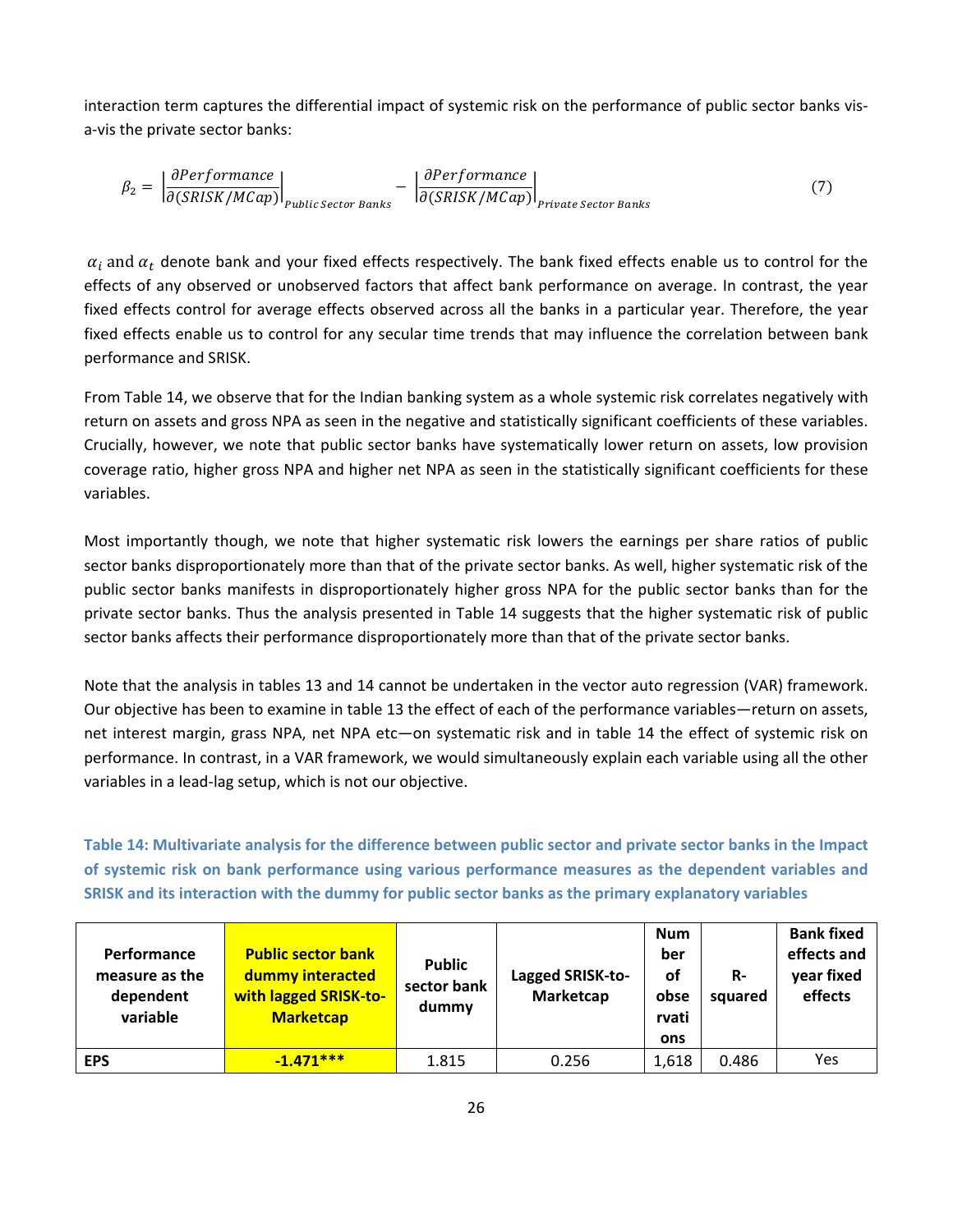| <b>Return on Assets</b>              | $0.0001*$  | $-0.003**$ | $-0.001***$ | 1,618 | 0.473 | Yes |
|--------------------------------------|------------|------------|-------------|-------|-------|-----|
| <b>Net Interest</b><br><b>Margin</b> | 0.0001     | 0.001      | $-0.000$    | 1,618 | 0.715 | Yes |
| <b>Provision</b><br>coverage ratio   | 0.007      | $-0.076*$  | $-0.006$    | 1,618 | 0.728 | Yes |
| <b>Gross NPA</b>                     | $0.004***$ | $0.033***$ | $-0.003***$ | 1,618 | 0.483 | Yes |
| <b>Net NPA</b>                       | $0.001**$  | $0.013***$ | 0.000       | 1,618 | 0.399 | Yes |

# **5. Profitability**

Profitability is another parameter which must be studied in order to study the health of an organization. If PSBs are in a bad shape leading to their weak capital position, then their profitability cannot be far behind. However, in order to confirm our judgement, we observe the profitability measures of PSBs vis-à-vis new private banks.

We examine the performance of the banking sector over the last decade by plotting the average return-onassets for the two categories of banks during the period 2005 to 2014. A couple of inferences stand out when one observes Figure 6 below.

#### **Figure 6: Return on assets of public and new private sector banks**



First, since 2007, a scissor-like movement is observed in the return-on-assets of the new private sector banks when compared to the PSBs. In particular, while the return-on-assets for the PSBs other than the State Bank group had remained almost constant at 0.9 per cent from 2008 to 2011, since 2011, the return-on-assets has fallen drastically to 0.4 per cent as of FY March 2014. Also, the State Bank groups' return-on-assets has been experiencing decline since 2009. The new private sector banks on the other hand, have managed to maintain a high return-on-assets consistently since 2007 with the exception in 2009 (due to DCB bank). Moreover, the gap between the new private sector banks and the PSBs has been widening since 2007 with the difference being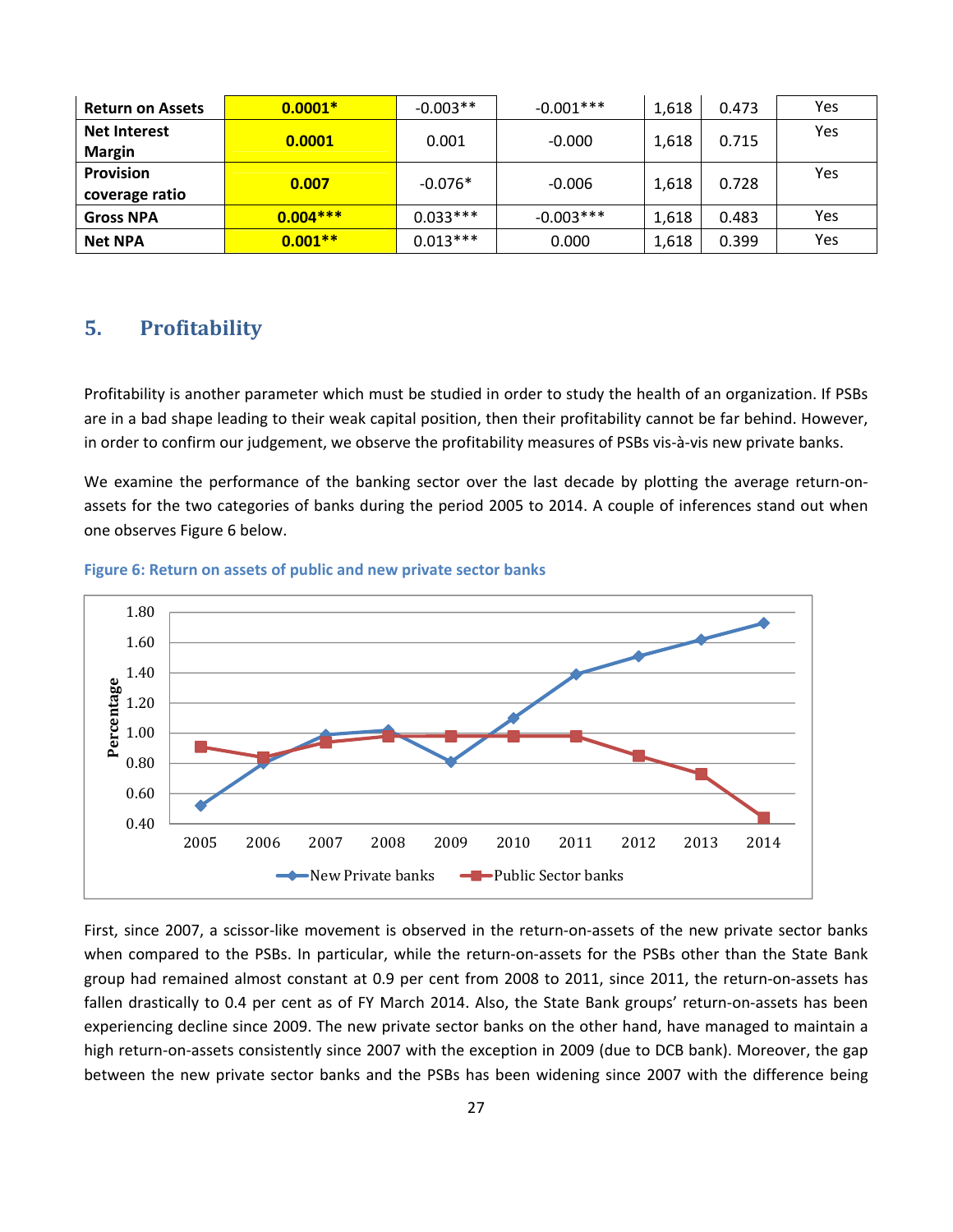approximately 1.30 percentage points as of March 2014. Moreover, while return-on-assets for old private sector banks has been varying it has been higher than their public sector counterparts since 2008.

Second, there has been a secular decline in the return-on-assets across all bank categories in December 2013 when compared to March 2013. This suggests that the slowing down of the economy is starting to affect the profitability of banks across all categories. In fact the inflection point in the return-on-assets starting in March 2013 suggests that the decline in profitability across all bank categories may continue into the near future. Because the profitability of PSBs is in general low, this declining trend is likely to create significantly more distress in the PSBs than in their private sector counterparts. During the same period, however new private banks register an increase displaying a positive deviation from the macroeconomic conditions.

As our second measure of profitability, we examine the net interest margin for the various categories of banks (see

Figure 7). Three inferences are noteworthy in this context. First, we notice that the difference in the net interest margin between the new private sector banks and the other PSBs is significant. Moreover, this difference has been widening since 2008. As of March 2014, the gap in the net interest margin of the new private sector banks vis-à-vis the other PSBs is significant differing by 1 percentage point. Second, while the State Bank group has experienced a decline in the net interest margin since 2011 (from an average of 2.95 per cent to 2.73 per cent in 2014), it has performed better than other PSBs whose average net interest margin has slumped from 2.74 per cent in 2011 to 2.33 per cent in 2014. Third, the net interest margin for the other PSBs has also been falling since March 2011, which again brings into the spotlight the distress in other PSBs.





As our third measure of the performance of the Indian banking sector, we examine the market-to-book ratios of banks. We contrast the market-to-book ratios of the PSBs with those of the private sector banks. Here again, we notice that the market-to-book ratios of the private sector banks are substantially greater than that of the PSBs. As of March 2014 while the average market-to-book ratio of the new private sector banks equals 2.76, the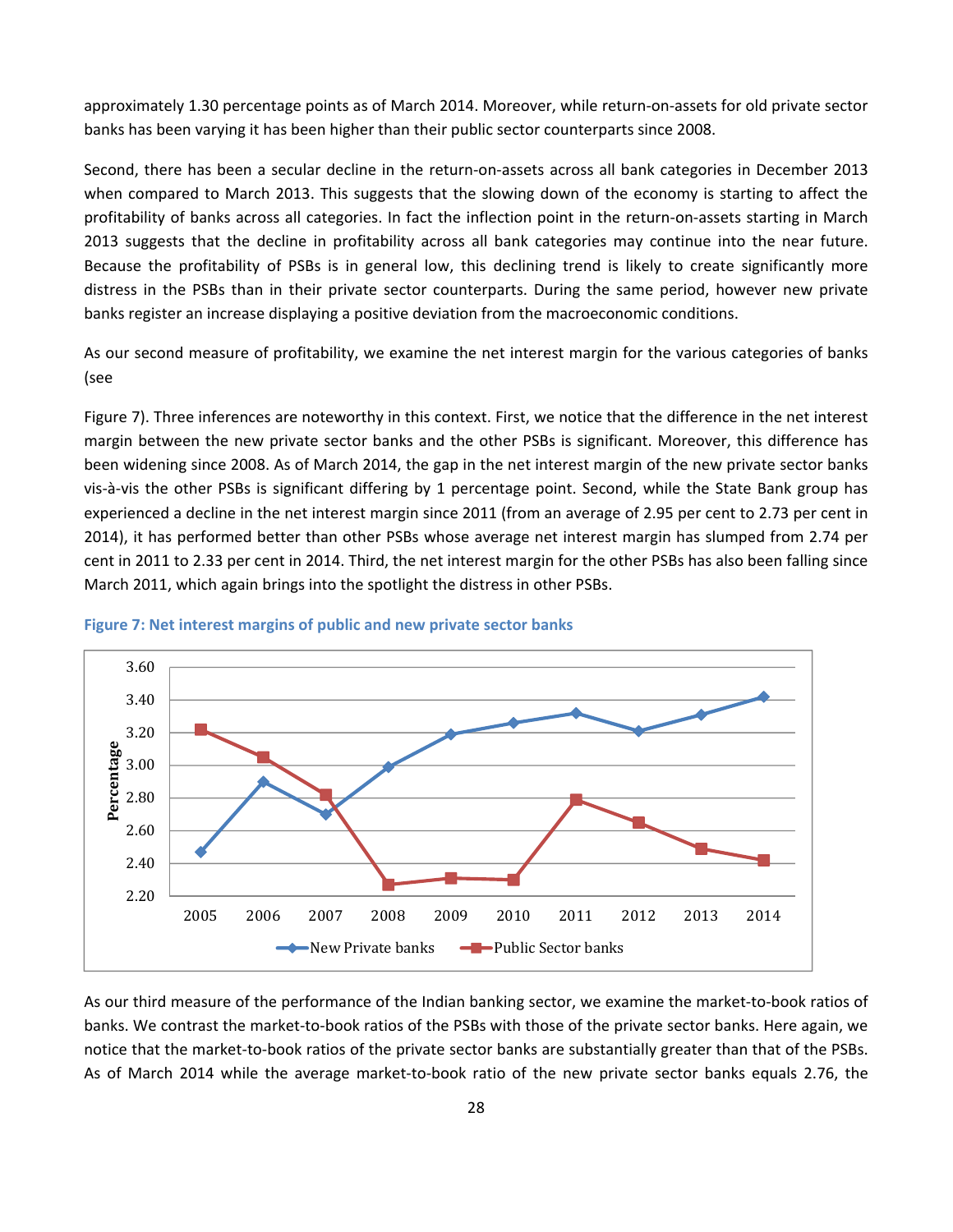average market-to-book ratio of the PSBs equals 0.56. Since stock market values factor in future profitability as well as current profitability, the significantly lower market-to-book ratios for the PSBs indicates the bleak view of the PSBs in the eyes of the stock market participants. All these measures further buttress the claim that PSBs have been underperforming and are creating less value than private banks. Importantly, the lower market-tobook of these PSBs would also affect detrimentally the PSBs ability to raise capital in the equity markets, accentuated by low probability of Government capital infusion (discussed above in Section 2, Figure 2).

Overall, PSBs low and declining return-on-assets, low and declining net interest margin, low productivity is reflected in the significantly lower market-to-book ratio. Taken together, it is hard to escape the conclusion that PSBs remain a drain on taxpayers' resources apart from being highly susceptible to future shocks.

The majority owner of PSBs, the Government is also not benefitting from them as evident from Figure 8. After being constant at around 18 per cent from 2008 to 2011, the average return on equity has fallen to approximately 7 per cent in 2014. At the same time, the private banks have recovered from the fall in 2009 at 10 per cent to a healthy average of 17 per cent in 2014. The major reason for the fall for PSBs are the Nationalized banks whose return on equity has fallen from 18 per cent in 2010 to 6 per cent in 2014 with SBI group faring better at an average of 9.67 per cent in 2014. Thus, PSBs create a dent on the Government's fiscal prudence and deny opportunity for other profitable investment options with its low returns.



**Figure 8: Return on equity of public and new private sector banks** 

Most of the ills of the PSBs can be singularly traced back to its asset quality, as they are forced to lend at nonoptimal conditions for various non-viable private projects, welfare schemes and also to other public enterprises. Figure and Figure 10 below shows that PSBs and new private banks started off from the same position in 2005 with a declining trend while after the crisis, new private banks have strengthened their credit portfolio and reduced NPAs while PSBs have showed a huge increase in NPAs (Non-Performing Assets). It clearly shows that PSBs have no control over their NPAs in spite of the growing Gross NPA ratio from 2009 to 2014 (from an average of 1.77 per cent to 4.49 per cent). SBI group on the other hand too had not fared well with its Gross NPA ratio soaring from a modest 2.56 per cent in 2009 to 4.96 per cent in 2014. At the same time, the reverse of the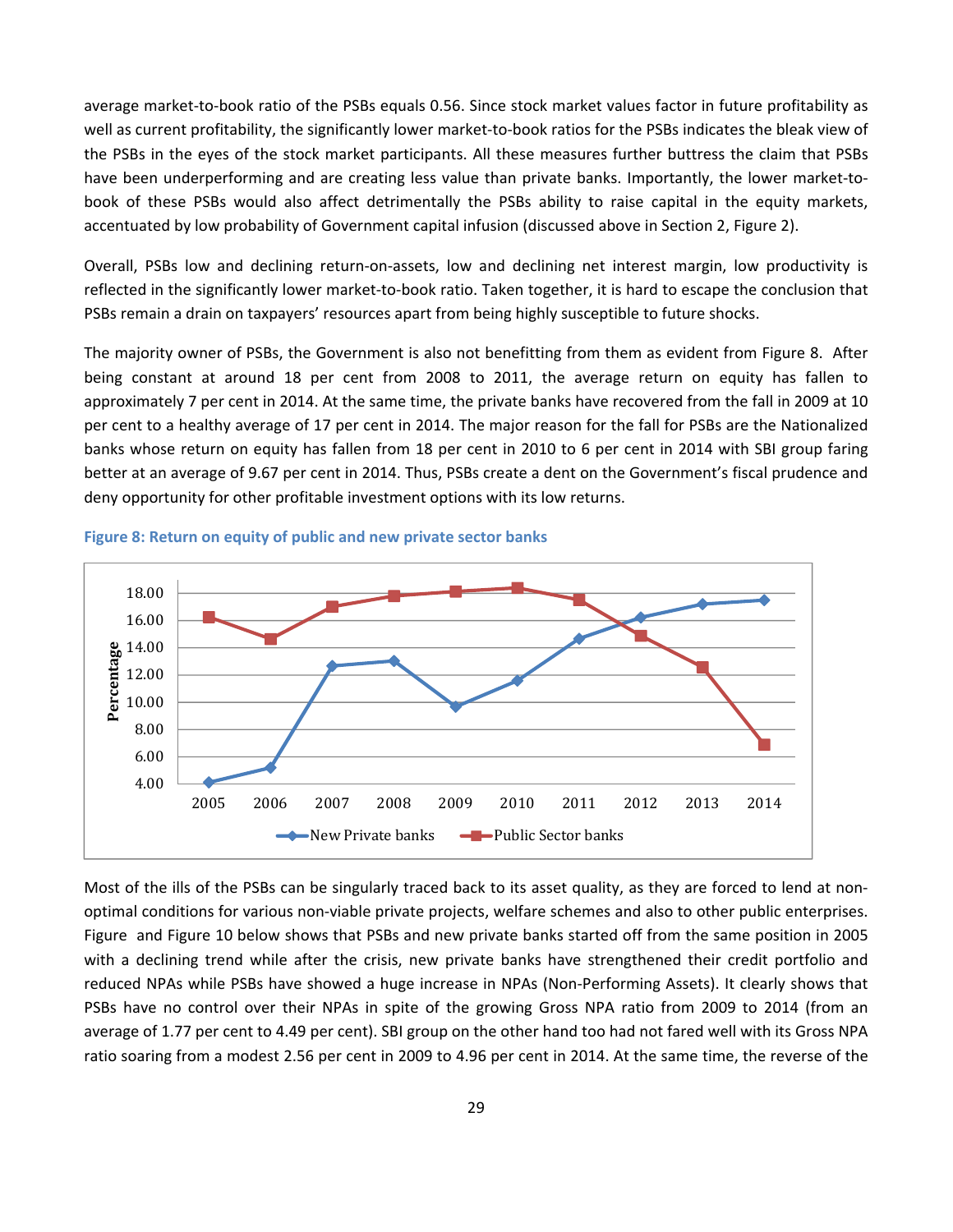above is observed in case of new private banks. The same scenario for PSBs and new private banks can be observed in Net NPA ratio also.





**Figure 10: Net NPA ratios of public and new private sector banks** 



The growth of provisions also corresponds with the growth of NPAs among both the PSBs and new private banks. We can also observe that there is an increasing trend in the Net NPA ratio of new private banks from 2012 indicating an increase in provisions which is evident in Figure 11 also. Thus new private banks are also better equipped to face NPAs in future scenarios given their low NPA ratios.

**Figure 11: Level of provisions for stressed assets for public and new private sector banks**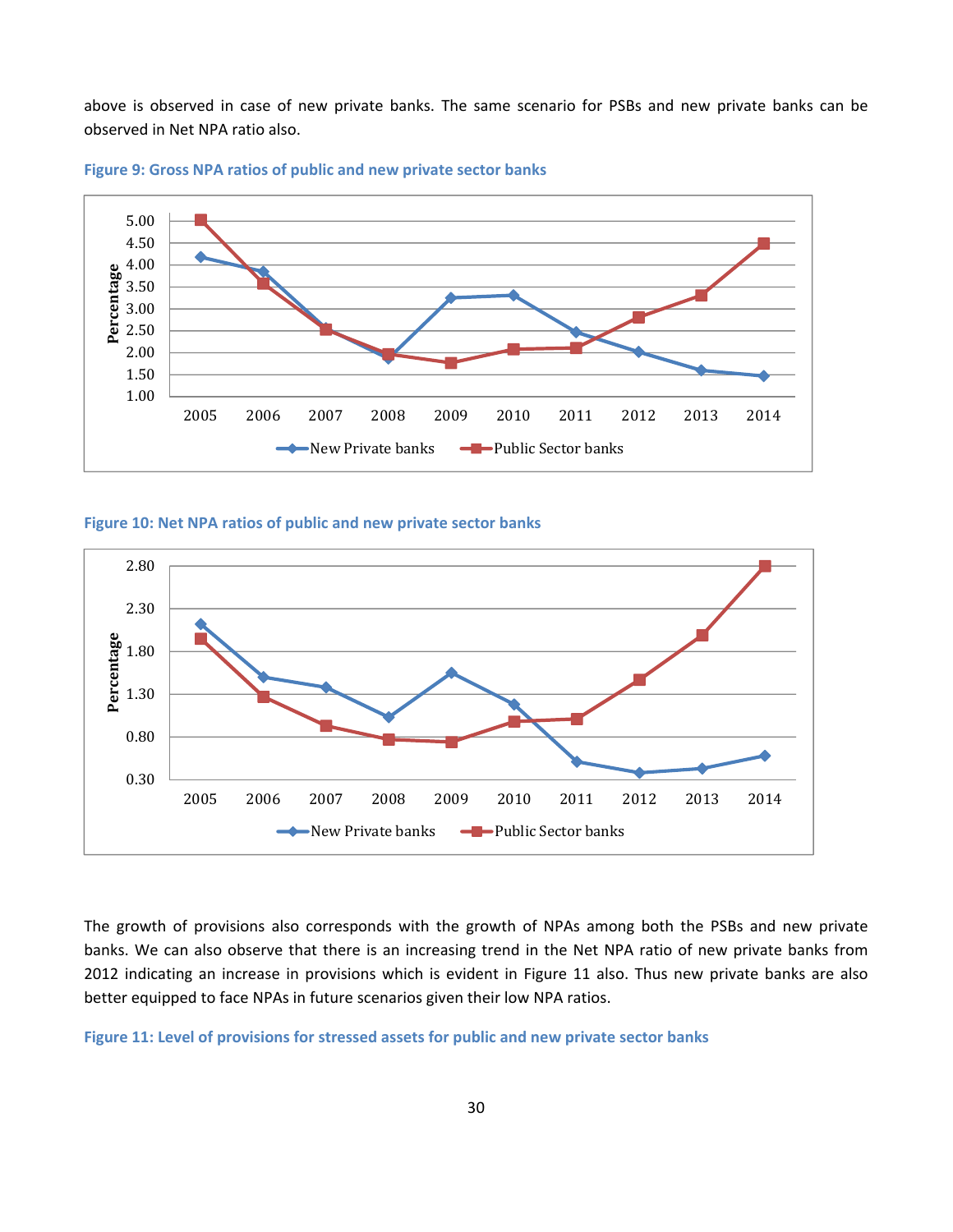

Apart from NPAs, one more important factor that we need to consider to study asset quality is the extent of restructured assets. Restructured assets indicate stress in the credit portfolio which can turn potentially bad in the future. It also camouflages the current asset quality by inter-temporally shifting the credit risk, though it gives a genuine opportunity to mitigate the risk, if done prudently. We can observe that for both PSBs and new private banks the ratio shows an increasing trend indicating an economic slowdown/macroeconomic impact. However, PSBs show much higher proportion of restructured assets than new private banks indicating deteriorating nature of their assets posing a huge problem in future. As on March 2014, on average PSBs have accumulated almost 8 times more restructured assets to total assets compared to new private banks (Figure 12).



**Figure 12: Ratio of Restructured assets to Gross advances of public and new private sector banks** 

The total stressed assets ratio (combining both NPA and restructured assets) confirms again the issues mentioned above with respect to PSBs and new private banks. Both seems to have undergone same trend (with new private banks significantly lower stressed ratio than PSBs) while PSBs showing a steep spike post 2011 (Figure 13). This again shows that the PSBs have no control over the asset quality posing potential future problems in managing bad assets.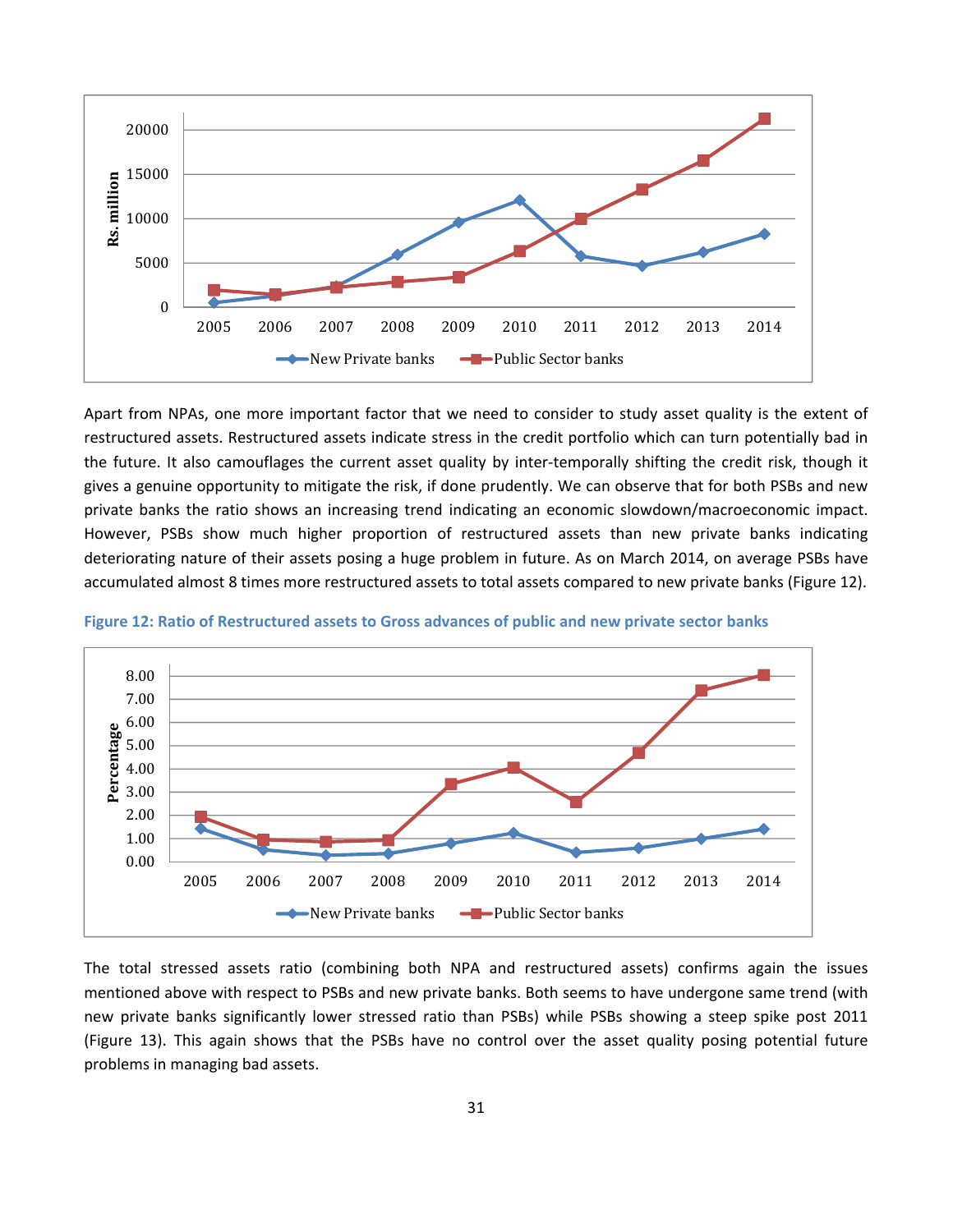

#### **Figure 13: Ratio of stressed assets to Gross advances of public and new private sector banks**

# **6. A diagnosis of the problems affecting Indian public sector banks**: **High asset growth combined with volatile liabilities**

Figure 14 below shows the trend in the assets of public and new private banks. Public sector banks evidently started with huge assets have grown much bigger compared to their private counterparts.



**Figure 14: Asset level of public and new private sector banks** 

Since it may be unfair to compare the large number of PSBs to few new private banks, we study the growth rate of assets. The growth rate of the assets of new private banks show a marked slump during the crisis while PSBs show only some moderation. In the last three years, we can observe a converging trend with both public and new private banks averaging at around 15% (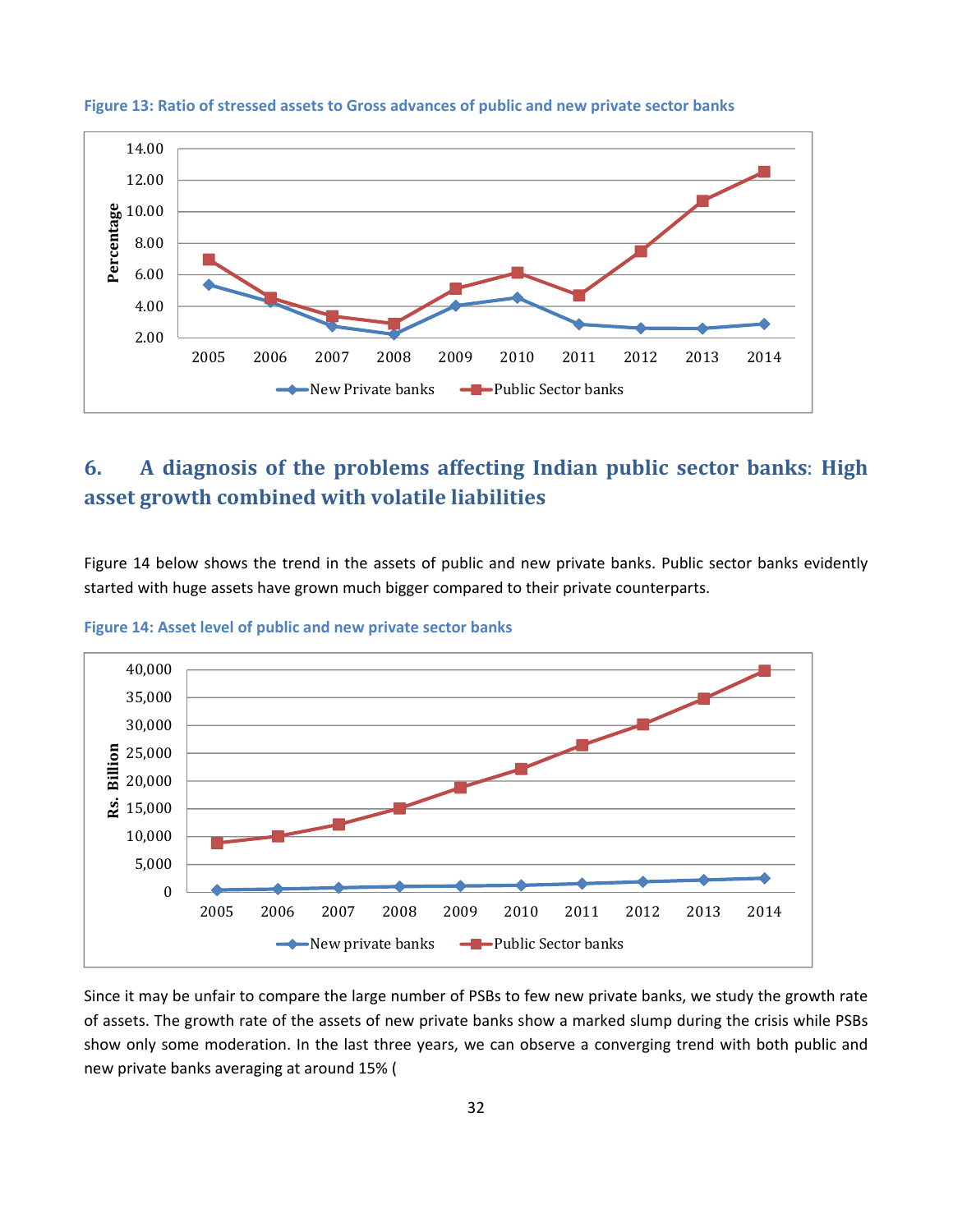Figure 15). Though, both categories of banks may be growing at almost same rate, the sheer size of PSBs is a cause of concern as it poses a systemic threat to the financial system.





We now examine liquidity risks in the banking system with leverage ratio, calculated as ratio of total assets of a bank to its equity (capital and reserves). It is higher for PSBs (averaging 18.8 per cent) when compared to new private sector banks (averaging 12 per cent) (see Figure16). This shows that any macroeconomic shock that leads to reduction in value of assets will affect PSBs to a greater extent than the private sector banks.



**Figure 16: Total assets to equity (leverage ratio) of public and new private sector banks** 

Apart from PSBs being more highly levered, the structure of liabilities of PSBs deserves attention as well. PSBs are funded significantly more with volatile wholesale liabilities when compared to the private sector banks. While private sector banks have reduced their reliance on the volatile wholesale liabilities, PSBs have increased theirs from 30% in 2008 to approx. 37% in 2013 (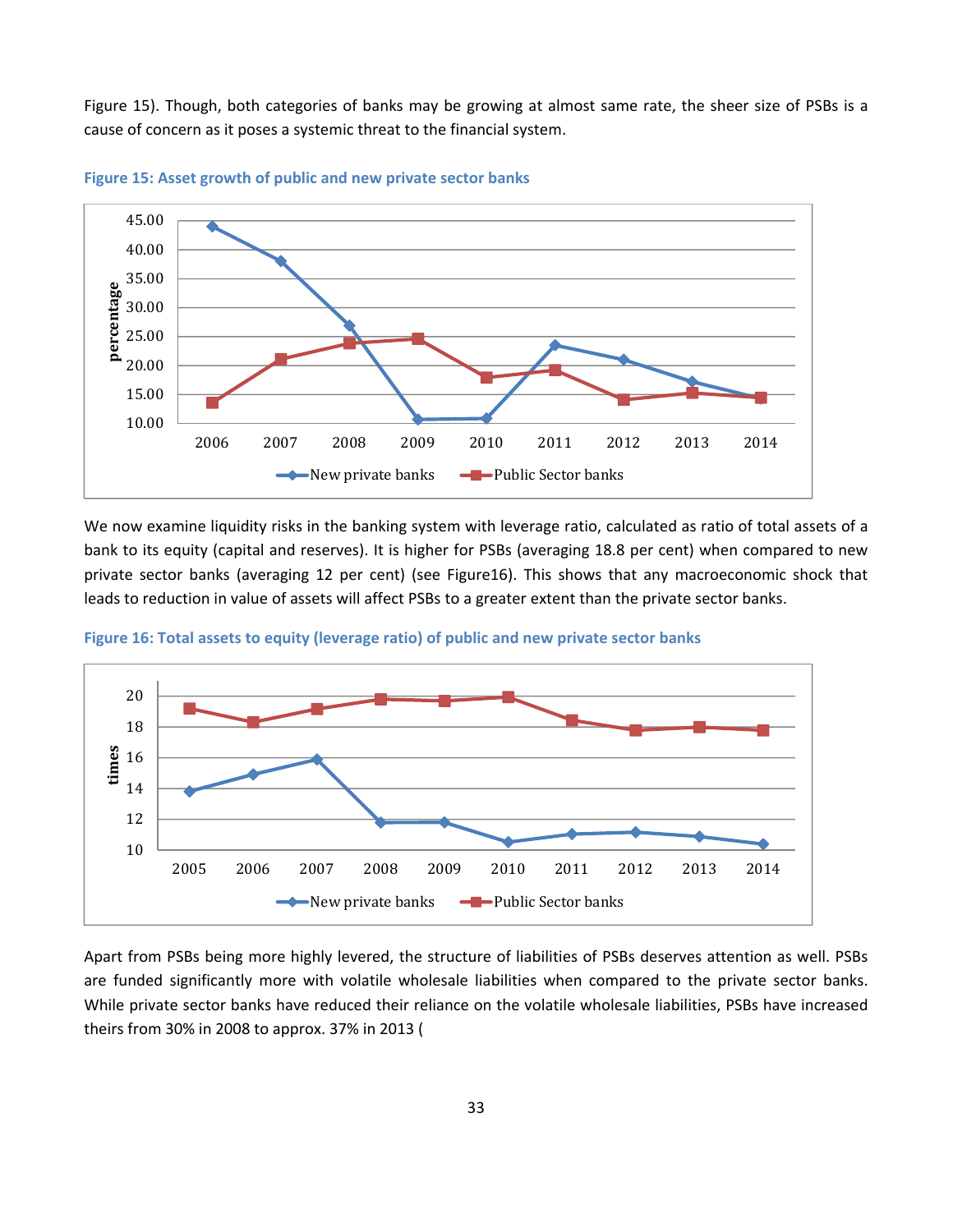Figure 7). For many of the large nationalized banks, close to 50% of liabilities is funded with wholesale liabilities. This increases vulnerability of these banks when we take into account the high asset growth in these banks.

Hahm et al. (2013) investigate the role of non-core bank liabilities (components of funding other than retail deposits) in signaling financial vulnerability. They formulate a credit supply model where a bank maximizes profit subject to a Value-at-Risk (VAR) constraint. Banks are able to expand lending without violating the constraint when measured risks are low. However, when core deposits do not grow in line with credit supply, banks turn to other sources of funding to support its credit growth, typically from other banks operating as wholesale lenders in the capital market. An important link is established between currency crises and credit crises as the procyclical behavior that fuels credit boom is financed through capital inflows via the banking sector. Empirically, authors find support for this hypothesis. Measures of non-core liabilities, and especially the liabilities to the foreign sector, serve as a good indicator of the vulnerability to a crisis, both of a collapse in the value of the currency as well as a credit crisis where lending rates rise sharply.

This suggests that at least in emerging and developing economies, noncore bank liabilities may be usefully monitored as a complementary measure to the credit to GDP ratio in gauging the stage of financial cycles and the build-up of financial risk. Demirgüç-Kunt and Huizinga (2010) examine the implications of a bank's activity mix (represented by the share of non-interest income in the form of fees, commissions and trading income in total operating income) and funding strategy (deposits vs. other non-deposit short-term funding) for its risk and return. Their analysis reveals a tradeoff that at low levels of non-interest income and non-deposit funding, there may be some risk diversification benefits of increasing these shares, although at higher levels of non-interest income and non-deposit funding shares, further increases result in higher bank risk. This suggests that traditional banks – with a heavy reliance on interest-income generating and deposit funding – are safer than banks with strategies that rely prominently on generating non-interest income or attracting wholesale funding.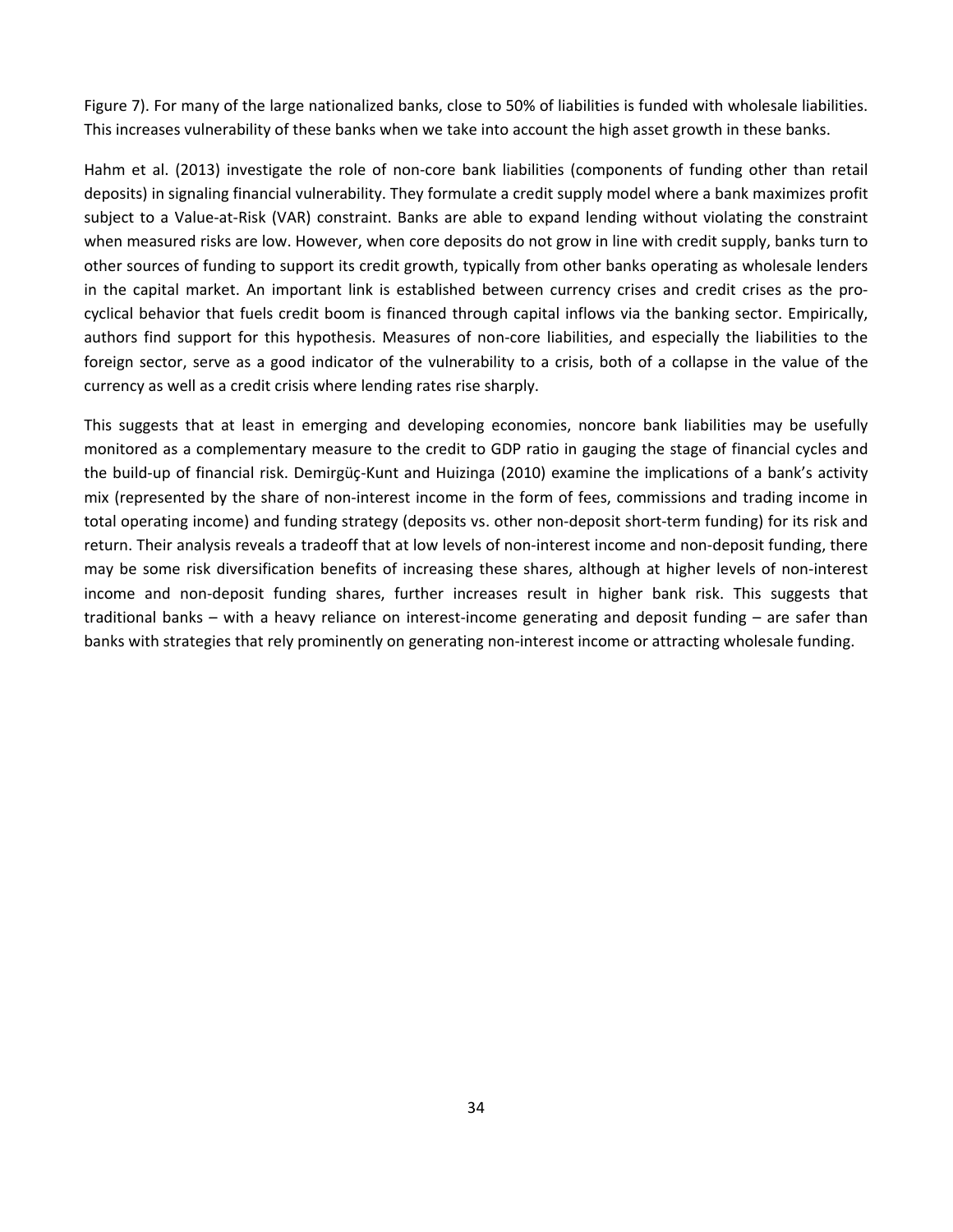



The growth rate of demand deposits and savings deposits also remain high for new private banks compared to PSBs. New private banks after the savings bank account deregulation have started to attract depositors by offering competitive interest rates. After a period of stickiness, this move has triggered the movement of deposits towards new private banks which are in the forefront of gaining of more depositors causing significant dent in the low cost funds of PSBs. The average growth rate of demand deposits of new private banks stood at 21 per cent while that of PSBs stood at 13 per cent during the period considered indicating the expanding share of new private banks. (see Figure 8).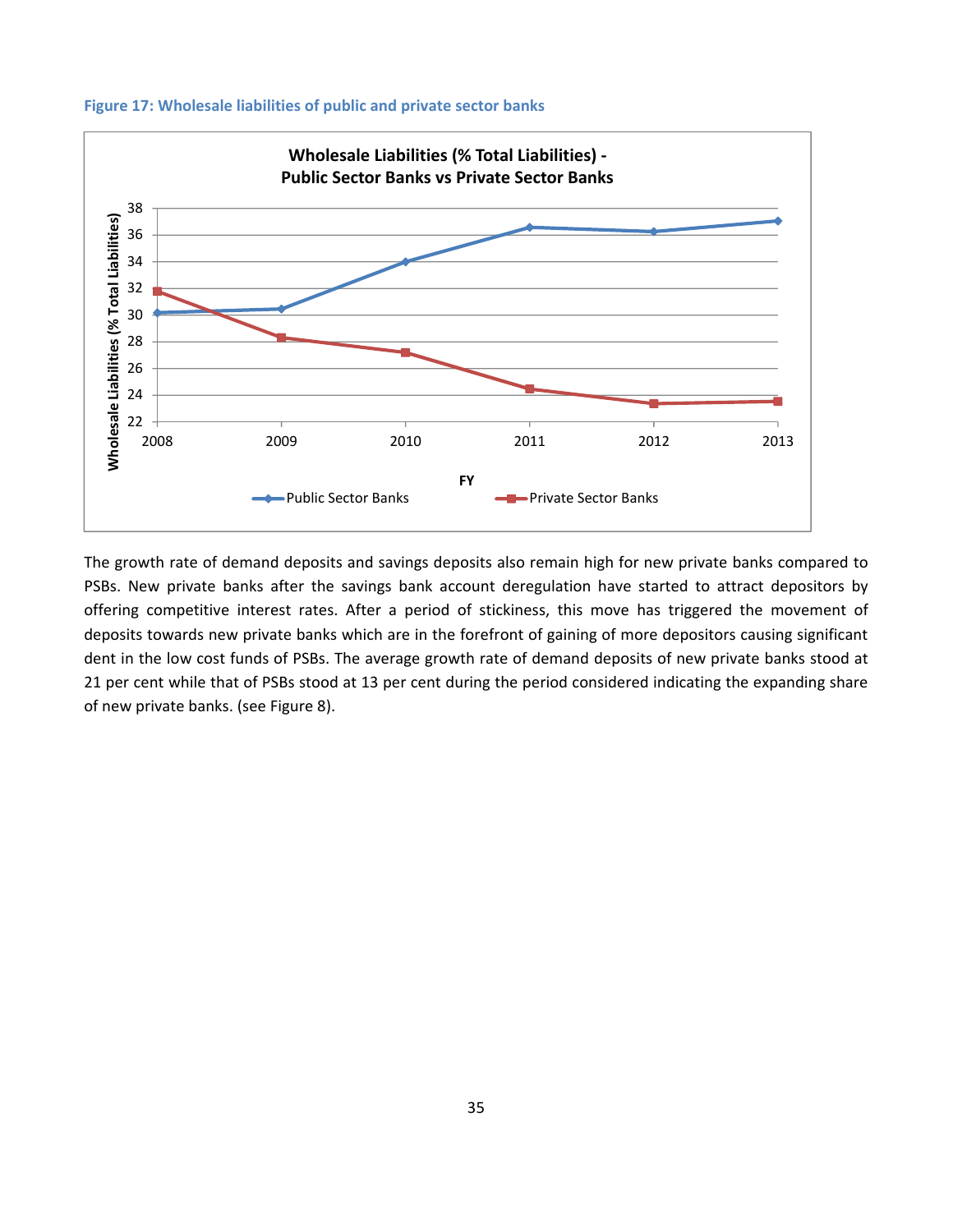

#### **Figure 18: Growth rate of demand deposits of public and new private sector banks**

From Figure 19 below showing the growth rate of savings deposits also new private banks average (31 per cent) was much higher than that of PSBs (17 per cent).





On the other hand, term deposits which are more sticky and prone to transaction lags than savings & demand deposits have also started to shift towards new private banks as evident from the convergence of their growth rates with that of PSBs. Their averages converged at around 20 per cent considering the slump for new private banks. (see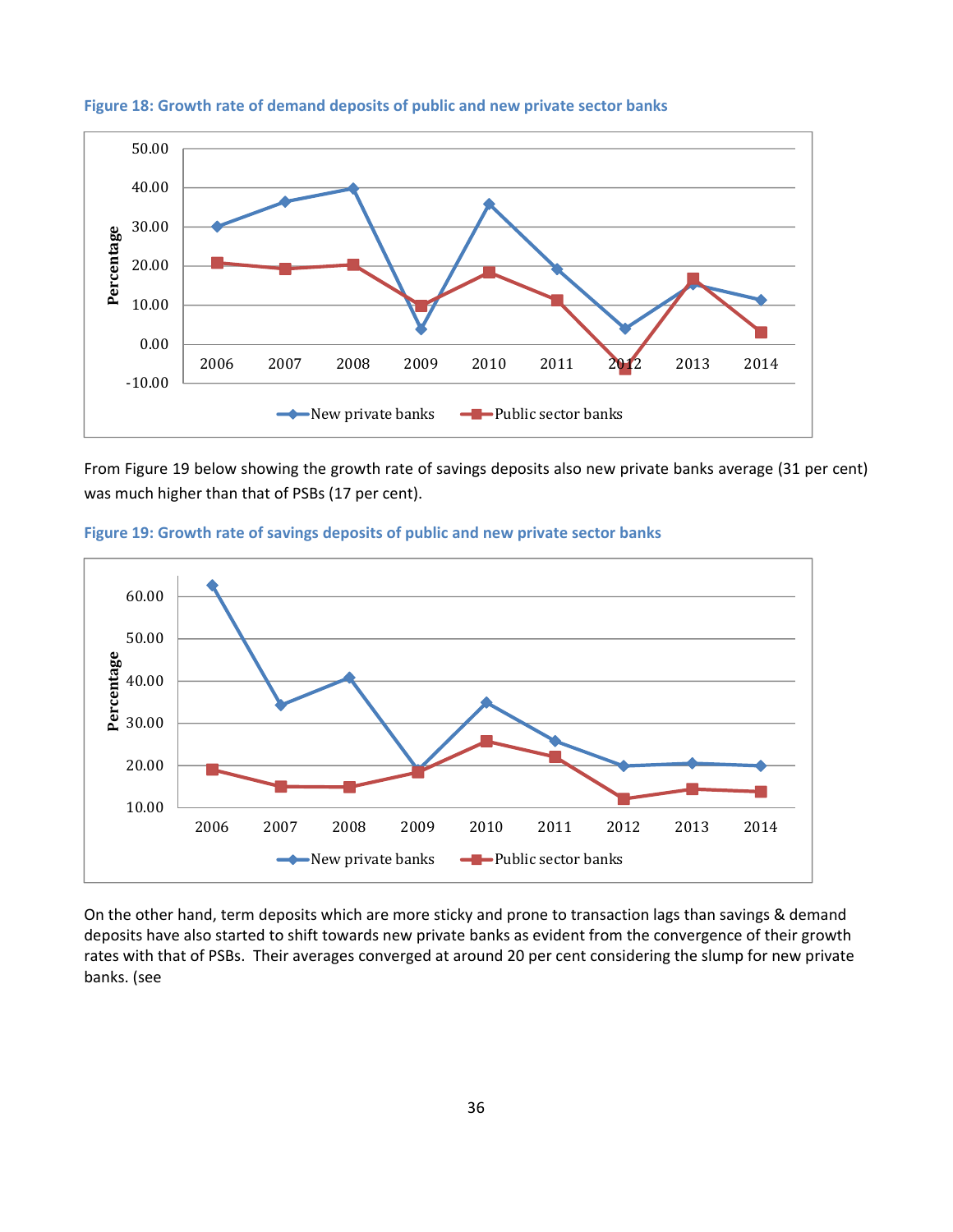Figure 20).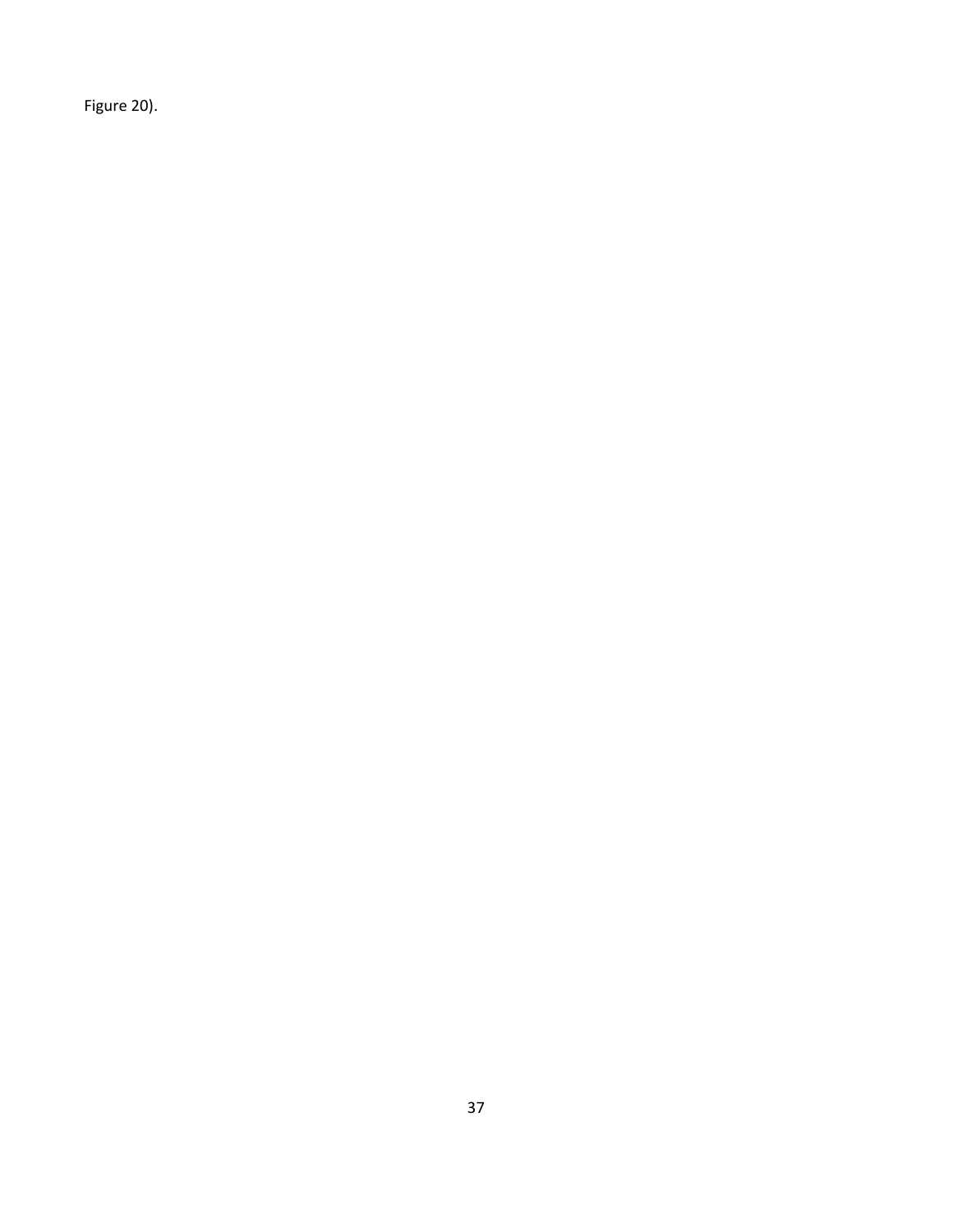

#### **Figure 20: Growth rate of term deposits of public and new private sector banks**

When taken together, the savings and demand deposits, the new private banks clearly outperform the PSBs in gaining both in times of industry moderation and growth. All the above factors can be attributed to the fact that PSBs have gained organizational inertia owing to their implicit sovereign guarantee. This makes them difficult to make adjustments as demanded by market movements<sup>7</sup>. Process oriented improvements, customer oriented decisions and market related adjustments are hard to implement in case of PSBs owing to their lethargic organizational culture and work ethics. Though in short term they may have the privilege of retaining customers owing to their strong market presence but as the economy grows and customer becomes more aware, they may have to be nimble and lean in order to make swift decisions conducive to market movements. (see Figure 21).



**Figure 21: Growth rate of CASA deposits of public and new private sector banks** 

 $\overline{\phantom{a}}$ 

Considering the fact that PSBs have implicit guarantee of the sovereign, it must be able to raise funds in markets abroad where the investors will tend to be more risk averse considering market asymmetry. However, when it comes to borrowings raised abroad new private banks though smaller in number have on an average raised more than double of that of PSBs. (see Figure 22).

<sup>&</sup>lt;sup>7</sup> http://www.business-standard.com/article/finance/govt-banks-won-t-pay-more-on-savings-a-cs-111110600031\_1.html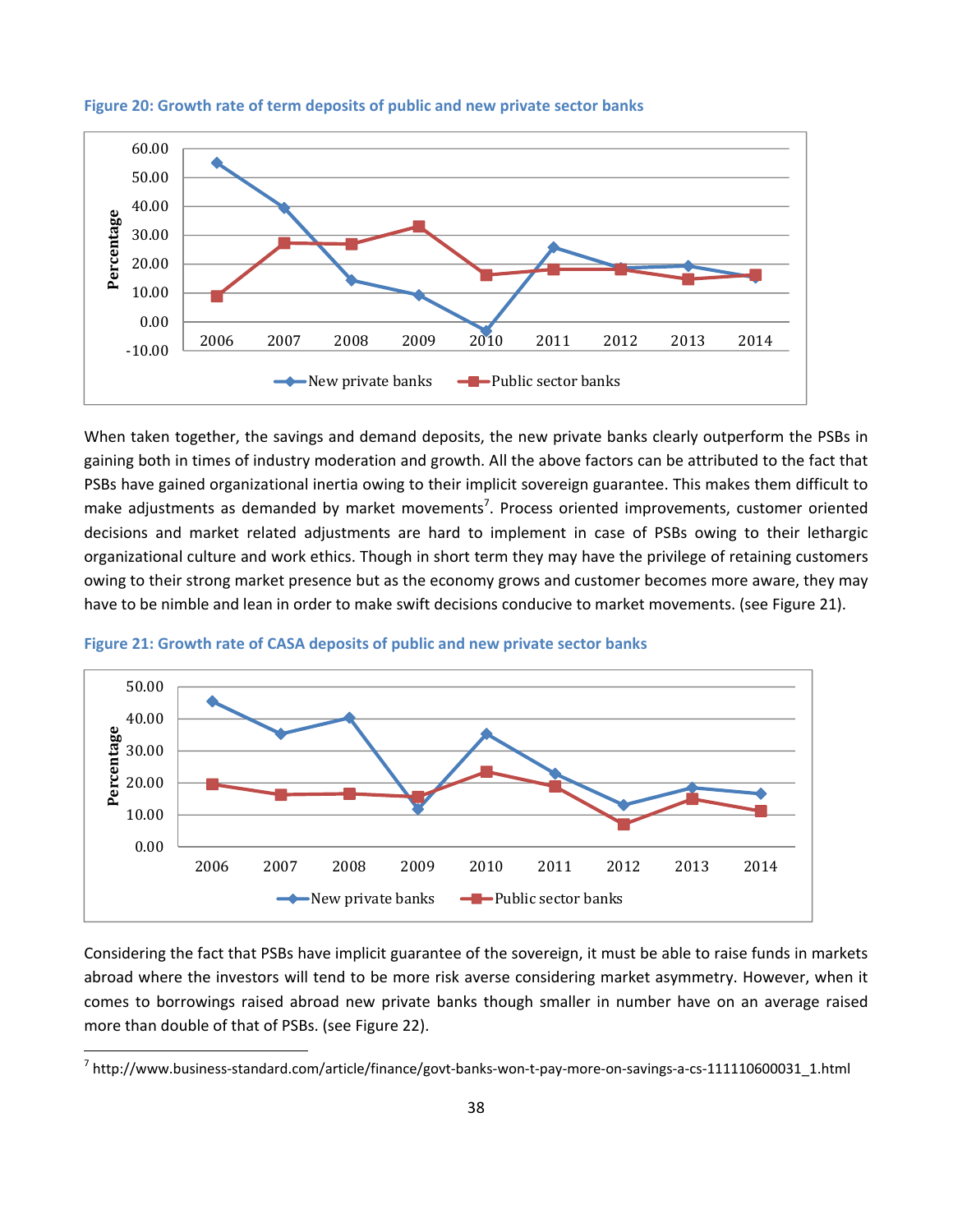

#### **Figure 225: Borrowings outside India of public and new private sector banks**

## **7. Conclusions and Policy Implications**

Our analysis of the Indian banking sector has highlighted the precarious condition of public sector banks. Given the ills affecting the public sector banks, the onus of remedying this situation through radical reform lies primarily with the Government. In the absence of such reform, or if reform is piecemeal and non-substantive, it is unlikely that there will be material improvement in their performance. This could impede the Government's objective of fiscal consolidation if the Government has to recapitalize the public sector banks. On the other hand, if the Government decides not to spend taxpayer money in such recapitalization, then public sector banks would have to significantly shrink their balance sheets in order to maintain adequate capital. Given the critical importance of public sector banks in the financial intermediation needs of the Indian economy, such shrinkage would have significant dampening effects on economic growth. Either way, the cost of inadequate reform of public sector banks will be steep. We suggest the following steps for correcting the state of public sector banks.

First, some of the public sector banks that have most gearing should be recapitalized now and their debts reduced, as they still have reasonable market values of equity. This could be achieved for instance through deep-discount rights issues as a number of academics has suggested. This will put the burden of further losses on their shareholders rather than on taxpayers in due course. It is also likely to improve their incentives to restructure troubled assets promptly.

Second, many of the problems relating to the efficiency of public sector banks, the quality of their human capital as well as their ability to adapt a rapidly changing technological landscape arise in large measure from the manner in which the public sector banks are governed. As has been highlighted by the P J Nayak committee, the boards of most of these banks lack the necessary expertise as well as the required sense of purpose to steer the banks through their present difficult position. The boards are disempowered, and the selection process for directors is increasingly compromised. Board governance as well as overall governance is consequently weak.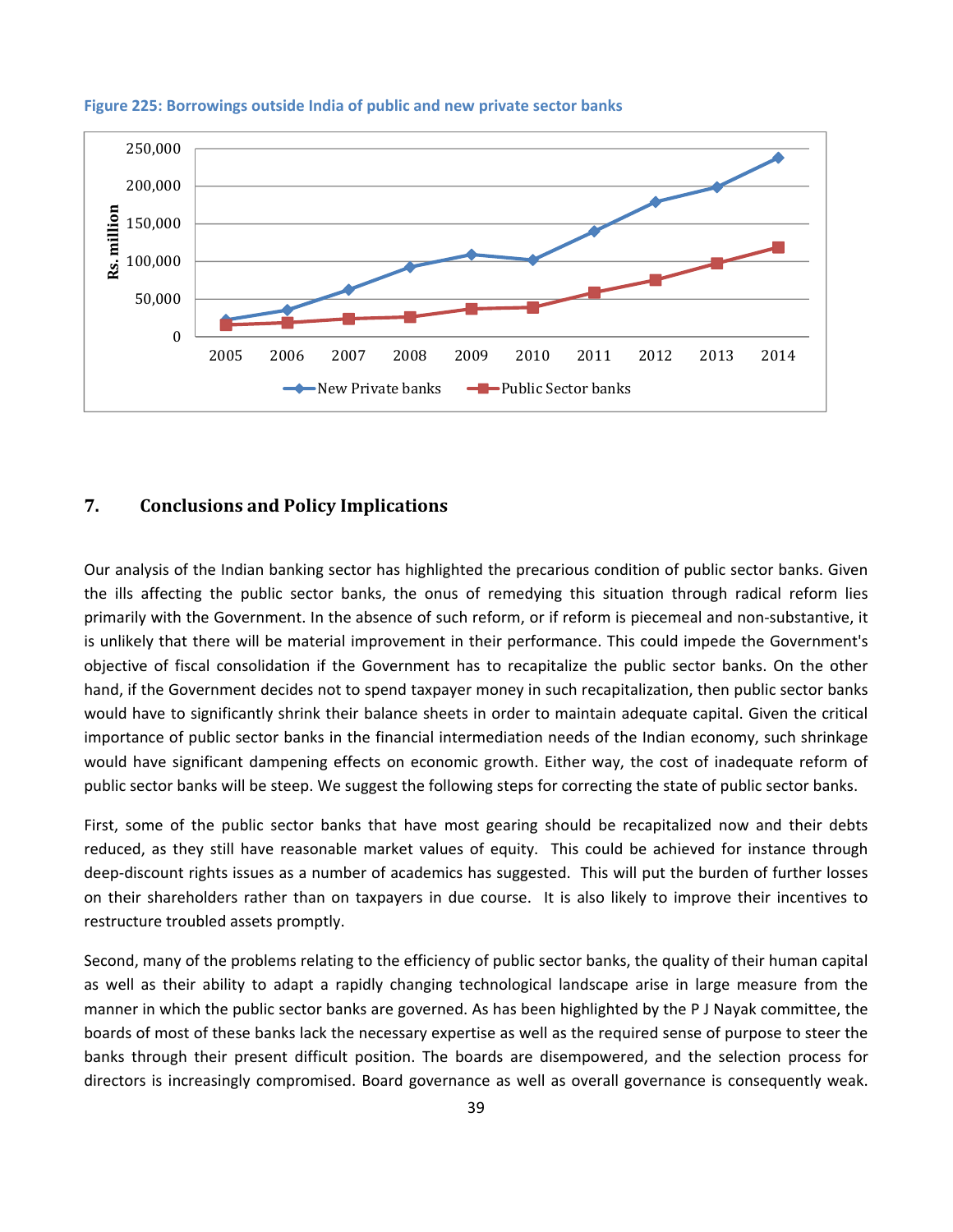Governance difficulties in public sector banks also arise from several externally imposed constraints. These include dual regulation, by the Finance Ministry in addition to RBI; board constitution, wherein it is difficult to categorize any director as independent; significant and widening compensation differences with private sector banks, leading to the erosion of specialist skills. In order to improve governance of public sector banks, the Government must distance itself from several bank governance functions that it presently discharges. For this purpose, the Bank Nationalization Acts of 1970 and 1980, together with the SBI Act and the SBI (Subsidiary Banks) Act must be repealed. All banks be incorporated as regular corporations under the Companies Act and must be mandated to satisfy the corporate governance norms prescribed by the Securities Exchange Board of India. The process of board appointments, including appointments of whole-time directors, needs to be professionalized.

Third, public sector banks need to be slowly weaned off their funding advantage coming from government guarantees. In the short run, this could be achieved by requiring them to pay a deposit insurance premium that compensates for the guarantee they cash in on in stress times. They could also be subjected to *larger* capital buffers given their funding reliance on the state rather than the market.

Finally, over the long run, some of the public sector banks can be privatized or their assets reallocated. Some of them could be acquired by the relatively well-capitalized private sector firms; the ones with worst asset quality could be wound down; and, greater entry of smaller and newer banks can be enabled to yet maintain healthy levels of competition.